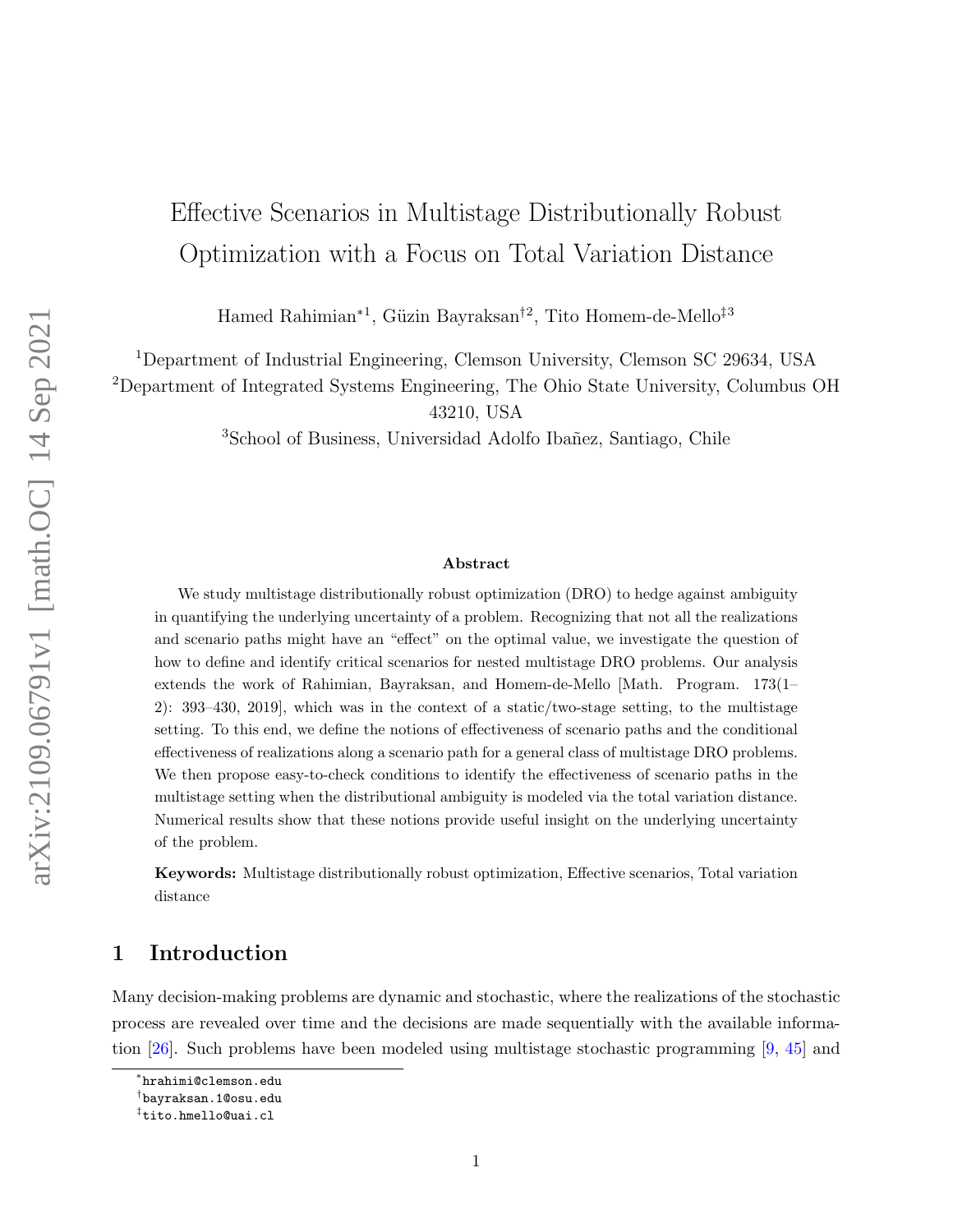adjustable robust optimization [\[4\]](#page-28-1), among others. These approaches traditionally assume that the distribution of the stochastic process is known. However, this is rarely true in real life. Motivated by the fact that, in practice, a modeler might have some—albeit imperfect—distributional information about the uncertain parameters, a modeling approach, referred to as *distributionally robust*, has recently attracted considerable attention [\[27\]](#page-29-1). Pioneered by [\[36\]](#page-30-1), such an approach assumes that the underlying probability distribution is unknown and lies in an ambiguity set of probability distributions. When used in a decision-making framework, the distributionally robust optimization (DRO) approach may protect the decision-maker from the ambiguity in the underlying probability [\[6,](#page-28-2) [13\]](#page-28-3).

In this paper, we study a DRO approach to a sequential decision-making problem in the spirit of multistage stochastic programming. We refer to this model as multistage DRO. Most of the papers in this area focus on the computational aspects, proposing decomposition algorithms like specialized nested Benders' decomposition  $[e.g., 22]$  $[e.g., 22]$  or stochastic dual dynamic programming  $[e.g.,$ [14,](#page-29-3) [18,](#page-29-4) [24,](#page-29-5) [47\]](#page-31-0), or modeling aspects on how to form the ambiguity sets [e.g., [8,](#page-28-4) [23\]](#page-29-6). In this paper, we study multistage DRO from a different point of view. Our aim is to gain insight into the scenarios that can impact the optimal value.

While the literature on static/two-stage DRO models is quite mature by now [e.g., [3,](#page-28-5) [21,](#page-29-7) [27\]](#page-29-1), there are relatively few papers on multistage DRO. Some works consider moment-based models [\[7,](#page-28-6) [37,](#page-30-2) [44,](#page-30-3) [47\]](#page-31-0), and others consider discrepancy-based models: nested Wasserstein distance [\[23\]](#page-29-6),  $\infty$ -Wasserstein [\[8\]](#page-28-4),  $\chi^2$  distance [\[20\]](#page-29-8), modified  $\chi^2$  distance [\[24\]](#page-29-5),  $L_{\infty}$  norm [\[18\]](#page-29-4), and general class of  $\phi$ -divergences [\[22\]](#page-29-2). In [\[14\]](#page-29-3), the authors allow for the inclusion of moment constraints as well as discrepancy-based constraints, such as Wasserstein and total variation metrics. In [\[46\]](#page-30-4), the authors study data-driven multistage problems in which the input process can be represented by a Hidden Markov Model (HMM), and apply DRO to account for estimation errors of the HMM transition matrix. The authors in [\[42\]](#page-30-5) and [\[25\]](#page-29-9) study general multistage DRO models from the theory of rectangular ambiguity sets and the connection to decomposability and time consistency of the resulting dynamic risk measures.

Modeling distributional ambiguity in a multistage DRO is more complicated than the static/twostage setting, and it is tied to the time consistency of the policies [e.g., [11,](#page-28-7) [32,](#page-30-6) [38\]](#page-30-7). In order to enforce time consistency of a multistage DRO, we model the ambiguity in a nested way (see Section [2.1\)](#page-4-0). That is, at each stage, we form a *conditional* ambiguity set, conditioned on the available information so far, to model the ambiguity in the distribution of the next stage's uncertain parameters. Associated with an optimal policy to such a formulation is a worst-case probability distribution. What does this distribution look like? What information can be gained from it? Such questions are raised in the context of static/two-stage DRO models in [\[28\]](#page-29-10), and in this paper, we study similar questions for a multistage DRO.

Assuming a stochastic process with a finite number of scenarios, the authors in [\[28\]](#page-29-10) define the notions of effective and ineffective scenarios for a static/two-stage DRO (reviewed in Section [2.3\)](#page-7-0). Effective scenarios are those that lead to changes in the optimal value if removed from the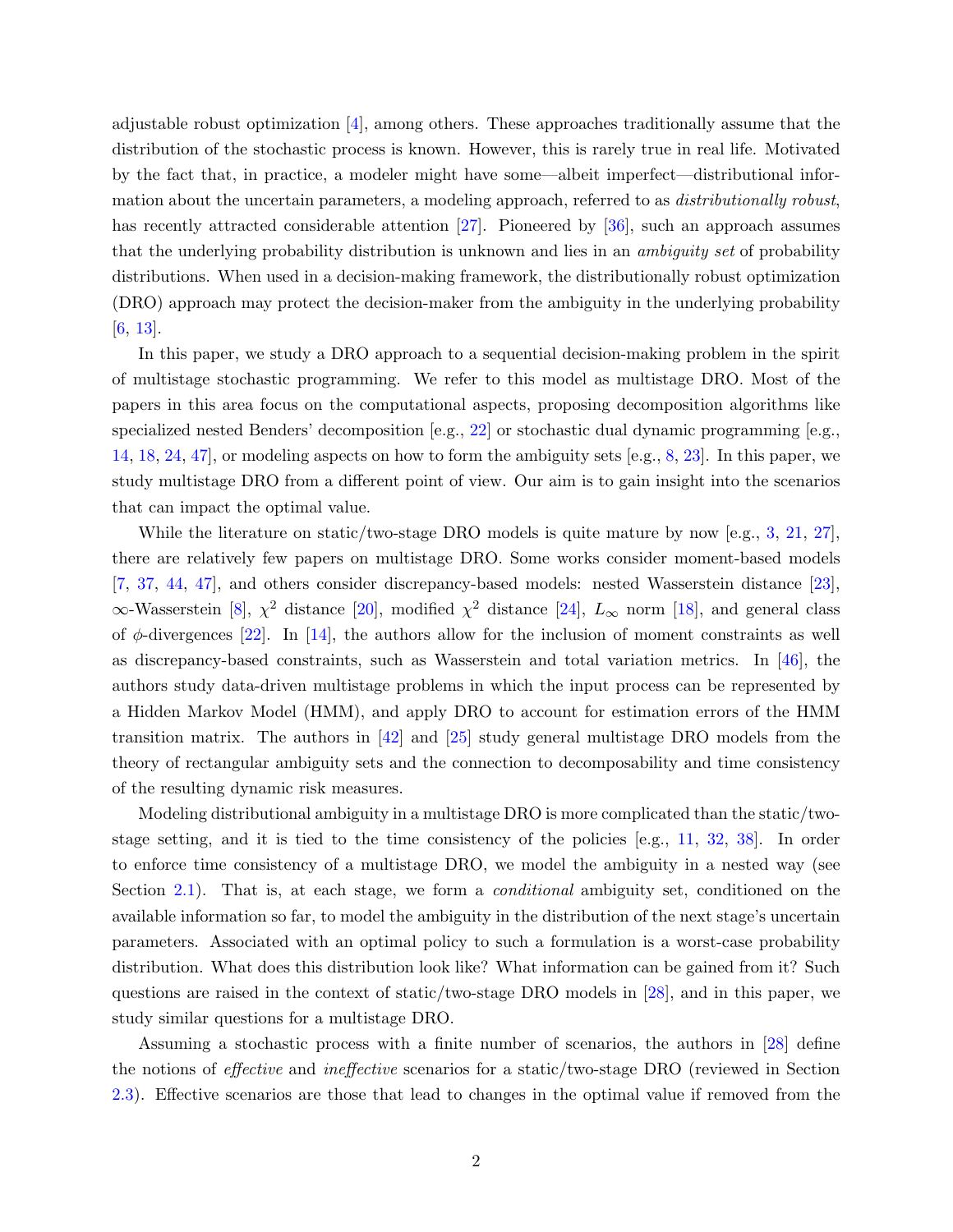ambiguity set (more precisely, forced to have a zero probability). Likewise, ineffective scenarios are those that can be removed from the ambiguity set without causing any change to the optimal value. It is shown in [\[28\]](#page-29-10) that one cannot determine whether a scenario is effective or not simply by looking at the worst-case probabilities. Indeed, it is possible to have an effective scenario with a zero worst-case probability and an ineffective scenario with a positive worst-case probability. Such a phenomenon is later tied to the existence of a strict monotone risk measure in [\[42\]](#page-30-5), a concept related to the time consistency of risk-averse multistage models. In [\[28\]](#page-29-10), the authors provide easy-to-check conditions to identify effective/ineffective scenarios when the distributional ambiguity is modeled via the total variation distance around a nominal distribution, and in [\[29\]](#page-29-11), these are generalized to static/two-stage DRO with continuous distributions in the context of inventory problems. These easy-to-check conditions provide computational and practical advantages over the naïve resolving of the corresponding problems multiple times (once they are forced to have a zero probability in the ambiguity set) and observing the cases in which there were any changes to the optimal value. In [\[2\]](#page-28-8), the idea of effective scenarios is applied to risk-averse optimization problems, thereby yielding a scenario reduction method for such problems.

The notion of effective scenarios resonates with related concepts proposed in the literature, some of them quite recently. One such concept is that of a *coreset*  $[1]$ : given a set of points  $\Omega$ , a coreset is "an easily computable subset  $S \subset \Omega$ , so that solving the underlying problem on  $\mathcal S$  gives an approximate solution to the original problem," an idea that has found applications particularly in some statistical learning methods such as clustering, k-medians, and regression, among others. Another related concept is that of *supporting constraints* [\[10\]](#page-28-10), defined for a class of problems in which each constraint corresponds to a scenario. In that context, a constraint is said to be supporting if its removal changes the optimal solution of the problem. The authors use this notion to estimate the probability that, given a problem with  $m$  constraints, a new randomly selected  $(m + 1)$ th constraint is violated by the optimal solution of that problem. The idea of effective scenarios can also be viewed from the perspective of problem-driven scenario reduction, where the goal is to find what are the "essential" scenarios that must be kept from an original set of scenarios so that solving the problem over the reduced set yields the same optimal solution (or optimal value) as the original one; see [\[15\]](#page-29-12) for the development of such ideas in the context of riskaverse optimization problems, leading to the notion of *risk regions* which turn out to be very much related to the results in [\[2\]](#page-28-8). In [\[5\]](#page-28-11), a new distance between two distributions that considers the objective function values is defined for problem-driven scenario reduction in two-stage problems. All these concepts notwithstanding, to the best of our knowledge, no concept related to the notion of effective scenarios has been proposed in the context of multistage problems.

In this paper, we generalize the notion of effective/ineffective scenarios to a multistage DRO. As one might anticipate, these notions are nontrivial and more subtle in a multistage setting and several questions arise, even under a finite stochastic process:

1. Should we study them for the entire realizations of the stochastic process—a *scenario path* for a finite stochastic process represented by a scenario tree?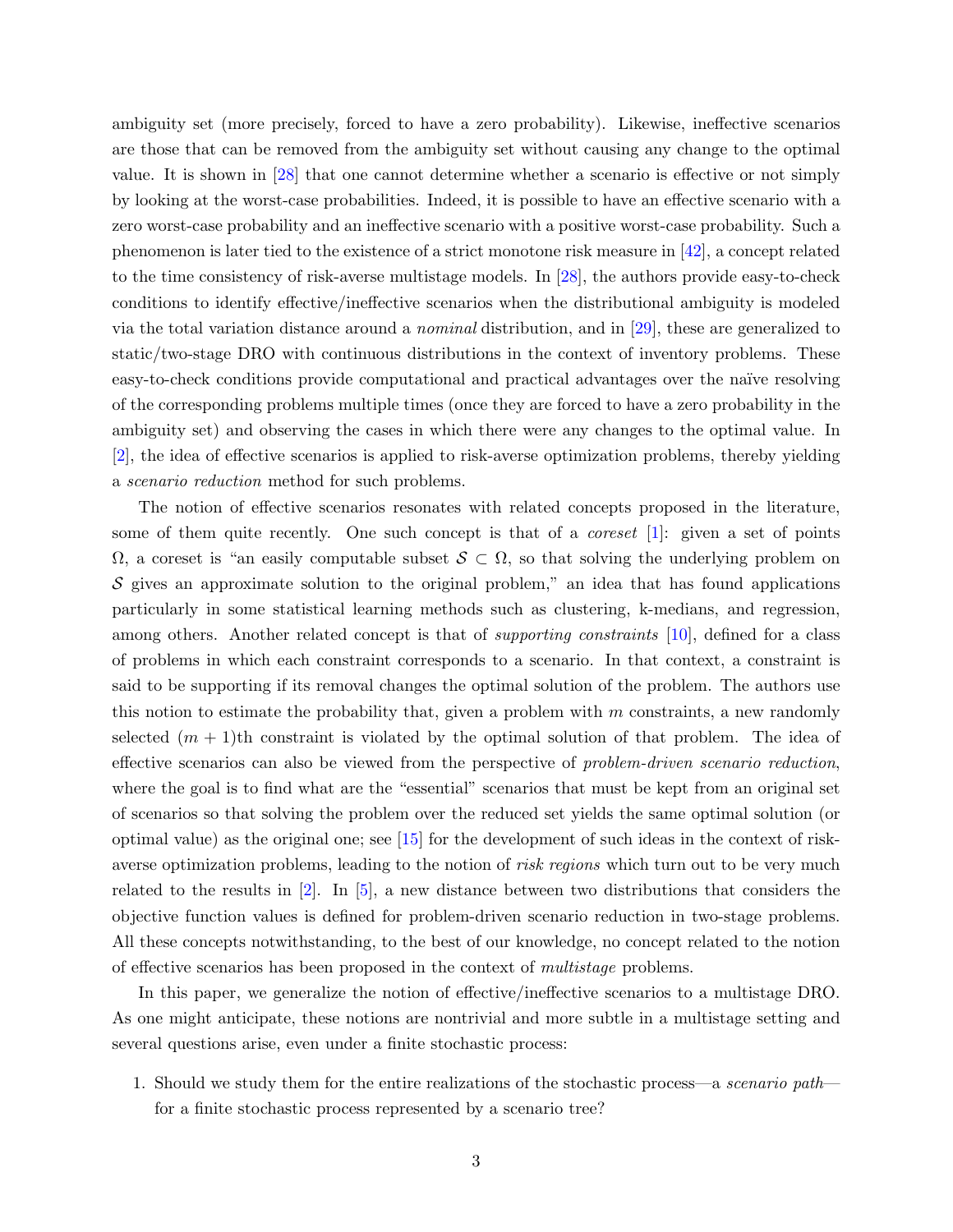- 2. Should we study them for the realizations along a scenario path, at each stage *separately*?
- 3. Is there any connection between the effectiveness of a scenario path and the effectiveness of realizations along the path?

In this paper, in agreement with our desire to have a time-consistent multistage DRO model, we limit ourselves to a nested formulation and provide rigorous mathematical definitions for both the effectiveness of a scenario path and the effectiveness of separate realizations along a path. The effectiveness of a scenario path is defined with respect to a change in the optimal value once that scenario path is removed (Section [3.1\)](#page-8-0). On the other hand, the effectiveness of a realization along a scenario path is defined *conditionally*, given the available information (Section [3.2\)](#page-12-0). Henceforth, we refer to them as *conditionally effective/ineffective* realizations. To provide an answer to the third question above, we focus on a multistage DRO, where the conditional distributional ambiguity is modeled via the total variation distance (referred to as a multistage DRO-V). In this setting, we provide an affirmative answer; yes.

By exploiting the structure of the conditional ambiguity sets formed via the total variation distance, we show that the easy-to-check conditions proposed in [\[28\]](#page-29-10) are applicable to identify the conditional effectiveness of realizations along a scenario path. We then show that a scenario path is effective if and only if all realizations along the path are conditionally effective (Theorem [1\)](#page-18-0). This result is interesting—and somewhat surprising—because it says that checking effectiveness in a one-step-ahead fashion suffices to determine the effectiveness of the entire path.

Besides providing a rigorous answer to the third question above, which yields both a practical/computational advantage and a conceptual/managerial perspective in identifying effectiveness of scenario paths, our choice to work with the total variation distance has other benefits. The first one is risk interpretation: As we shall see in Section [4.1,](#page-15-0) when the total variation distance is used to define the conditional ambiguity sets, the resulting multistage DRO is equivalent to minimizing a composite coherent risk measure, consists of nested coherent risk measures. The second benefit is computational: The problem reduces to a computationally tractable optimization model and is amenable to a numerical decomposition algorithm. This is of particular importance in a multistage setting as the stochastic process is typically discretized and hence, it gives a computational advantage over other metrics such as a general Wasserstein distance. Finally, the total variation distance resides in the intersection of three classes of discrepancy measures commonly used in DRO: It is a metric, a  $\phi$ -divergence, and a special case of the Wasserstein distance when the distance between two scenarios is 0 (when the scenarios are the same) or 1 (when they are different).

To summarize, the contributions of this paper are as follows. We introduce, to the best of our knowledge for the first time, the notions of effectiveness for realizations and scenario paths for a general class of nested multistage DRO under a finite stochastic process. We provide easy-to-check conditions to identify the conditional effectiveness of realizations for multistage DRO-V. Our main result ties the effectiveness of a scenario path to the conditional effectiveness of realizations along the path. We numerically illustrate how the concepts introduced and the main results of the paper provide managerial insight to the underlying uncertainty of a multistage DRO.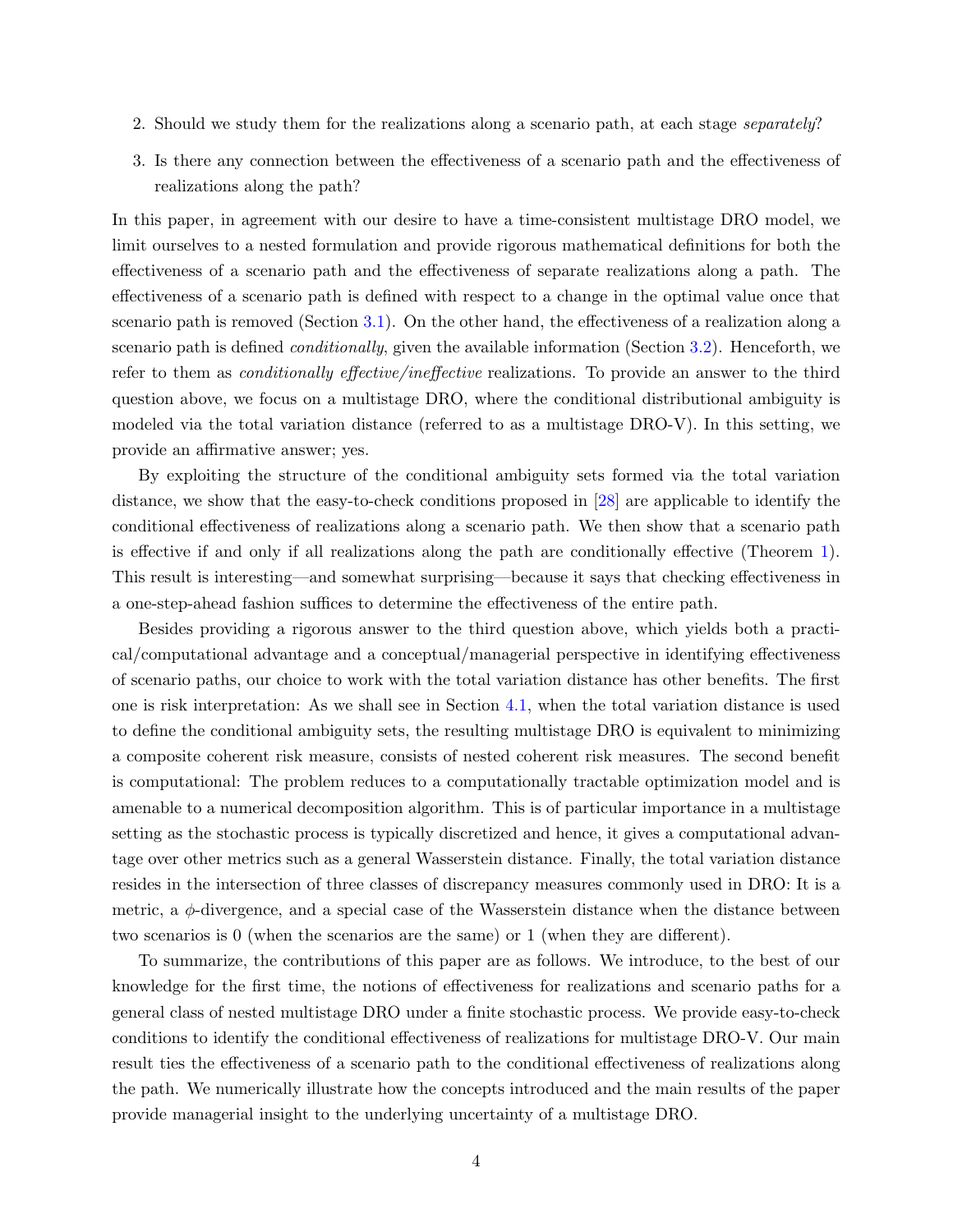The rest of this paper is outlined as follows. In Section [2,](#page-4-1) we define the class of multistage DRO problems we are interested in, establish notation, and review background information on effective scenarios for a static DRO. In Section [3,](#page-7-1) we define the notions of effectiveness of scenario paths and conditional effectiveness of realizations for a multistage DRO. In Section [4,](#page-15-1) we define a multistage DRO-V and present its risk interpretation. Section [5](#page-16-0) provides easy-to-check conditions to identify the conditional effectiveness of realizations and the effectiveness of scenario paths for a multistage DRO-V. We then present numerical experiments and provide managerial insights in Section [6.](#page-25-0) Finally, we end with conclusions in Section [7.](#page-26-0)

## <span id="page-4-1"></span>2 Background and Notation

#### <span id="page-4-0"></span>2.1 Multistage DRO

We study a class of multistage stochastic optimization problems with  $T > 1$  stages. To formally define the class of problems we are interested in, consider a measurable space  $(\Omega, \mathcal{F})$ . The uncertain parameters are gradually realized over time and are represented by a stochastic process  $\xi := (\xi_1, \ldots, \xi_T)$  on the probability space, where  $\xi_t : \Omega \mapsto \Xi_t \subseteq \mathbb{R}^{d_t}$  and is composed of the random parameters in stage t. We assume that  $\xi_t$ ,  $t = 1, \ldots, T$ , has finitely many possible realizations, where  $\xi_1$  is a degenerate random vector (i.e., constant). Let  $\xi_{[t]} := (\xi_1, \ldots, \xi_t)$  denote the history of the stochastic process up to (and including) time t. The filtration  $\{\mathcal{F}_t\}_{t=1}^T$  associated with  $\xi$  is defined by  $\mathcal{F}_t := \sigma(\xi_{[t]})$ , where  $\sigma(\xi_{[t]})$  is the  $\sigma$ -algebra generated by  $\xi_{[t]}$ , and  $\{\emptyset,\Omega\} = \mathcal{F}_1 \subset \mathcal{F}_2 \subset \ldots \subset \mathcal{F}_T = \mathcal{F}.$ 

As information on the stochastic process  $\xi$  becomes available at stage t, a decision must be made based on the available information so far. These decisions define a *decision rule* or *policy*  $x := [x_1, x_2, \ldots, x_T]$ . A basic requirement of multistage stochastic optimization problems is the unimplementablity and nonanticipativity of policies [\[45,](#page-30-0) Chapter 3]. That is, decision  $x_t$ ,  $t =$  $1, \ldots, T$ , must depend only on the information available up to time t and must not depend on neither the future realizations of the stochastic process nor the future decisions. Similar to  $\xi_{[t]}$ , we use  $x_{[t]}$  to denote a policy up to (and including) time t, i.e.,  $x_{[t]} := (x_1, \ldots, x_t)$ .

<span id="page-4-4"></span>Consider a multistage DRO problem of the form

<span id="page-4-3"></span>
$$
\min_{x_1 \in \mathcal{X}_1} g_1(x_1, \xi_1) + \max_{p_2 \in \mathcal{P}_{2|\xi_{[1]}}} \mathbb{E}_{p_2} \left[ \min_{x_2 \in \mathcal{X}_2} g_2(x_2, \xi_2) + \max_{p_3 \in \mathcal{P}_{3|\xi_{[2]}}} \mathbb{E}_{p_3} \left[ \dots + \max_{p_3 \in \mathcal{P}_{3|\xi_{[2]}}} \mathbb{E}_{p_4} \left[ \dots + \frac{\max_{p_T \in \mathcal{P}_{T|\xi_{[T-1]}}} \mathbb{E}_{p_T} \left[ \min_{x_T \in \mathcal{X}_T} g_T(x_T, \xi_T) \right] \dots \right] \right].
$$
\n
$$
(T\text{-DRO})
$$

In stage  $t, t = 1, ..., T$ , the set-valued mapping  $\mathcal{X}_t := \mathcal{X}_t(x_{[t-1]}, \xi_{[t]}) \subset \mathbb{R}^{n_t}$  denotes a non-empty, compact polyhedral feasibility set, and  $g_t : \mathbb{R}^{n_t} \times \mathbb{R}^{d_t} \mapsto \mathbb{R}$  is a random, real-valued polyhedral function, with the decision  $x_t$  and the realized uncertainty  $\xi_t$  given<sup>[1](#page-4-2)</sup>. For nonanticipativity, we

<span id="page-4-2"></span><sup>&</sup>lt;sup>1</sup>To simplify the exposition and focus on the concepts rather than technicalities, throughout we assume that  $\mathcal{X}_t$  is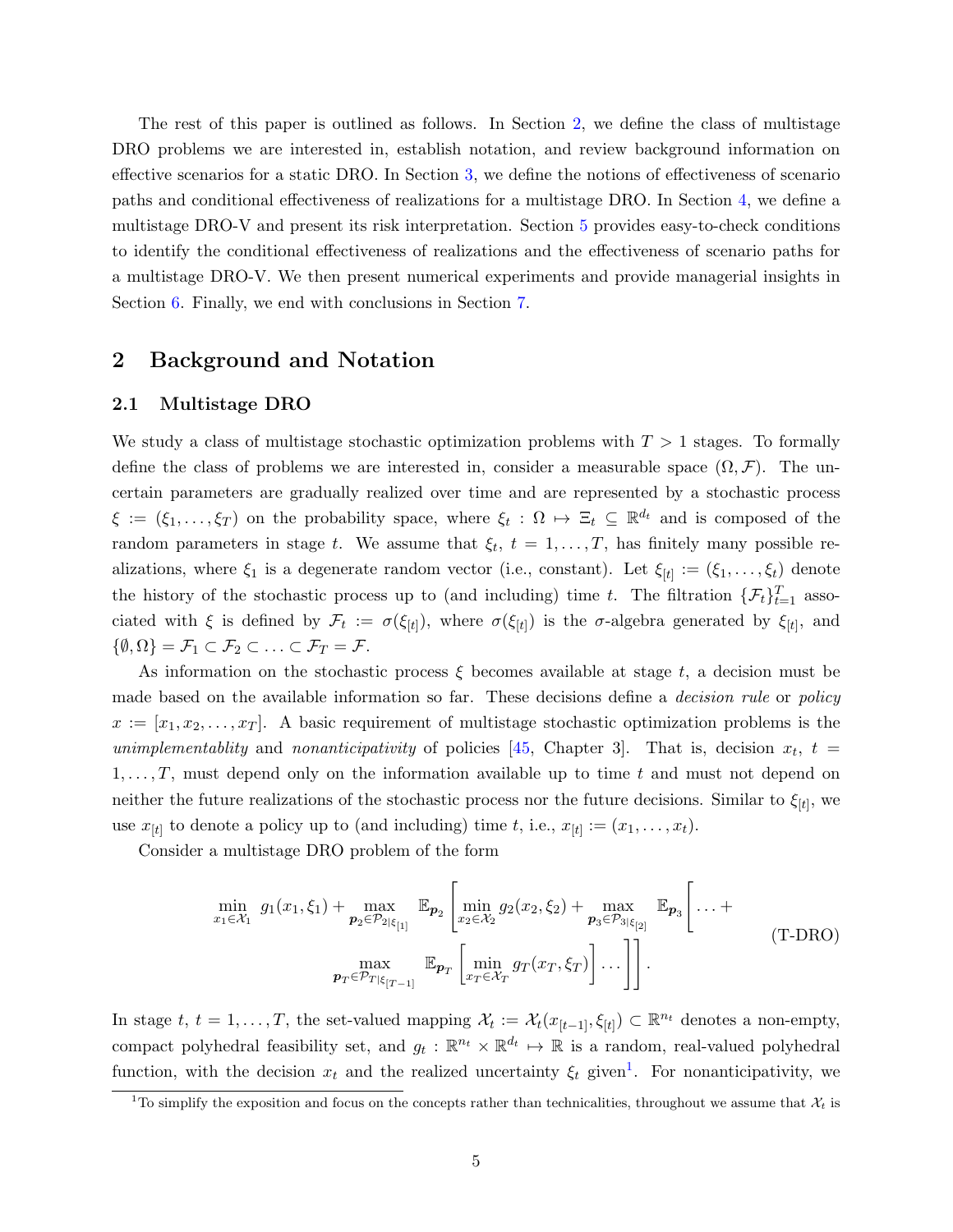force  $x_t = x_t(\xi_{[t]})$  to be  $\mathcal{F}_t$ -measurable,  $t = 1, \ldots, T$ , by assuming both  $\mathcal{X}_t(x_{[t-1]}, \cdot)$  and  $g_t(x_t, \cdot)$  are  $\mathcal{F}_t$ -measurable. Moreover,  $\mathcal{P}_{t+1|\xi_{[t]}} \subseteq \mathfrak{M}_{t+1|\xi_{[t]}}$  is the *conditional ambiguity set* for the conditional distribution of  $\xi_{t+1}$ , conditioned on  $\xi_{[t]}$ ,  $t = 1, \ldots, T-1$ . The set  $\mathfrak{M}_{t+1|\xi_{[t]}}$  contains all conditional probability distributions induced by  $\xi_{t+1}$ , given  $\xi_{[t]}$ . Also,  $\mathbb{E}_{p_{t+1+1|\xi_{[t+1]}}}[ \cdot ]$  denotes the conditional expectation with respect to  $p_{t+1+1|\xi_{[t+1]}} \in \mathcal{P}_{t+1|\xi_{[t]}}$ .

The inner maximization problems in  $(T-DRO)$  hedge against the worst-case probability distribution in the conditional ambiguity set  $\mathcal{P}_{t+1|\xi_{[t]}}, t = 1, \ldots, T-1$ . Associated with an optimal policy  $x^* := [x_1^*, x_2^*, \ldots, x_T^*]$  to [\(T-DRO\)](#page-4-3) is an optimal worst-case probability distribution  $p^* := p^*(x^*) := [p^*_{2|\xi_{[1]}}, p^*_{3|\xi_{[2]}}, \ldots, p^*_{T|\xi_{[T-1]}}].$  An optimal probability distribution  $p^*$ , or in general, a (push-forward) probability distribution  $p := [p_{2|\xi_{[1]}}, p_{3|\xi_{[2]}}, \ldots, p_{T|\xi_{[T-1]}}]$  induced by  $\xi$  on  $(\Omega, \mathcal{F})$ , should be understood in similar sense to a policy. That is, at each stage  $t, t = 1, \ldots, T-1$ , given the available information on  $\xi_{[t]}$ , the conditional probability of  $\xi_{t+1}$  can be determined.

While there are various ways to model the conditional distributional ambiguity in [\(T-DRO\)](#page-4-3), we do not assume any particular structure on  $\mathcal{P}_{t+1|\xi_{[t]}}$  until Section [4.](#page-15-1) Note that when  $\mathcal{P}_{t+1|\xi_{[t]}}$ contains only the *nominal* conditional distribution of  $\xi_{t+1}$ , conditioned on  $\xi_{[t]}$ , [\(T-DRO\)](#page-4-3) reduces to the classical multistage stochastic program. Hence, by the monotonicity and the translation invariance of the expectation, this formulation can be written in a nonnested form.

<span id="page-5-0"></span>Remark 1. It is tempting to form a multistage DRO problem of the form

$$
\min_{x_1, x_2, \dots, x_T} \max_{\mathbb{P} \in \mathcal{P}} \mathbb{E}_{\mathbb{P}} \left[ g_1(x_1, \xi_1) + g_2(x_2, \xi_2) + \dots + g_T(x_T, \xi_T) \right]
$$
\n
$$
\text{s.t.} \quad x_t \in \mathcal{X}_t, \ t = 1, 2, \dots T,
$$
\n
$$
(1)
$$

where the ambiguity set  $\mathcal P$  is a subset of all probability measures on  $(\Omega, \mathcal F)$ . While such a formulation is valid, it is not automatically time consistent. In the sense of the sequential optimality conditions of a policy [\[32,](#page-30-6) [38,](#page-30-7) [40\]](#page-30-8), time consistency implies that "decisions made today should agree with the planning made yesterday for the scenario that actually occurred"  $[17]$ . In fact,  $(1)$ is time consistent if and only if the risk measure corresponding to the inner maximization problem in [\(1\)](#page-4-4) is decomposable into a (nested) sequence of conditional risk mappings and satisfies a strict monotonocity property [\[39,](#page-30-9) [42,](#page-30-5) [43\]](#page-30-10). The decomposability property lends itself to a rectangular set associated with set  $P$ . We refer interested readers to [\[41\]](#page-30-11) for topics on the existence and construction of a rectangular set.

It is known the time-consistent formulation [\(T-DRO\)](#page-4-3) naturally leads to the so-called Bellman's principle of optimality to derive dynamic programming (DP) equations. These equations play an important role in the analysis of the effectiveness of the scenario paths and the conditional effectiveness of realizations along a scenario path in this paper. We now present these equations for future references.

Consider [\(T-DRO\)](#page-4-3) at a given stage  $t, t = 1, \ldots, T$ , when all information from the previous stages, given by  $x_{[t-1]}$  and  $\xi_{[t]}$ , is known. Throughout the paper, we use the vacuous notation  $x_{[0]}$ 

a polyhedral set and  $g_t$  is a random polyhedral function,  $t = 1, \ldots, T$ . Nevertheless, the results in this paper can be extended to general convex sets and functions under appropriate constraint qualification conditions.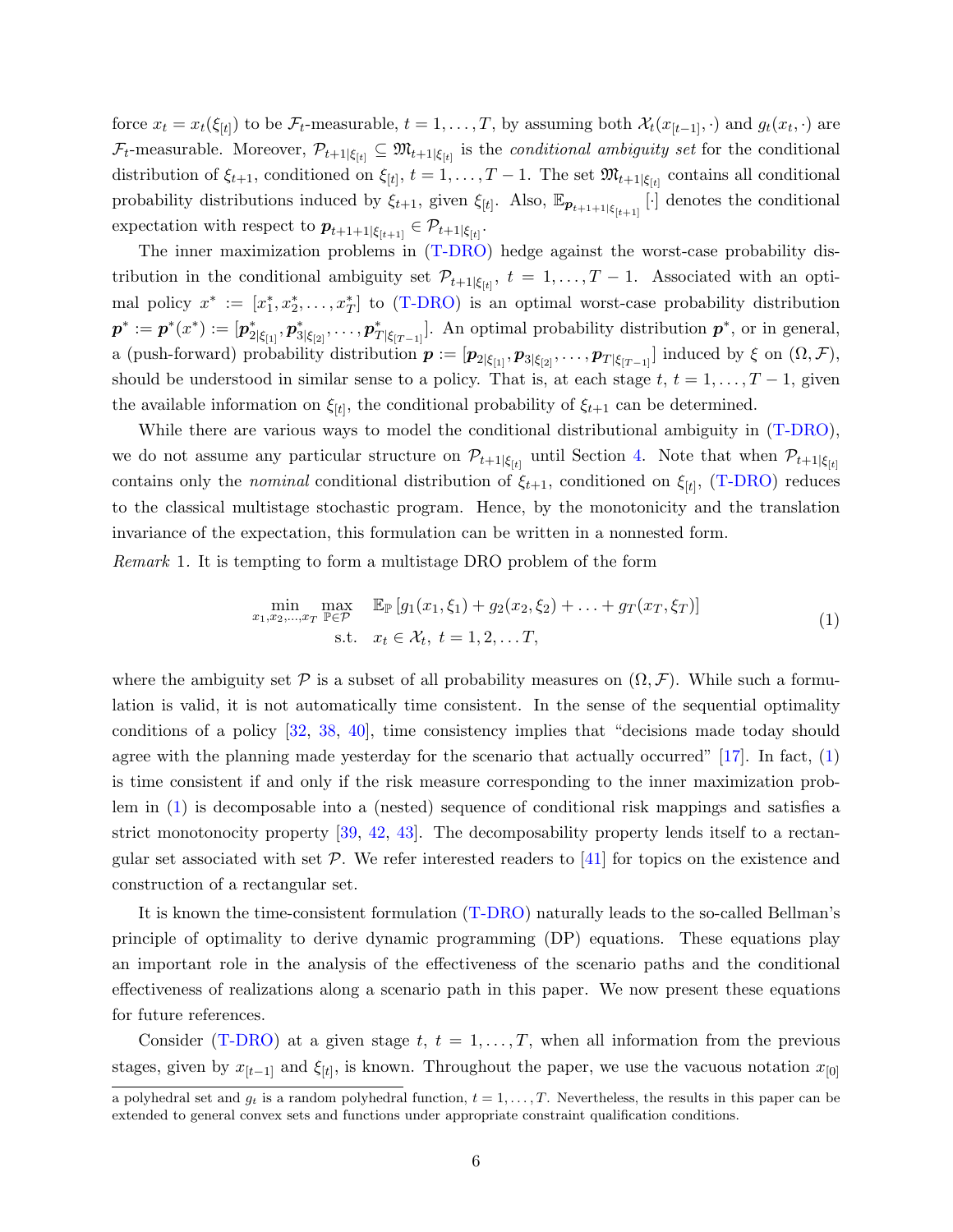for convenience. Going backward in time, we can derive DP reformulation of [\(T-DRO\)](#page-4-3), where the cost-to-go (value) function at stage  $t, t = 1, \ldots, T$ , is as follows

<span id="page-6-0"></span>
$$
Q_t(x_{[t-1]}, \xi_{[t]}) = \min_{x_t \in \mathcal{X}_t} g_t(x_t, \xi_t) + \max_{p_{t+1+1} \in \mathcal{P}_{t+1}} \mathbb{E}_{p_{t+1+1} \in \mathcal{P}_{t+1}} \left[ Q_{t+1}(x_{[t]}, \xi_{[t+1]}) \right].
$$
 (2)

We refer to  $\max_{\bm{p}_{t+1+1|\xi_{[t+1]}} \in \mathcal{P}_{t+1|\xi_{[t]}}}\mathbb{E}_{\bm{p}_{t+1+1|\xi_{[t+1]}}}\left[Q_{t+1}(x_{[t]},\xi_{[t+1]})\right]$  as the worst-case expected problem at stage t. We assume that  $Q_t(x_{[t-1]}, \xi_{[t]})$  is finite and integrable for any distribution in  $\mathfrak{M}_{t+1|\xi_{[t]}},$  $t = 1, \ldots, T$ . By convention, we set the worst-case expected problem at stage  $T + 1$  to zero. Moreover, we denote the optimal value simply with  $Q_1$ .

Remark 2. Throughout this paper we assume that an optimal policy satisfies the DP equations, possibly obtained via a nested Benders' decomposition algorithm [\[9\]](#page-28-0). An optimal policy  $x^* =$  $[x_1^*, x_2^*(\xi_{[2]}), \ldots, x_T^*(\xi_{[T]})]$  that satisfies the DP equations is time consistent because for every stage t,  $t = 1, \ldots, T, x_t^* = x_t^*(\xi_{[t]})$  is an optimal solution to problem [\(2\)](#page-6-0) for every realization of the random vector  $\xi_{[t]}$ .

#### 2.2 Scenario Tree Notation

Recall that we assume the stochastic process in T stages is represented by  $\xi = (\xi_1, \ldots, \xi_T)$ , where  $\xi_t: \Omega \mapsto \Xi_t \subset \mathbb{R}^{d_t}$ . We denote the support of  $\xi_{[t]}$  by  $\Xi_{[t]} := \times_{t'=1}^t \Xi_{t'}$ ,  $t = 1, \ldots, T$ . We let  $\Xi_{[T]} := \Xi$ . Because we assume a finite sample space, a scenario tree with  $T$  stages represents all the possible ways that the stochastic process  $\xi$  evolves.

We associate each realization of the random vector  $\xi_{[t]}$  to a node in stage t of the scenario tree,  $t = 1, \ldots, T$ . We denote the set of nodes at stage t by  $\Omega_t$ , and  $\omega_t \in \Omega_t$  denotes an element in that set. By assumption,  $\Omega_1$  is a singleton, containing the root node  $\omega_1$ . We use the notation  $\xi_t^{\omega_t}$  ( $\xi_{[t]}^{\omega_t}$  $\frac{\omega_t}{|t|})$ to indicate a specific realization of the random vector  $\xi_t$  ( $\xi_{[t]}$ ) at node  $\omega_t$ . Because of the one-to-one correspondence between  $\Xi_{[t]}$  and  $\Omega_t$ , we may use them interchangeably, both in words and notation. For example, we may use  $\omega_t$  as a shorthand notation for  $\xi_{\{t\}}^{\omega_t}$  $\frac{\omega_t}{|t|}$ . In particular, there is a one-to-one correspondence between  $\omega_T \in \Omega_T$  at the last stage and a realization  $\xi \in \Xi$ . We use  $\omega_T \in \Omega_T$  to refer to a generic node in stage T of the tree as well as a realization  $\xi \in \Xi$  of the stochastic process. By construction, a realization  $\xi \in \Xi$  is determined by a path from the root node  $\omega_1$  to a leaf node  $\omega_T \in \Omega_T$ . Such a generic path is uniquely identified with  $\omega_T$ , and we refer to  $\omega_T$  as a scenario path throughout the paper.

A node  $\omega_t$  (t > 1), has a unique immediate ancestor in stage  $t-1$ , denoted by  $a(\omega_t) \in \Omega_{t-1}$ , and a node  $\omega_t$   $(t < T)$  has a set of immediate children in stage  $t + 1$ , denoted by  $\mathcal{C}(\omega_t) \subset \Omega_{t+1}$ . By definition,  $\mathcal{C}(\omega_t) = \{\omega_{t+1} \in \Omega_{t+1} | a(\omega_{t+1}) = \omega_t\}$  and  $\Omega_{t+1} = \bigcup_{\omega_t \in \Omega_t} \mathcal{C}(\omega_t)$ . For a subset  $\mathcal{S}_{t+1} \subseteq \Omega_{t+1}, t = 1, \ldots, T-1$ , we also define  $a(\mathcal{S}_{t+1}) := \{\omega_t \in \Omega_t \mid \exists \omega_{t+1} \in \mathcal{S}_{t+1} \text{ s.t. } a(\omega_{t+1}) = \omega_t\}$ to denote the set of all nodes  $\omega_t \in \Omega_t$  that have at least one child in  $\mathcal{S}_{t+1}$ . For  $t = 1, \ldots, T$ , we define a projection mapping  $\Pi_t : \Omega_T \to \Omega_t$  which returns the stage-t node that the scenario path  $\omega_T$  is going through. By definition, we have  $\Pi_1(\omega_T) = \omega_1$  and  $\Pi_T(\omega_T) = \omega_T$  for all  $\omega_T \in \Omega_T$ . For  $t = 1, \ldots, T-1$ , we use  $q_{t+1|\omega_t}(\omega_{t+1})$  to denote the nominal conditional probability of  $\xi_{t+1}^{\omega_{t+1}}$  $t+1$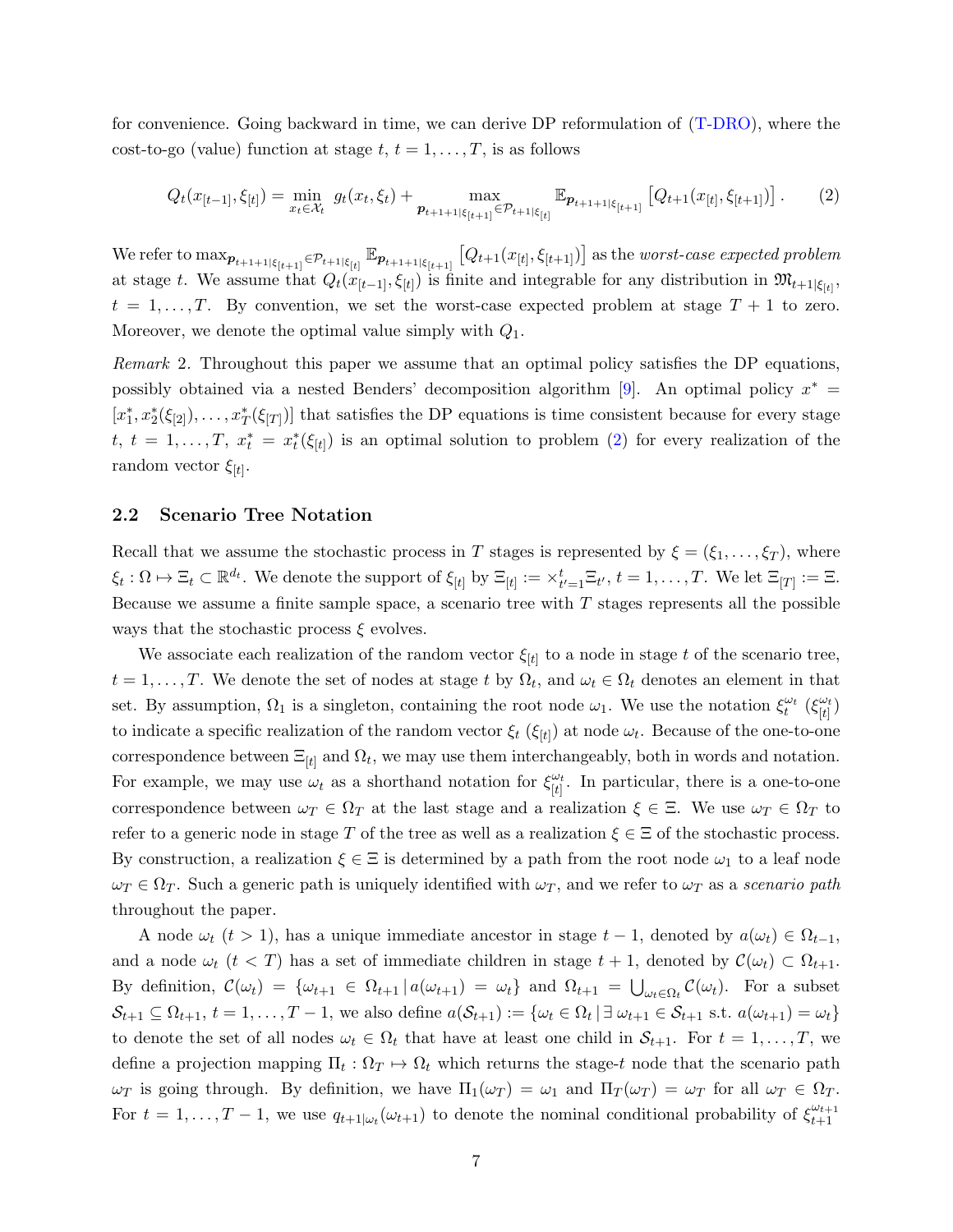given  $\xi_{\text{H}}^{\omega_t}$  $\begin{aligned} \n\omega_t & \omega_t, \text{ i.e., } q_{t+1} | \omega_t(\omega_{t+1}) := \text{Prob}\big\{\xi_{t+1} = \xi_{t+1}^{\omega_{t+1}} \mid \xi_{[t]} = \xi_{[t]}^{\omega_t} \big\} \end{aligned}$  $\begin{bmatrix} \omega_t \\ [t] \end{bmatrix}$ , We may use  $\mathcal{P}_{t+1|\omega_t}$  as a shorthand notation for the ambiguity set  $\mathcal{P}_{t+1|\xi_{[t]}^{\omega_t}}$ . We also use  $p_{t+1}(\omega_{t+1}), p_{t+1} \in \mathcal{P}_{t+1|\omega_t}$ , in a similar manner as the nominal conditional distribution  $q_{t+1|\omega_t}(\omega_{t+1})$ . We use boldface letter to denote a probability vector.

#### <span id="page-7-0"></span>2.3 Background on Effective Scenarios for a Two-Stage DRO

Consider a special case of  $(T\text{-DRO})$  with  $T = 2$ . To minimize notational overload, let us drop stage indices. Let  $\Omega = {\omega^1, \dots, \omega^n}$  denote the set of scenarios, with  $\omega$  as a generic element in  $\Omega$ . Given this setup, a two-stage DRO problem can be written as

<span id="page-7-3"></span><span id="page-7-2"></span>
$$
\min_{x \in \mathcal{X}} \left\{ f(x) := g(x) + \max_{p \in \mathcal{P}} \sum_{\omega \in \Omega} p(\omega) Q(x, \omega) \right\},\tag{2-DRO}
$$

where  $Q(x,\omega)$  is defined as in [\(2\)](#page-6-0) for a fixed  $x \in \mathcal{X}$  and  $\omega \in \Omega$ , and P is an ambiguity set of probability distributions. Let us consider a subset of scenarios  $S \subset \Omega$ . The idea behind identifying the effectiveness of scenarios in  $S$  is to check whether the optimal value of  $(2-DRO)$  changes once these scenarios are "removed" from the ambiguity set, or more precisely, they are forced to have a zero probability. To that end, the authors in [\[28\]](#page-29-10) define the so-called assessment problem of scenarios in S as follows

$$
\min_{x \in \mathcal{X}} \left\{ f^{\mathcal{A}}(x; \mathcal{S}) := g(x) + \max_{\mathbf{p} \in \mathcal{P}^{\mathcal{A}}(\mathcal{S})} \sum_{\omega \in \Omega} p(\omega) Q(x, \omega) \right\},\tag{3}
$$

where  $\mathcal{P}^{A}(\mathcal{S}) := \mathcal{P} \cap \{p(\omega) = 0, \ \omega \in \mathcal{S}\}\$ is the ambiguity set of distributions for the assessment problem of scenarios in  $S$ . Observe that we have

<span id="page-7-6"></span>
$$
\min_{x \in \mathcal{X}} f^{\mathcal{A}}(x; \mathcal{S}) \le f^{\mathcal{A}}(x^*; \mathcal{S}) \le \min_{x \in \mathcal{X}} f(x),\tag{4}
$$

where  $x^*$  is an optimal solution to  $(2-DRO)$ .

<span id="page-7-5"></span>**Definition 1.** [\[28,](#page-29-10) Definition 1] A subset  $S \subset \Omega$  is called effective if  $\min_{x \in \mathcal{X}} f^A(x; \mathcal{S}) < \min_{x \in \mathcal{X}} f(x)$ . A subset  $S \subset \Omega$  is called ineffective if it is not effective.

<span id="page-7-4"></span>Remark 3. A sufficient condition for a subset S of scenarios to be effective is  $f^{A}(x^*; S) < \min_{x \in \mathcal{X}} f(x)$ . If the assessment problem [\(3\)](#page-7-3) is not well defined (i.e.,  $\mathcal{P}^{A}(\mathcal{S})$  is infeasible), the corresponding subset of scenarios is effective by definition.  $\Box$ 

## <span id="page-7-1"></span>3 Effective Scenarios for a Multistage DRO

In this section, we extend the notion of effective scenarios, introduced in [\[28\]](#page-29-10) for a static DRO, to [\(T-DRO\)](#page-4-3). We address the effectiveness of scenarios for [\(T-DRO\)](#page-4-3) in two ways: effectiveness of scenario paths (Section [3.1\)](#page-8-0) and conditional effectiveness of realizations (Section [3.2\)](#page-12-0).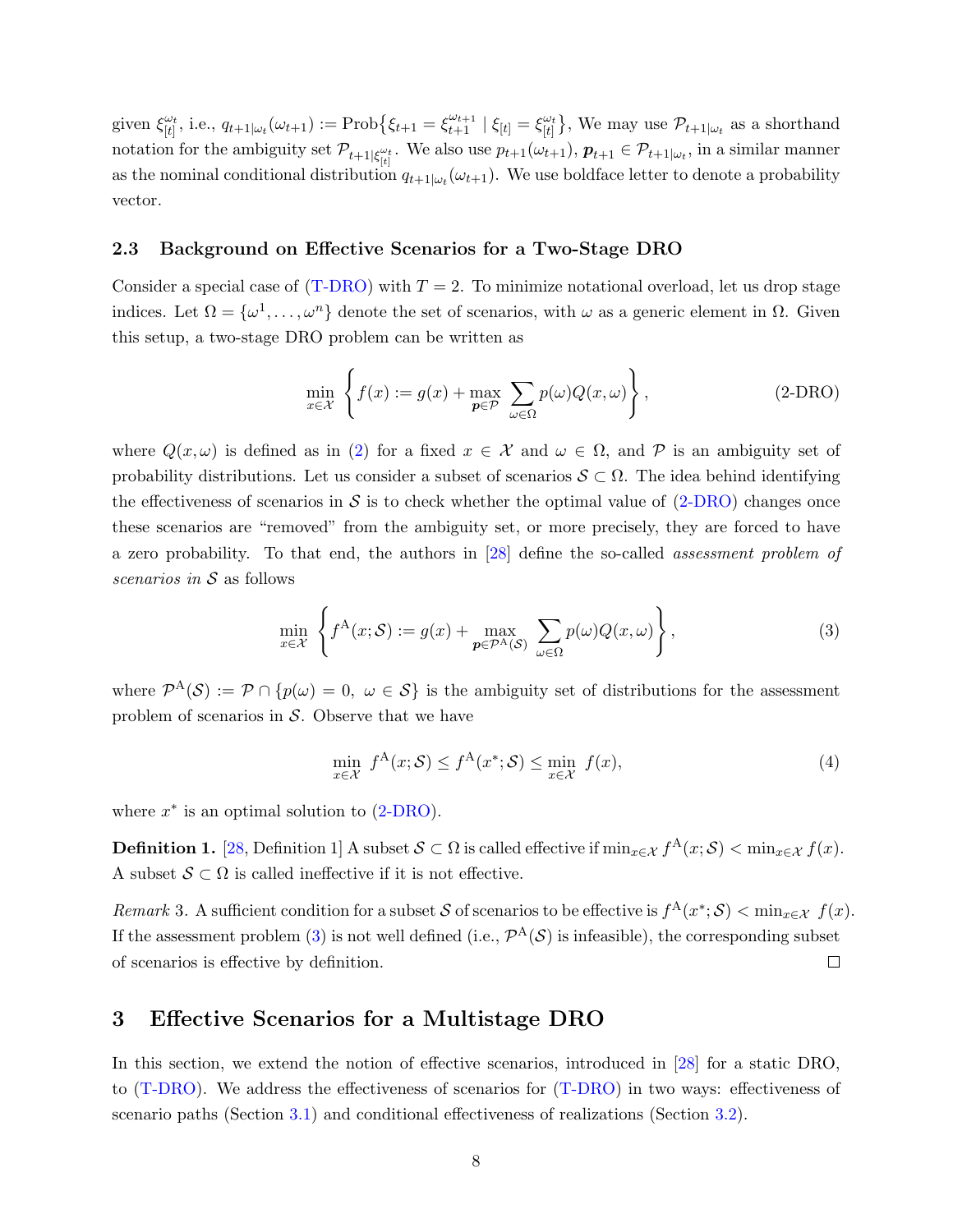#### <span id="page-8-0"></span>3.1 Effective Scenario Paths for a Multistage DRO

The idea behind identifying the effectiveness of scenario paths is to verify whether the optimal value of [\(T-DRO\)](#page-4-3) changes when a scenario path (or, more generally, a set of scenario paths) is removed from the problem. As in [\[28\]](#page-29-10), the first task is then to define what is meant by "removing" a set of scenario paths  $S \subset \Omega_T$  from the problem. We remove scenario paths in S by forcing the probability of these scenario paths to be zero. By the construction of a scenario tree, the probability of a scenario path  $\omega_T \in \mathcal{S}$  is calculated by the product of conditional probabilities, associated with the nodes along the path. Thus, forcing the probability of a scenario path to zero can be achieved by setting the conditional probability of the corresponding leaf node  $\omega_T \in \Omega_T$  to zero. It is worth noting that setting the conditional probability of any other node along the path, besides the leaf node, to zero forces the probability of all scenario paths that are going through that node, to zero, which is undesirable. Moreover, because the ambiguity sets in [\(T-DRO\)](#page-4-3) are defined conditionally, we need to set the conditional probability of the corresponding leaf node  $\omega_T$ to zero in an appropriate conditional ambiguity set, more precisely, in  $\mathcal{P}_{T|a(\omega_T)}$ .

#### 3.1.1 Assessment Problem of Scenario Paths

To identify the effectiveness of scenario paths in  $S \subset \Omega_T$  we define an appropriate assessment problem. In order to elaborate on the notion of removal of scenario paths and the assessment problem in the multistage setting, let us define more notation. Recall the definition of  $a(S)$ , the set of all nodes  $\omega_{T-1} \in \Omega_{T-1}$  that have at least one child in  $S \subset \Omega_T$ . For each  $\omega_{T-1} \in a(S)$ , let us define  $\mathcal{S}(\omega_{T-1}) := \mathcal{C}(\omega_{T-1}) \cap \mathcal{S}$  for the set of its children in  $\mathcal{S}$ . Thus,  $\mathcal{S} = \bigcup_{\omega_{T-1} \in a(\mathcal{S})} \mathcal{S}(\omega_{T-1})$ .

For any  $\omega_{T-1} \in a(S)$ , we remove the scenario paths in  $\mathcal{S}(\omega_{T-1})$  by restricting the ambiguity set  $\mathcal{P}_{T|\omega_{T-1}}$  $\mathcal{P}_{T|\omega_{T-1}}$  $\mathcal{P}_{T|\omega_{T-1}}$  to those probabilities  $p_T$  for which  $p_T(\omega_T) = 0$ ,  $\omega_T \in \mathcal{S}(\omega_{T-1})$ ; see Figure 1 for an illustration. This ensures that the scenario paths in  $\mathcal{S}(\omega_{T-1})$  are not in the support of any worstcase probability distribution  $p$  induced by  $\xi$ . We shall call the problem that removes all scenario paths in S the assessment problem of scenario paths in S. More formally, this problem can be formulated as

<span id="page-8-1"></span>
$$
\min_{x_1 \in \mathcal{X}_1} g_1(x_1, \xi_1) + \max_{\mathbf{p}_2 \in \mathcal{P}_{2|\xi_{[1]}}} \mathbb{E}_{\mathbf{p}_2} \left[ \dots + \max_{\mathbf{p}_T \in \mathcal{P}_{T|\xi_{[T-1]}}^{\Delta}(\mathcal{S})} \mathbb{E}_{\mathbf{p}_T} \left[ \min_{x_T \in \mathcal{X}_T} g_T(x_T, \xi_T) \right] \dots \right], \quad (5)
$$

where for  $\omega_{T-1} \in a(S)$ , the last-stage conditional ambiguity set of distributions for the assessment of the scenario paths in  $\mathcal{S}(\omega_{T-1})$  is defined as  $\mathcal{P}_{T|\omega_{T-1}}^A(\mathcal{S}) := \mathcal{P}_{T|\omega_{T-1}} \cap \{p_T(\omega_T) = 0, \ \omega_T \in \mathcal{S}(\omega_{T-1})\}.$ For  $\omega_{T-1} \notin a(S)$ , we set  $\mathcal{P}_{T|\omega_{T-1}}^{\mathcal{A}}(\mathcal{S}) = \mathcal{P}_{T|\omega_{T-1}}$ . Notice that [\(5\)](#page-8-1) is similar to problem [\(T-DRO\)](#page-4-3), except for the last stage where  $\mathcal{P}_{T+1|\xi_{[T]}}$  is replaced with  $\mathcal{P}_{T|\xi_{[T-1]}}^{\mathcal{A}}(\mathcal{S})$ , with the interpretation mentioned above. Moreover, notice that the assessment problem [\(5\)](#page-8-1) does not eliminate scenario paths from the sample space; it only enforces  $p_T(\omega_T) = 0$ ,  $\omega_T \in \mathcal{S}(\omega_{T-1})$ , for all  $\omega_{T-1} \in a(\mathcal{S})$ . Also, when  $S = \emptyset$ , [\(5\)](#page-8-1) reduces to [\(T-DRO\)](#page-4-3).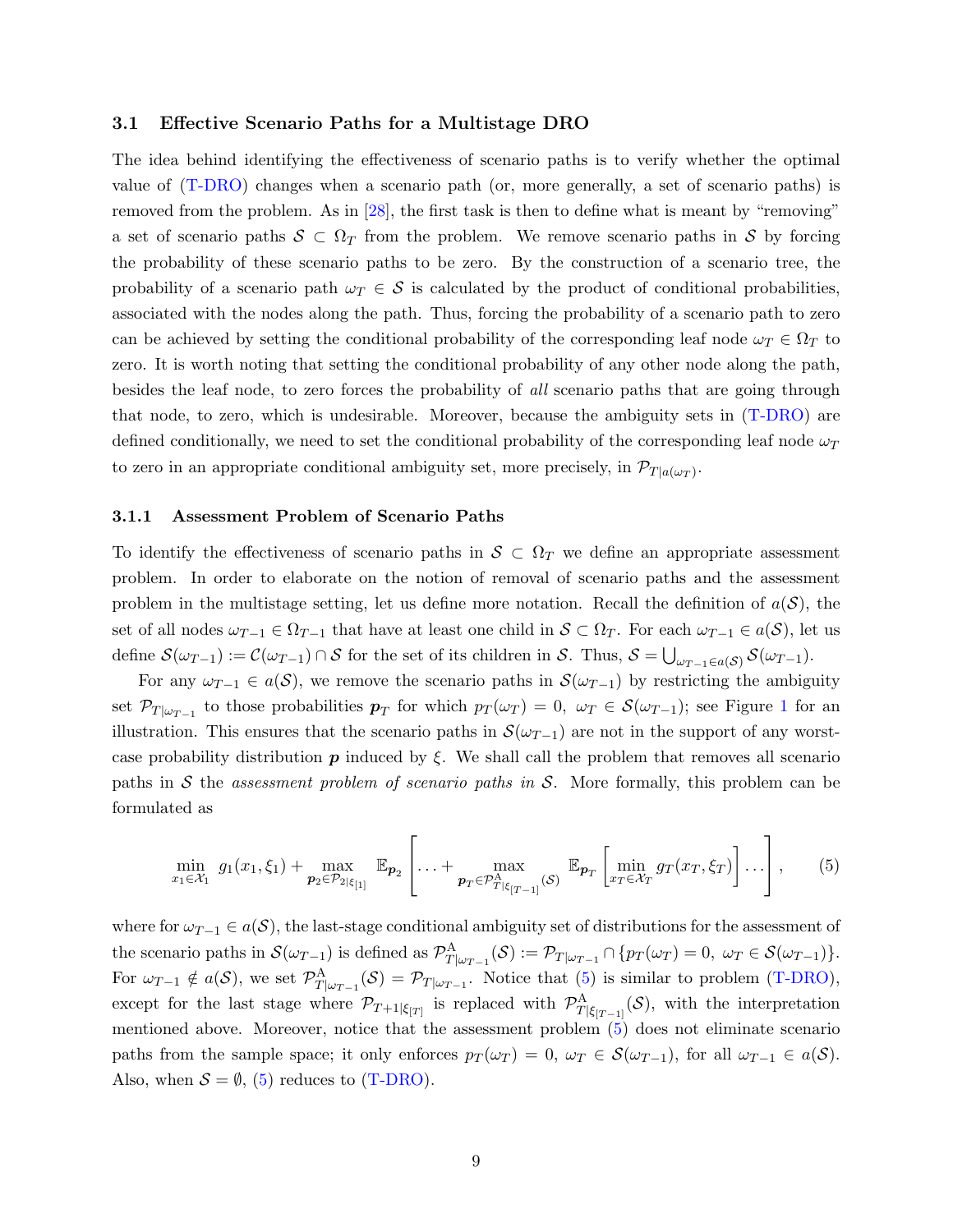<span id="page-9-0"></span>

Figure 1: Removal of the scenario path  $\omega_4^6 \in \Omega_4$ . The path from the root node  $\omega_1$  to the leaf node  $\omega_4^6$  is shown with thick dotted lines, indicating the removal of this scenario path. To remove the scenario path  $\omega_4^6$ , we must add a constraint  $p_4(\omega_4^6) = 0$  to the ambiguity set  $\mathcal{P}_{4|\omega_3^3}$ . For nodes not shown in thick black circles, including  $\omega_4^6$ , we use the same notation for the cost-to-go function  $Q_t(\cdot, \cdot)$  at stages  $t = 2, 3, 4$ , both in [\(T-DRO\)](#page-4-3) and the assessment problem [\(5\)](#page-8-1). To check the effectiveness of the scenario path  $\omega_4^6$ , according to Definition [2,](#page-11-0) we compare the optimal values of  $(T-DRO)$  and  $(5)$  at the root node  $\omega_1$ , shown in gray.

#### <span id="page-9-4"></span>3.1.2 DP Reformulation of the Assessment Problem

In order to mathematically define the notion of effectiveness of scenario paths for [\(T-DRO\)](#page-4-3), we need to establish the relationship between the optimal values of the original problem [\(T-DRO\)](#page-4-3) and the assessment problem [\(5\)](#page-8-1) precisely. To do this, we first write the DP reformulation of [\(5\)](#page-8-1) in a similar manner to those of [\(T-DRO\)](#page-4-3).

Consider the assessment problem [\(5\)](#page-8-1) at a given stage  $t, t = 1, \ldots, T$ , when all information from previous stages (given by  $x_{[t-1]}$  and  $\xi_{[t]}$ ) is known. Let  $Q_t^{\mathcal{A}}(x_{[t-1]}, \xi_{[t]}; S)$  denote the optimal value to this problem. Because there is no inner maximization problem at stage T (i.e.,  $Q_{T+1}(\cdot, \cdot) \equiv 0$ ; see Section [2.1\)](#page-4-0), we set

<span id="page-9-1"></span>
$$
Q_T^{\mathcal{A}}(x_{[T-1]}, \xi_{[T]}; \mathcal{S}) := Q_T(x_{[T-1]}, \xi_{[T]}).
$$
\n(6)

<span id="page-9-3"></span>For  $t = T - 1$ , on the other hand, we have

$$
Q_{T-1}^{A}(x_{[T-2]}, \xi_{[T-1]}; \mathcal{S}) = \min_{x_{T-1} \in \mathcal{X}_{T-1}} g_{T-1}(x_{T-1}, \xi_{T-1}) + \max_{\substack{\text{max} \\ \mathbf{p}_T \in \mathcal{P}_{T|\xi_{[T-1]}}^{\Delta}(\mathcal{S})}} \mathbb{E}_{\mathbf{p}_T} \left[ Q_T^{\mathcal{A}}(x_{[T-1]}, \xi_{[T]}; \mathcal{S}) \right].
$$
\n
$$
(7)
$$

Going backward in time, one can obtain  $Q_t^{\mathcal{A}}(x_{[t-1]}, \xi_{[t]}; \mathcal{S})$  for  $t = T - 2, \ldots, 1$ , as

<span id="page-9-2"></span>
$$
Q_t^A(x_{[t-1]}, \xi_{[t]}; \mathcal{S}) = \min_{x_t \in \mathcal{X}_t} g_t(x_t, \xi_t) + \max_{p_{t+1} \in \mathcal{P}_{t+1} \mid \xi_{[t]}} \mathbb{E}_{p_{t+1}} \left[ Q_{t+1}^A(x_{[t]}, \xi_{[t+1]}; \mathcal{S}) \right]. \tag{8}
$$

Equations  $(6)-(8)$  $(6)-(8)$  $(6)-(8)$  present the DP reformulation of  $(5)$ . Note that the maximization in [\(7\)](#page-9-3) is done over  $\mathcal{P}_{T|\xi_{[T-1]}}^{\mathcal{A}}(\mathcal{S})$ , whereas it is done over  $\mathcal{P}_{t+1|\xi_{[t]}}$  in [\(8\)](#page-9-2). For brevity, we denote the optimal value of [\(5\)](#page-8-1) as  $Q_1^{\text{A}}(\mathcal{S})$ . Throughout the paper, we use notation  $Q_t^{\text{A}}(\cdot,\cdot;\mathcal{S})$  to differentiate the cost-to-go functions for the assessment problem of the scenario paths in  $S$ , presented in this section, from the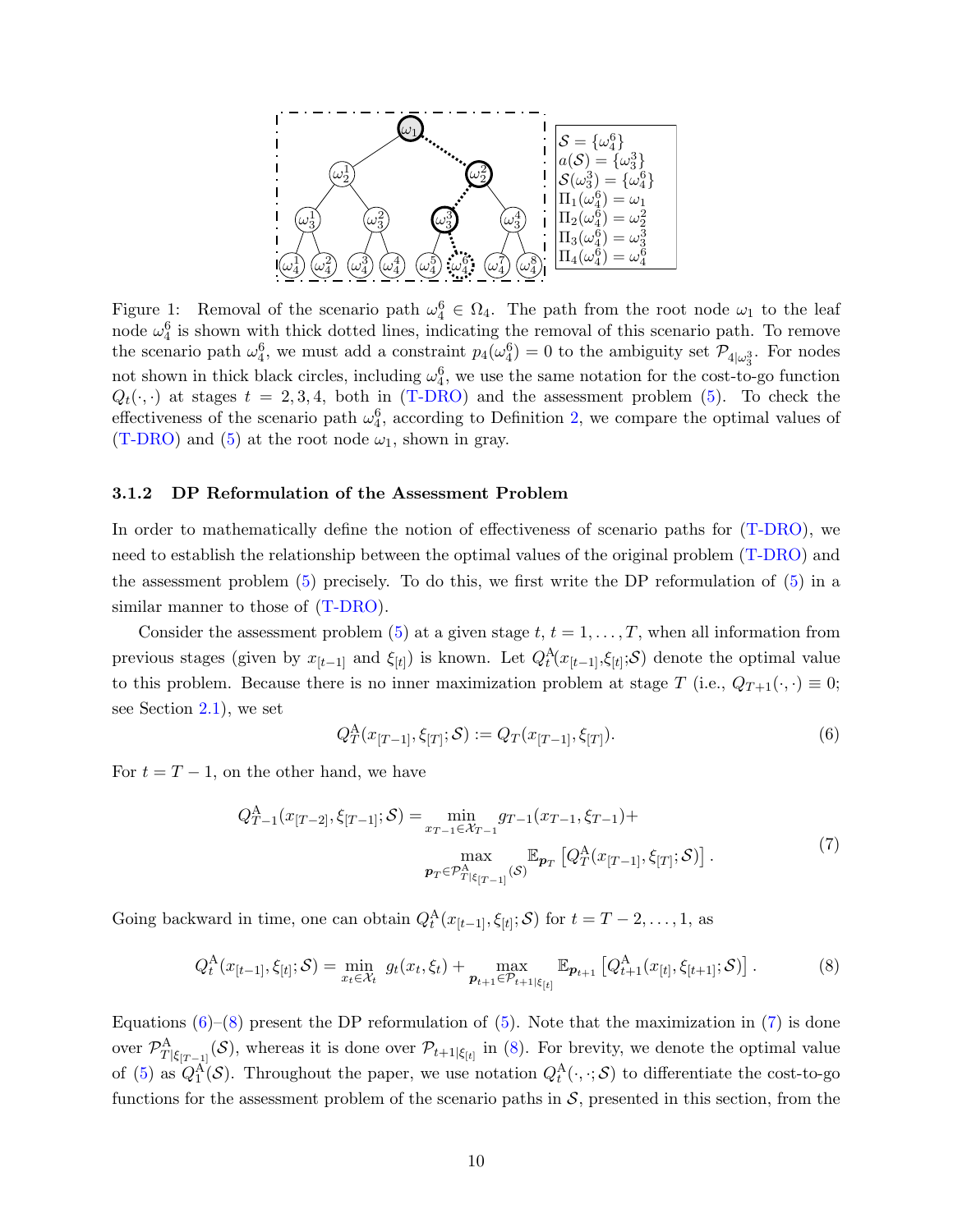cost-to-go functions  $Q_t(\cdot, \cdot)$  of the original problem [\(T-DRO\)](#page-4-3), presented in Section [2.1.](#page-4-0)

<span id="page-10-1"></span>Remark 4. In stages  $t = 2, \ldots, T-1$ , we have  $Q_t^{\mathcal{A}}(x_{[t-1]}, \xi_{[t]}^{\omega_t}; \mathcal{S}) = Q_t(x_{[t-1]}, \xi_{[t]}^{\omega_t})$  if no scenario path  $\omega_T \in \mathcal{S}$  is going through  $\omega_t$ . In other words,

<span id="page-10-2"></span>
$$
Q_t^{\mathcal{A}}(x_{[t-1]}, \xi_{[t]}^{\omega_t}; \mathcal{S}) = Q_t(x_{[t-1]}, \xi_{[t]}^{\omega_t}) \quad \text{if} \quad \omega_t \notin \bigcup_{\omega_T \in \mathcal{S}} \Pi_t(\omega_T). \tag{9}
$$

This property, illustrated in Figure [1,](#page-9-0) will be frequently used in the proofs in Section [5.](#page-16-0)

#### 3.1.3 Definition and Properties

In this section, we precisely define the effectiveness of scenario paths for [\(T-DRO\)](#page-4-3) and state some relevant properties.

<span id="page-10-0"></span>**Proposition 1.** Consider two sets  $S^1 \subseteq S^2 \subset \Omega_T$ . Then,  $Q_1^A(S^2) \leq Q_1^A(S^1)$ .

*Proof.* Let  $x^*(\mathcal{S}^1) := [x_1^*(\mathcal{S}^1), \ldots, x_T^*(\mathcal{S}^1)]$  denote an optimal policy obtained by solving the DP reformulation of [\(5\)](#page-8-1) for  $S^1$ . For any  $x_{[T-2]}$  and  $\xi_{[T-1]}$ , the corresponding worst-case expected value problem at stage  $T - 1$  in [\(5\)](#page-8-1) for  $S^2$  is more restricted than the corresponding problem in (5) for  $S^1$ . This, combined with the suboptimality of  $x^*(S^1)$  to problem [\(5\)](#page-8-1) for  $S^2$ , implies that

$$
Q_{T-1}^{A}\Big(x_{[T-2]}^{*}(\mathcal{S}^{1}), \xi_{[T-1]}; \mathcal{S}^{2}\Big)\leq g_{T-1}\Big(x_{T-1}^{*}(\mathcal{S}^{1}), \xi_{T-1}\Big) + \max_{\mathbf{p}_{T}\in\mathcal{P}_{T|\xi_{[T-1]}}^{A}(\mathcal{S}^{2})} \mathbb{E}_{\mathbf{p}_{T}}\Big[Q_{T}\Big(x_{[T-1]}^{*}(\mathcal{S}^{1}), \xi_{[T]}\Big)\Big]\leq g_{T-1}\Big(x_{T-1}^{*}(\mathcal{S}^{1}), \xi_{T-1}\Big) + \max_{\mathbf{p}_{T}\in\mathcal{P}_{T|\xi_{[T-1]}}^{A}(\mathcal{S}^{1})} \mathbb{E}_{\mathbf{p}_{T}}\Big[Q_{T}\Big(x_{[T-1]}^{*}(\mathcal{S}^{1}), \xi_{[T]}\Big)\Big]= Q_{T-1}^{A}\Big(x_{[T-2]}^{*}(\mathcal{S}^{1}), \xi_{[T-1]}; \mathcal{S}^{1}\Big),
$$

where we also used the fact that  $Q_T^{\mathcal{A}}(x_{[T-1]}^*(\mathcal{S}^1), \xi_{[T]}; \mathcal{S}^2) = Q_T(x_{[T-1]}^*(\mathcal{S}^1), \xi_{[T]})$ . The equality above is due to the time consistency of  $x^*(\mathcal{S}^1)$  $x^*(\mathcal{S}^1)$  (recall Remark 1). Going backward in time for  $t = T - 2, \ldots, 2$ , we have

$$
Q_t^{\mathcal{A}}\left(x_{[t-1]}^*(\mathcal{S}^1), \xi_{[t]}; \mathcal{S}^2\right)
$$
  
\n
$$
\leq g_t\left(x_t^*(\mathcal{S}^1), \xi_t\right) + \max_{\mathbf{p}_{t+1} \in \mathcal{P}_{t+1} \mid \xi_{[t]}} \mathbb{E}_{\mathbf{p}_{t+1}}\left[Q_{t+1}^{\mathcal{A}}\left(x_{[t]}^*(\mathcal{S}^1), \xi_{[t+1]}; \mathcal{S}^2\right)\right]
$$
  
\n
$$
\leq g_t\left(x_t^*(\mathcal{S}^1), \xi_t\right) + \max_{\mathbf{p}_{t+1} \in \mathcal{P}_{t+1} \mid \xi_{[t]}} \mathbb{E}_{\mathbf{p}_{t+1}}\left[Q_{t+1}^{\mathcal{A}}\left(x_{[t]}^*(\mathcal{S}^1), \xi_{[t+1]}; \mathcal{S}^1\right)\right]
$$
  
\n
$$
= Q_t^{\mathcal{A}}\left(x_{[t-1]}^*(\mathcal{S}^1), \xi_{[t]}; \mathcal{S}^1\right),
$$

where the second inequality is due to  $Q_{t+1}^{\mathcal{A}}\left(x_{[t]}^{*}(\mathcal{S}^{1}), \xi_{[t+1]};\mathcal{S}^{2}\right) \leq Q_{t+1}^{\mathcal{A}}\left(x_{[t]}^{*}(\mathcal{S}^{1}), \xi_{[t+1]};\mathcal{S}^{1}\right)$  and the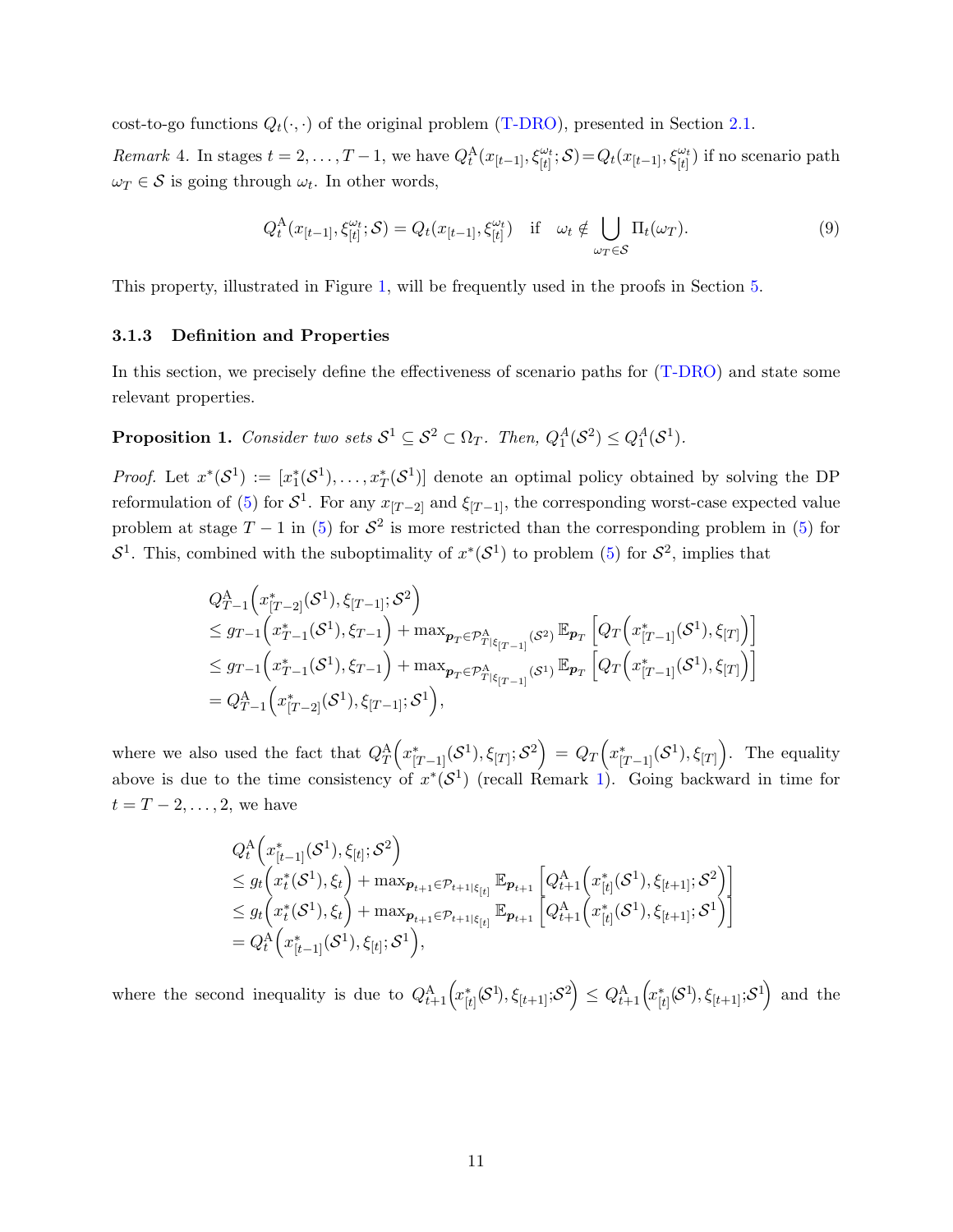equality is due to the time consistency of  $x^*(S^1)$ . Consequently, we have

$$
Q_1^{\mathcal{A}}(\mathcal{S}^2) = \min_{x_1 \in \mathcal{X}_1} g_1(x_1, \xi_1) + \max_{\mathbf{p}_2 \in \mathcal{P}_{2|\xi_{[1]}}} \mathbb{E}_{\mathbf{p}_2} [Q_2^{\mathcal{A}}(x_{[1]}, \xi_{[2]}; \mathcal{S}^2)]
$$
  
\n
$$
\leq g_1\left(x_1^*(\mathcal{S}^1), \xi_1\right) + \max_{\mathbf{p}_2 \in \mathcal{P}_{2|\xi_{[1]}}} \mathbb{E}_{\mathbf{p}_2} [Q_2^{\mathcal{A}}(x_{[1]}^*(\mathcal{S}^1), \xi_{[2]}; \mathcal{S}^2)]
$$
  
\n
$$
\leq g_1\left(x_1^*(\mathcal{S}^1), \xi_1\right) + \max_{\mathbf{p}_2 \in \mathcal{P}_{2|\xi_{[1]}}} \mathbb{E}_{\mathbf{p}_2} [Q_2^{\mathcal{A}}(x_{[1]}^*(\mathcal{S}^1), \xi_{[2]}; \mathcal{S}^1)]
$$
  
\n
$$
= Q_1^{\mathcal{A}}(\mathcal{S}^1),
$$

where the first inequality is due to the suboptimality of  $x^*(\mathcal{S}^1)$  to problem [\(5\)](#page-8-1).

By taking  $S^2 = S$  and  $S^1 = \emptyset$  in the proof of Proposition [1,](#page-10-0) we have

<span id="page-11-1"></span>
$$
Q_1^{\mathcal{A}}(\mathcal{S}) \le g_1(x_1^*, \xi_1) + \max_{\mathbf{p}_2 \in \mathcal{P}_{2|\xi_{[1]}}} \mathbb{E}_{\mathbf{p}_2} \left[ Q_2^{\mathcal{A}}(x_{[1]}^*, \xi_{[2]}; \mathcal{S}) \right] \le Q_1,
$$
\n(10)

 $\Box$ 

where  $Q_1$  is the optimal value of [\(T-DRO\)](#page-4-3) and  $x^*$  is an optimal policy to (T-DRO). With this relationship, we can now define effective scenario paths.

<span id="page-11-0"></span>**Definition 2** (Effectiveness of scenario paths). A subset of scenario paths  $S \subset \Omega_T$  is called *effective* if  $Q_1^{\mathcal{A}}(\mathcal{S}) < Q_1$ . A subset of scenario paths is called *ineffective* if it is not effective.

In words, a subset of scenario paths  $S \subset \Omega_T$  is called effective if the optimal value of the corresponding assessment problem [\(5\)](#page-8-1) is strictly smaller than the optimal value of [\(T-DRO\)](#page-4-3). Similar to Remark [3](#page-7-4) for [\(2-DRO\)](#page-7-2), a sufficient condition for a subset of scenario paths  $S \subset \Omega_T$  to be effective is  $g_1(x_1^*, \xi_1) + \max_{\mathbf{p}_2 \in \mathcal{P}_{2|\xi_{[1]}}} \mathbb{E}_{\mathbf{p}_2} \left[ Q_2^{\mathcal{A}}(x_{[1]}^*, \xi_{[2]}; \mathcal{S}) \right] < Q_1$ . Moreover, the assessment problem of scenario paths in S might not be well defined. For instance, if for some  $\omega_{T-1} \in a(S)$ , too many scenario paths are restricted to have a zero worst-case probability (e.g.,  $\mathcal{S}(\omega_{T-1}) = \mathcal{C}(\omega_{T-1})$ ), then, the inner maximization problem at stage  $T-1$  might become infeasible. In this case, we set the optimal value of [\(5\)](#page-8-1) to  $+\infty$  by convention and S is effective by definition.

One can conjecture that the effectiveness of a subset of scenario paths might be affected in interaction with other subsets of scenario paths. The following proposition addresses the effectiveness of union of an effective subset of scenario paths and intersection of an ineffective subset of scenario paths with any other subset of  $\Omega_T$ .

<span id="page-11-2"></span>**Proposition 2.** (i) The union of an effective subset of scenario paths with any other subset of  $\Omega_T$ is effective. (ii) The intersection of an ineffective subset of scenario paths with any other subset of  $\Omega_T$  is ineffective.

Proof. The proof is similar to [\[28,](#page-29-10) Proposition 2], but it uses Proposition [1](#page-10-0) and Definition [2.](#page-11-0) For  $\Box$ brevity, we skip the details.

#### Corollary 1. A subset of an ineffective subset of scenario paths is ineffective.

It is worth noting that Definition [2](#page-11-0) for [\(T-DRO\)](#page-4-3) is not an immediate extension of Definition [1](#page-7-5) for [\(2-DRO\)](#page-7-2), and there are subtle but important differences. To explain this, let us focus on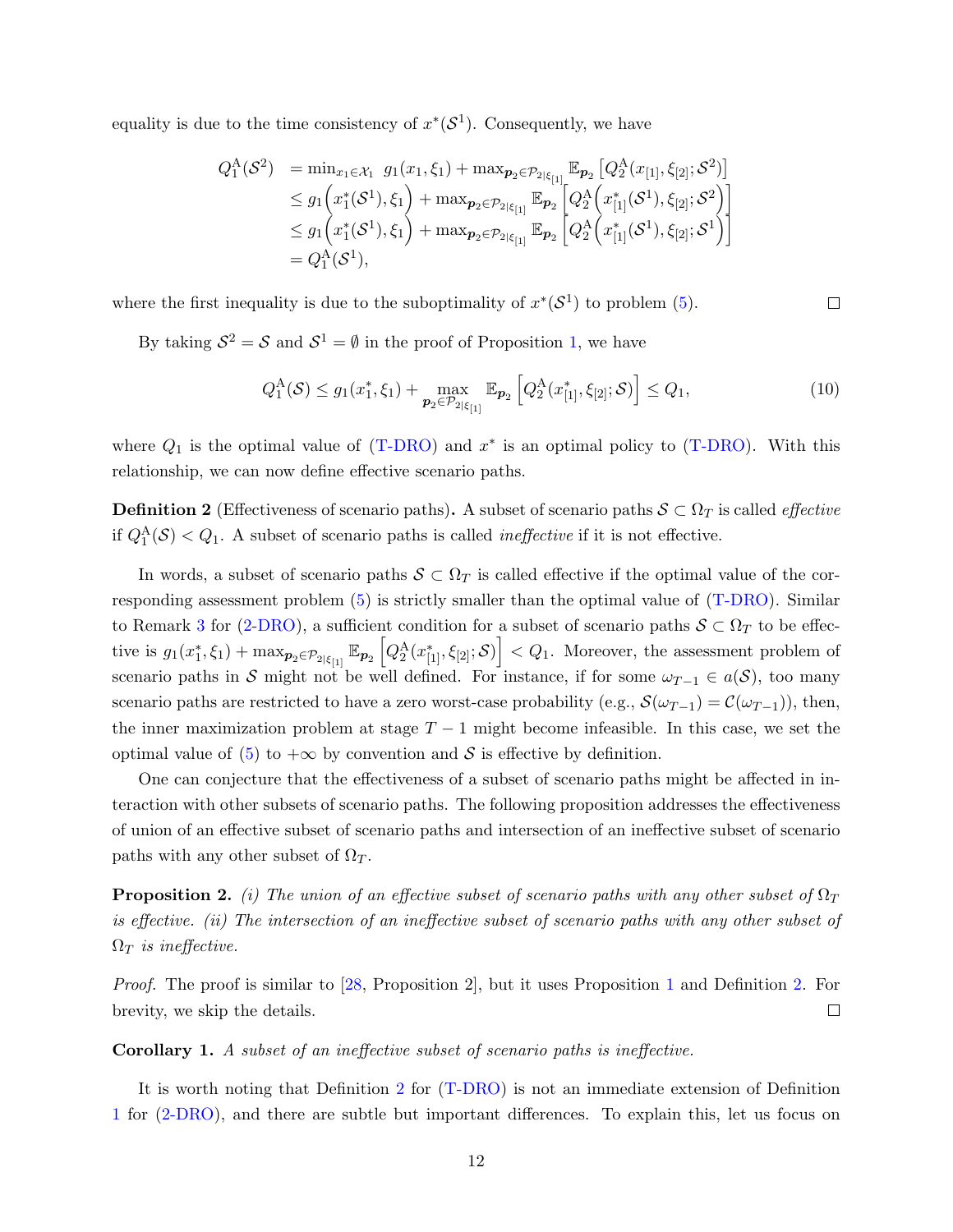[\(10\)](#page-11-1) and [\(4\)](#page-7-6), the relationships that form the bases for establishing these definitions. In particular, Let us examine the terms  $g_1(x_1^*, \xi_1) + \max_{\mathbf{p}_2 \in \mathcal{P}_{2|\xi_{[1]}}} \mathbb{E}_{\mathbf{p}_2} \left[ Q_2^{\mathcal{A}}(x_{[1]}^*, \xi_{[2]}; \mathcal{S}) \right]$  in [\(10\)](#page-11-1) and  $f^{\mathcal{A}}(x^*, \mathcal{S}) =$  $g(x^*) + \max_{p \in \mathcal{P}^{\mathcal{A}}(\mathcal{S})} \sum_{\omega \in \Omega} p(\omega) Q(x^*, \omega)$  in [\(4\)](#page-7-6) in more detail. On the one hand, the ambiguity set  $\mathcal{P}_{2|\xi_{[1]}}$  is not impacted by the removed subset of scenario paths S, whereas  $\mathcal{P}^{A}(\mathcal{S})$  is a restricted set and impacted by S. On the other hand, the cost-to-go function  $Q_2^{\rm A}(x_{[1]}^*, \xi_{[2]}; S)$  is impacted by the removed subset of scenario paths  $S$ , whereas  $Q(x^*, \omega)$  is not. So, [\(10\)](#page-11-1) does not follow from [\(4\)](#page-7-6). These differences are themselves due to the differences of the assessment problems [\(3\)](#page-7-3) and [\(5\)](#page-8-1). By a similar reasoning, there are subtle, important differences in Proposition [2](#page-11-2) and [\[28,](#page-29-10) Proposition 2].

#### <span id="page-12-0"></span>3.2 Conditionally Effective Realizations for a Multistage DRO

In this section, we define conditional effectiveness of realizations along a scenario path, given the available information on the history of the stochastic process and decisions. We explain that this notion, unlike the effectiveness of scenario paths, resembles the effectiveness of scenarios for  $(2-DRO)$ .

To identify conditionally effective realizations, as it might be perceived from the name, first, one has to consider all information from previous stages, and then, evaluate what would happen to the optimal cost going forward if a subset of realizations is conditionally removed. Suppose that  $x_{[t-1]}$  and  $\xi_{[t]}, t = 1, \ldots, T-1$ , are given. The idea behind identifying conditionally effective realizations is to verify whether the cost-to-go function  $(2)$  at stage t changes when a realization (or, more generally, a set of realizations) in stage  $t + 1$  is conditionally removed from the problem. We "conditionally remove" realizations  $S_{t+1} \subset \Omega_{t+1}$  by forcing the conditional probability of these realizations to be zero, conditioned on the history of the stochastic process.

Note that because the ambiguity sets in [\(T-DRO\)](#page-4-3) are defined conditionally, we need to set the conditional probability of  $\omega_{t+1} \in \mathcal{S}_{t+1}$  to zero in an appropriate conditional ambiguity set, more precisely, in  $\mathcal{P}_{t+1|a(\omega_{t+1})}$ . Moreover, because  $\omega_{t+1}$  is forced to have a zero conditional probability, all scenario paths that are going through  $\omega_{t+1}$  will have a zero conditional probability, conditioned on  $a(\omega_{t+1})$ . Hence, all such scenario paths will have a zero probability. This implies that the way the removal of scenario paths is defined in Section [3.1](#page-8-0) is different from how we define the conditional removal of realizations in this section. Furthermore, once scenario paths are removed in Section [3.1,](#page-8-0) we compare the optimal objective function values at the root node  $\omega_1$ . Here, we look for changes in the cost-to-go value functions  $Q_t(x_{[t-1]}, \xi_{[t]})$ . In this section, we follow a similar process to what did in Section [3.1;](#page-8-0) nevertheless, the developments have different interpretations.

#### <span id="page-12-1"></span>3.2.1 Conditional Assessment Problem for Realizations

Suppose that the history of the stochastic process up to and including stage t,  $t = 1, \ldots, T-1$ , is given. Recall that  $S_{t+1} \subset \Omega_{t+1}$  is the set of realizations to be conditionally removed. For each  $\omega_t \in a(\mathcal{S}_{t+1})$ , let us define  $\mathcal{S}(\omega_t) := \mathcal{C}(\omega_t) \cap \mathcal{S}_{t+1}$  to denote the set of all children of  $\omega_t$ in  $S_{t+1}$ . Thus,  $S_{t+1} = \bigcup_{\omega_t \in a(S_{t+1})} S(\omega_t)$ . For any  $\omega_t \in a(S_{t+1})$ , we conditionally remove the realizations in  $\mathcal{S}(\omega_t)$  by restricting the ambiguity set  $\mathcal{P}_{t+1|\omega_t}$  to those probabilities  $p_{t+1}$  for which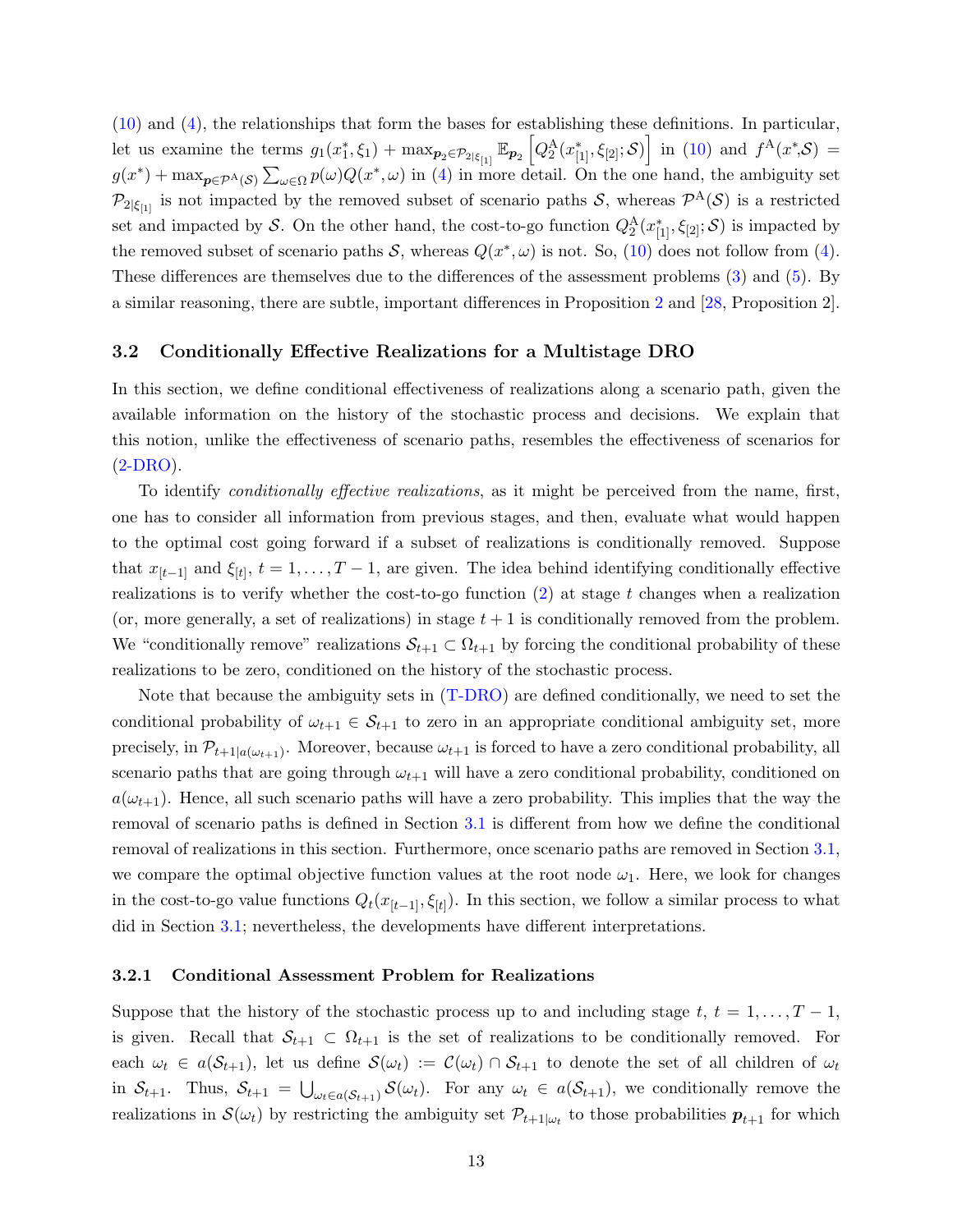<span id="page-13-1"></span>

Figure 2: Conditional removal of realization  $\omega_3^3 \in \Omega_3$ . The path from node  $\omega_3^3$  to its ancestor node  $\omega_2^2 = a(\omega_3^3)$  is shown with a thick dotted line, indicating the conditional removal of the realization  $\omega_3^3$ . To conditionally remove the realization  $\omega_3^3$  we must add a constraint  $p_{3|\omega_2^2}(\omega_3^3) = 0$  to the ambiguity set  $\mathcal{P}_{3|\omega_2^2}$ . For nodes not shown in thick black circles, including  $\omega_3^3$ , we use the same notation for the cost-to-go function  $Q_t(\cdot, \cdot)$  at stages  $t = 2, 3, 4$ , both in [\(2\)](#page-6-0) and the conditional assessment problem [\(11\)](#page-13-0). To check the conditional effectiveness of the realization  $\omega_3^3$ , we focus on the subtree rooted at  $\omega_2^2 = a(\omega_3^3)$ , shown by the dotted box, and compare the optimal values of [\(2\)](#page-6-0) and [\(11\)](#page-13-0) (or, equivalently, [\(12\)](#page-14-0)) at the node  $\omega_2^2$ , shown in gray, given  $x_1$ .

 $p_{t+1}(\omega_{t+1}) = 0$ ,  $\omega_{t+1} \in \mathcal{S}(\omega_t)$  (see Figure [2](#page-13-1) for an illustration). This ensures that all scenario paths that are going through any node in  $\mathcal{S}(\omega_t)$  as part of their process are not in the support of any worst-case probability distribution  $p$  induced by  $\xi$ . Conditioned on  $x_{[t-1]}$  and  $\xi_{[t]}$ , we define the conditional assessment problem of realizations in  $S_{t+1}$  as

<span id="page-13-0"></span>
$$
Q_t^{\text{CA}}(x_{[t-1]}, \xi_{[t]}; \mathcal{S}_{t+1}) := \min_{x_t \in \mathcal{X}_t} g_t(x_t, \xi_t) + \max_{\boldsymbol{p}_{t+1+1|\xi_{[t+1]}} \in \mathcal{P}_{t+1|\xi_{[t]}}^{\text{CA}}(\mathcal{S}_{t+1})} \mathbb{E}_{\boldsymbol{p}_{t+1+1|\xi_{[t+1]}}}\left[\dots + \max_{\boldsymbol{p}_T \in \mathcal{P}_{T|\xi_{[T-1]}}} \mathbb{E}_{\boldsymbol{p}_T}\left[\min_{x_T \in \mathcal{X}_T} g_T(x_T, \xi_T)\right] \dots\right],
$$
\n(11)

where for  $\omega_t \in a(\mathcal{S}_{t+1})$ , the conditional ambiguity set of distributions for the conditional assessment problem of realizations in  $S_{t+1}$  is defined as  $\mathcal{P}_{t+1|\omega_t}^{\text{CA}}(\mathcal{S}_{t+1}) := \mathcal{P}_{t+1|\omega_t} \cap \left\{ p_{t+1|\omega_t}(\omega_{t+1}) = 0, \ \omega_{t+1} \in$  $\mathcal{S}(\omega_t)\bigg\}$ . For  $\omega_t \notin a(\mathcal{S}_{t+1}), \mathcal{P}_{t+1|\omega_t}^{\text{CA}}(\mathcal{S}_{t+1}) := \mathcal{P}_{t+1|\omega_t}$ . Notice that problem [\(11\)](#page-13-0) is similar to problem [\(2\)](#page-6-0), except for in stage  $t+1$  where  $\mathcal{P}_{t+1|\xi_{[t]}}$  is replaced with  $\mathcal{P}_{t+1|\xi_{[t]}}^{CA}(\mathcal{S}_{t+1})$ , with the interpretation mentioned above. Moreover, notice that the assessment problem [\(11\)](#page-13-0) does not eliminate the realizations  $S_{t+1}$  from the sample space  $\Omega_{t+1}$ ; it only enforces  $p_{t+1|\omega_t}(\omega_{t+1}) = 0$ ,  $\omega_{t+1} \in S(\omega_t)$ , for  $\omega_t \in a(\mathcal{S}_{t+1})$ . As before, when  $\mathcal{S}_{t+1} = \emptyset$ , [\(11\)](#page-13-0) reduces to [\(2\)](#page-6-0).

#### <span id="page-13-2"></span>3.2.2 DP Reformulation of the Assessment Problem

To mathematically define conditionally effective realizations for [\(T-DRO\)](#page-4-3), we need to establish the relationship between the optimal values of [\(2\)](#page-6-0) and [\(11\)](#page-13-0). As in for the effectiveness of scenario paths in Section [3.1.2,](#page-9-4) we first need to derive the DP reformulation of [\(11\)](#page-13-0).

Consider the optimization problem [\(11\)](#page-13-0) at a given stage  $t, t = 1, \ldots, T-1$ , when all information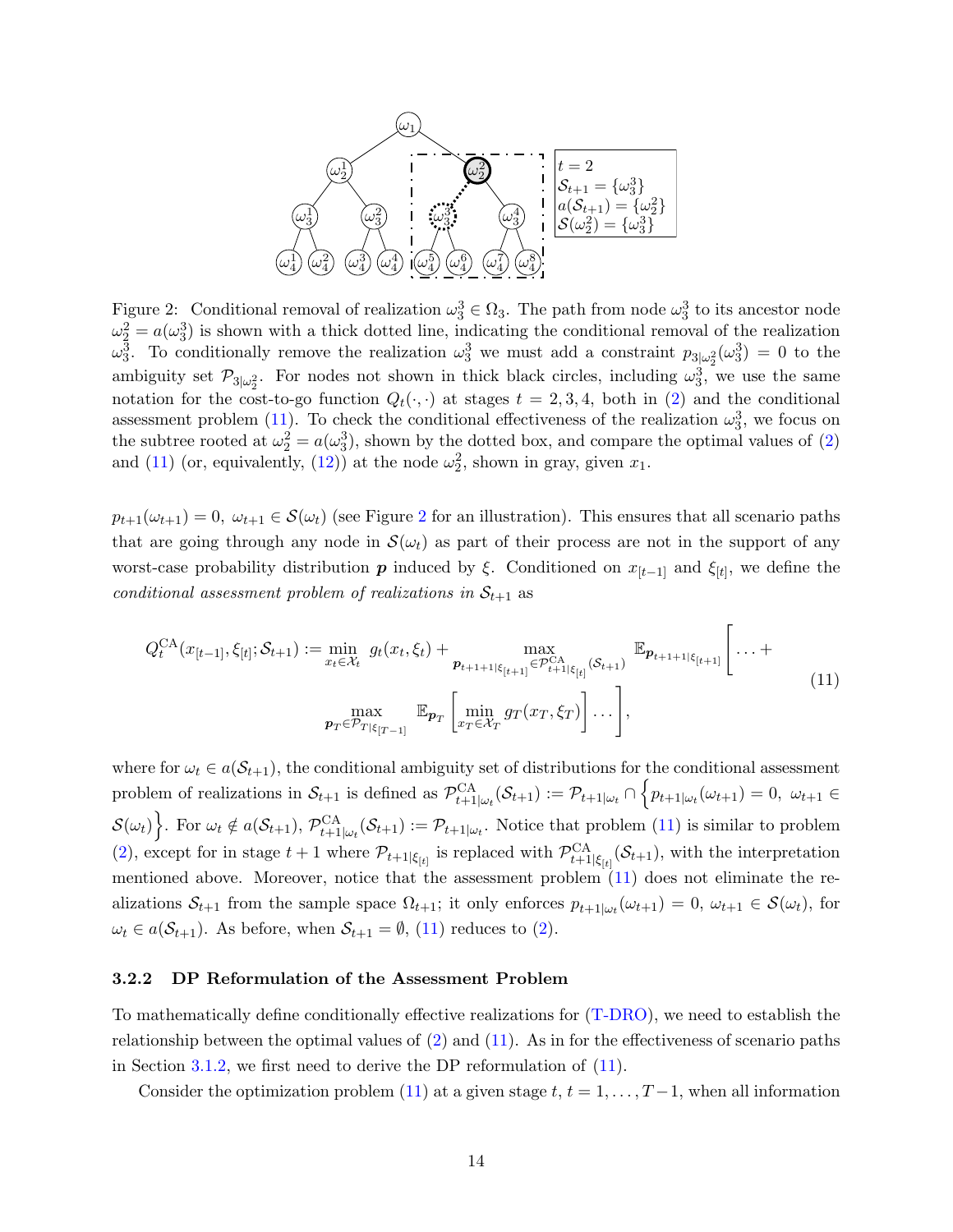from previous stages (given by  $x_{[t-1]}$  and  $\xi_{[t]}$ ) is known. By the construction of [\(11\)](#page-13-0), forcing the conditional probability of a realization at stage  $t + 1$  to zero does not affect the way the cost-to-go functions at stage  $t'$ , for  $t' > t$ , are written. Thus, we have

<span id="page-14-0"></span>
$$
Q_t^{CA}(x_{[t-1]}, \xi_{[t]}; \mathcal{S}_{t+1}) := \min_{x_t \in \mathcal{X}_t} g_t(x_t, \xi_t) + \max_{p_{t+1|\xi_{[t]}} \in \mathcal{P}_{t+1|\xi_{[t]}}^{CA}(\mathcal{S}_{t+1})} \mathbb{E}_{p_{t+1|\xi_{[t]}}}\left[Q_{t+1}(x_{[t]}, \xi_{[t+1]})\right], \quad (12)
$$

where  $Q_{t'+1}(x_{[t]}, \xi_{[t'+1]})$ ,  $t' = t, \ldots, T$ , are defined as in [\(2\)](#page-6-0). For brevity, we denote the optimal value of the conditional assessment problem of the realizations  $S_2 \subset \Omega_2$ , in stage  $t = 2$ , with  $Q_1^{\text{CA}}(\mathcal{S}_2)$ . Throughout the paper, we use notation  $Q_t^{\text{CA}}(\cdot, \cdot; \mathcal{S}_{t+1})$  to differentiate the cost-to-go function at stage t for the conditional assessment problem of the realizations in  $S_{t+1}$ , presented in this section, from the cost-to-go function  $Q_t(\cdot, \cdot)$  of the original problem [\(T-DRO\)](#page-4-3), presented in Section [2.1.](#page-4-0)

Remark 5. Recall the interpretation we stated at the end of Section [3.2.1](#page-12-1) for the conditional ambiguity sets. If  $\omega_t \notin a(\mathcal{S}_{t+1})$ , we have  $Q_t^{CA}(x_{[t-1]}, \xi_{[t]}; \mathcal{S}_{t+1}) = Q_t(x_{[t-1]}, \xi_{[t]})$ . An illustration is provided in Figure [2.](#page-13-1)  $\Box$ 

#### 3.2.3 Definition and Properties

We now formally define the notion of the conditional effectiveness of realizations for [\(T-DRO\)](#page-4-3) and discuss its properties.

<span id="page-14-2"></span>**Proposition 3.** Consider a fixed  $t = 1, ..., T-1$ , a subset of realizations  $S_{t+1} \subset \Omega_{t+1}$ , a partial optimal policy  $x_{[t]}^* = [x_1^*, \ldots, x_t^*]$  to [\(T-DRO\)](#page-4-3) up to stage t, and  $\xi_{[t]}$ . Then,  $Q_t^{CA}(x_{[t-1]}^*, \xi_{[t]}; S_{t+1}) \leq$  $Q_t(x_{[t-1]}^*, \xi_{[t]})$ .

*Proof.* For any  $x_{[t]}^*$  and  $\xi_{[t]}$ , the corresponding worst-case expected problem at stage t in [\(12\)](#page-14-0) for  $S_{t+1}$ is more restricted than the corresponding problem in [\(2\)](#page-6-0). This, combined with the suboptimality of  $x_t^*$  to  $(12)$ , implies that

$$
Q_t^{CA}(x_{[t-1]}^*, \xi_{[t]}; \mathcal{S}_{t+1}) \le g_t(x_t^*, \xi_t) + \max_{\mathbf{p}_{t+1+1|\xi_{[t+1]}}} \in \mathcal{P}_{t+1|\xi_{[t]}}^{CA}(\mathcal{S}_{t+1})} \mathbb{E}_{\mathbf{p}_{t+1+1|\xi_{[t+1]}}} \left[Q_{t+1}(x_{[t]}^*, \xi_{[t+1]})\right]
$$
  

$$
\le g_t(x_t^*, \xi_t) + \max_{\mathbf{p}_{t+1+1|\xi_{[t+1]}}} \in \mathcal{P}_{t+1|\xi_{[t]}} \mathbb{E}_{\mathbf{p}_{t+1+1|\xi_{[t+1]}}} \left[Q_{t+1}(x_{[t]}^*, \xi_{[t+1]})\right]
$$
  

$$
= Q_t(x_{[t-1]}^*, \xi_{[t]}),
$$

 $\Box$ 

which completes the proof.

<span id="page-14-1"></span>**Definition 3** (Conditional effectiveness of realizations). Consider a fixed  $t = 1, \ldots, T-1$ , a subset of realizations  $S_{t+1} \subset \Omega_{t+1}$ , partial optimal policy  $x_{[t]}^* = [x_1^*, \ldots, x_t^*]$  to [\(T-DRO\)](#page-4-3), and  $\xi_{[t]}$ . A subset of realizations  $\mathcal{S}_{t+1} \subset \Omega_{t+1}$  is called *conditionally effective* if  $Q_t^{CA}(x_{[t-1]}^*, \xi_{[t]}; \mathcal{S}_{t+1}) < Q_t(x_{[t-1]}^*, \xi_{[t]})$ . A subset of realizations  $S_{t+1} \subset \Omega_{t+1}$  is called *conditionally ineffective* if it is not conditionally effective.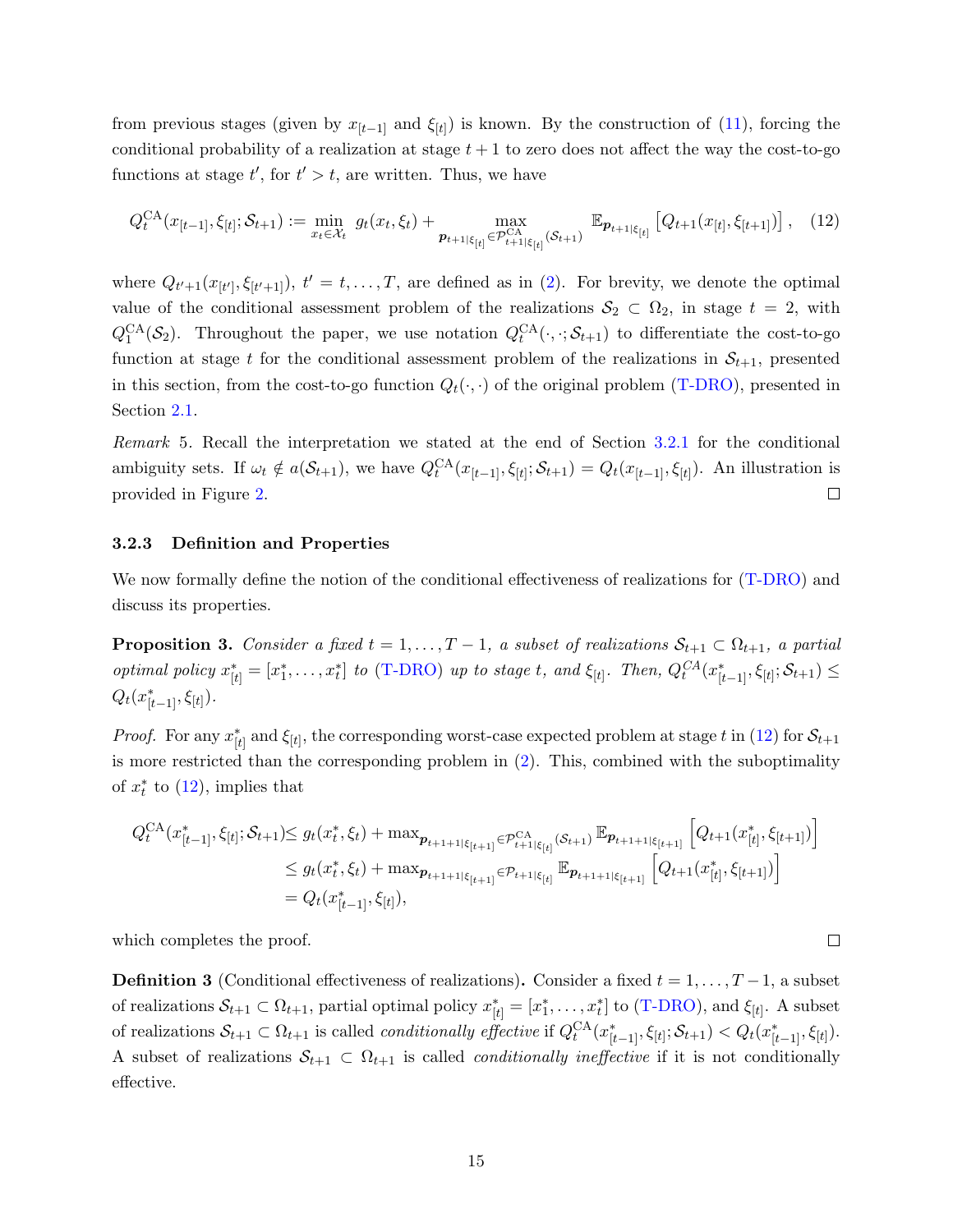We conclude this section with a comment on the similarity between Definitions [1](#page-7-5) and [3.](#page-14-1) Observe that [\(2\)](#page-6-0) resembles the structure of [\(2-DRO\)](#page-7-2). Similarly, [\(12\)](#page-14-0) resembles the structure of [\(3\)](#page-7-3). Consequently, the relationship between  $(2-DRO)$  and  $(3)$ , as stated in  $(4)$ , can similarly be made about [\(2\)](#page-6-0) and [\(12\)](#page-14-0). That is, given  $x_{[t-1]}^*$  and  $\xi_{[t]}$ , by the proof of Proposition [3,](#page-14-2) we have

<span id="page-15-2"></span>
$$
Q_t^{CA}(x_{[t-1]}^*, \xi_{[t]}; \mathcal{S}_{t+1}) \le g_t(x_t^*, \xi_t) + \max_{\mathbf{p}_{t+1+1|\xi_{[t+1]}} \in \mathcal{P}_{t+1|\xi_{[t]}}^{CA}(\mathcal{S}_{t+1})} \mathbb{E}_{\mathbf{p}_{t+1+1|\xi_{[t+1]}}}\Big[Q_{t+1}(x_{[t]}^*, \xi_{[t+1]})\Big] \n\le Q_t(x_{[t-1]}^*, \xi_{[t]}).
$$
\n(13)

Observe that the relationships in [\(13\)](#page-15-2) are similar to those of [\(4\)](#page-7-6). This similarity is not by surprise. In fact, the conditional assessment problem  $(11)$  is defined in a similar manner to  $(3)$ . Hence, Definitions [1](#page-7-5) and [3](#page-14-1) are similar. Consequently, the results in [\[28\]](#page-29-10) on the effective scenarios for [\(2-DRO\)](#page-7-2) will hold for the conditional effectiveness of realizations in [\(T-DRO\)](#page-4-3). This is not true for the effectiveness of scenario paths, defined in Section [3.1.](#page-8-0) We shall shortly exploit this similarity in Section [5](#page-16-0) to identify the effectiveness of scenario paths by connecting it to the conditional effectiveness of realizations along a path for [\(T-DRO\)](#page-4-3) formed via the total variation distance.

#### <span id="page-15-1"></span>4 Multistage DRO with the Total Variation Distance

We now narrow down our focus to the multistage DRO formed via the total variation distance. This model, referred to as T-DRO-V for short, is formulated in the same manner as [\(T-DRO\)](#page-4-3), with the conditional ambiguity sets as follows:

<span id="page-15-3"></span>
$$
\mathcal{P}_{t+1|\omega_t} := \left\{ \boldsymbol{p}_{t+1+1|\omega_{t+1}} \mid \mathcal{V}(\boldsymbol{p}_{t+1+1|\omega_{t+1}}, \boldsymbol{q}_{t+1|\omega_t}) \leq \gamma_{t+1}, \sum_{\omega_{t+1} \in \mathcal{C}(\omega_t)} p_{t+1}(\omega_{t+1}) = 1, \ \boldsymbol{p}_{t+1+1|\omega_{t+1}} \geq \mathbf{0} \right\},\tag{14}
$$

where  $V(\boldsymbol{p}_{t+1+1|\omega_{t+1}}, \boldsymbol{q}_{t+1|\omega_t}) := \frac{1}{2} \sum_{\omega_{t+1} \in \mathcal{C}(\omega_t)} |p_{t+1}(\omega_{t+1}) - q_{t+1|\omega_t}(\omega_{t+1})|$  is the total variation distance between two (conditional) distributions  $p_{t+1+1|\omega_{t+1}|}$  and  $q_{t+1|\omega_t}$ . The conditional ambiguity set  $\mathcal{P}_{t+1|\omega_t}$ ,  $t=1,\ldots,T-1$ , contains all conditional probability distributions  $p_{t+1+1|\omega_{t+1}}$ whose total variation distances to the nominal conditional distribution  $q_{t+1|\omega_t}$  are limited above by the level of robustness  $\gamma_{t+1}$ . Note that  $V(\mathbf{p}_{t+1+1|\omega_{t+1}}, \mathbf{q}_{t+1|\omega_t})$  is bounded above by one and bounded below by zero. Hence, without loss of generality, we assume  $0 \leq \gamma_{t+1} \leq 1$ . Also, the levels of robustness at each stage  $t, t = 1, \ldots, T-1$ , may depend on  $\omega_t$ , and  $\mathcal{P}_{t+1|\omega_t}$ ,  $t =$  $1, \ldots, T-1$ , may depend on  $\gamma_{t+1}$ . We drop these dependencies for ease of exposition. We can then obtain the cost-to-go function  $Q_t(x_{[t-1]}, \xi_{[t]})$  as in [\(2\)](#page-6-0), where the worst-case expected problem  $\max_{\mathbf{p}_{t+1+1|\xi_{[t+1]}} \in \mathcal{P}_{t+1|\xi_{[t]}}}\mathbb{E}_{\mathbf{p}_{t+1+1|\xi_{[t+1]}}}\left[Q_{t+1}(x_{[t]},\xi_{[t+1]})\right]$  is calculated via  $\mathcal{P}_{t+1|\xi_{[t]}}$  in [\(14\)](#page-15-3).

#### <span id="page-15-0"></span>4.1 Risk-Averse Interpretation

It is known that under suitable assumptions, a DRO model pertains to a risk-averse optimization model. As it is shown in [\[28\]](#page-29-10) such a risk-averse interpretation plays an important role in identifying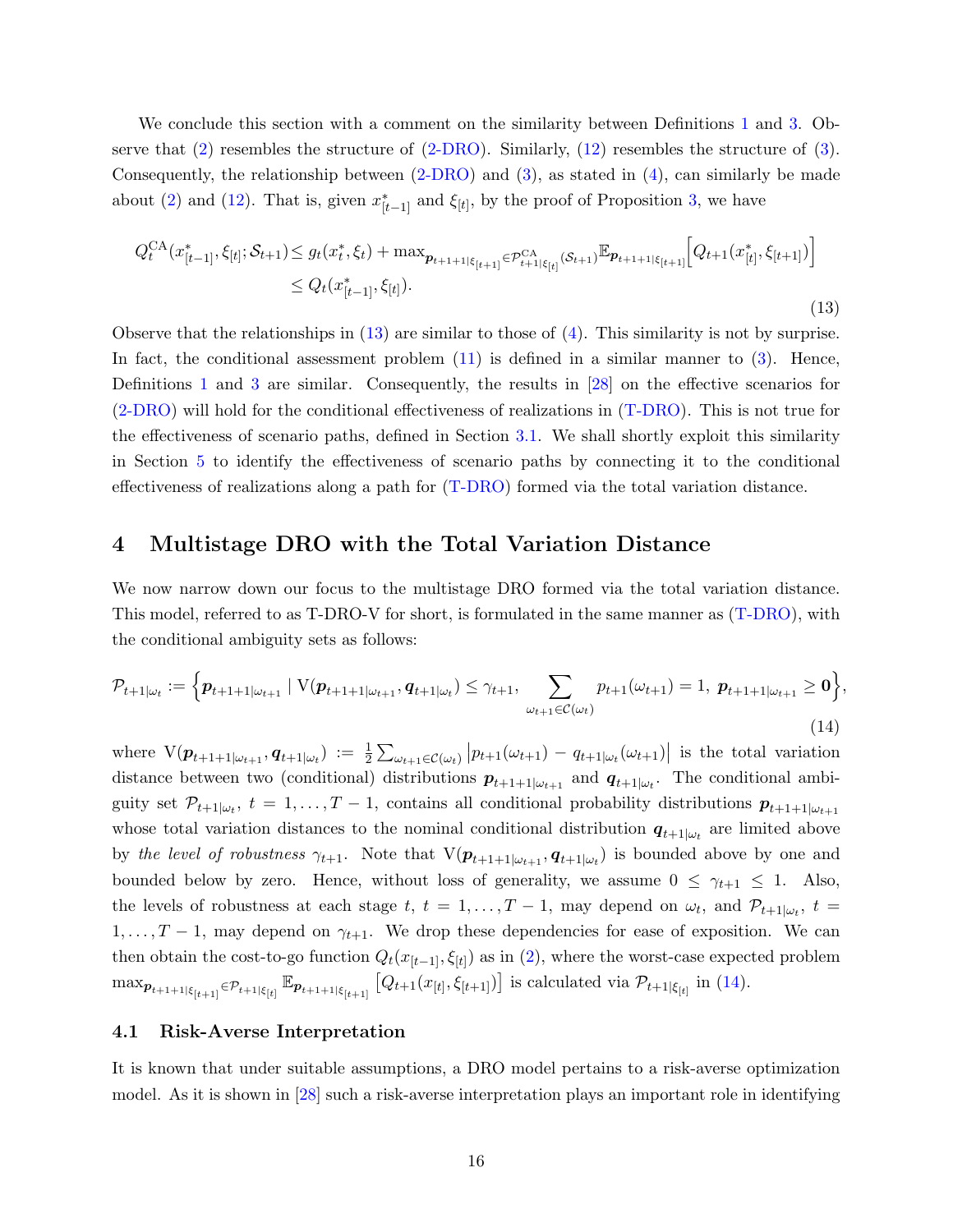effective scenarios for a static DRO. Not surprisingly, we shall shortly see that the risk-averse interpretation of T-DRO-V plays an important role in identifying the effectiveness of scenario paths and the conditional effectiveness of realization as well.

The conditional ambiguity set  $\mathcal{P}_{t+1|\xi_{[t]}}, t = 1, \ldots, T-1$ , defined in [\(14\)](#page-15-3), is a convex compact subset of  $\mathfrak{M}_{t+1|\xi_{[t]}}$ , the set of all discrete probability distributions induced by  $\xi_{t+1}$ , given  $\xi_{[t]}$ . Moreover,  $Q_{t+1}(x_{[t]}, \xi_{[t+1]})$  is integrable on  $\mathfrak{M}_{t+1|\xi_{[t]}}$  by the assumptions stated in Section [2.1.](#page-4-0) Recall the dual representation of a coherent risk measure; see, e.g., [\[45,](#page-30-0) Theorem 6.7], [\[39,](#page-30-9) Theorem 3.1], [\[34,](#page-30-12) Theorem 2.2]. By a similar procedure applied to conditional distributions, as done for example in [\[23\]](#page-29-6), one can show that the worst-case expected problem  $\max_{\mathbf{p}_{t+1|\xi_{[t]}}} \in \mathcal{P}_{t+1|\xi_{[t]}} \mathbb{E}_{\mathbf{p}_{t+1|\xi_{[t]}}}\left[Q_{t+1}(x_{[t]}, \xi_{[t+1]})\right]$ is equivalent to a real-valued conditional coherent risk mapping [\[34,](#page-30-12) [35,](#page-30-13) [39\]](#page-30-9). By induction and going backward in time, we can show that T-DRO-V is equivalent to a risk-averse stochastic optimization problem involving nested coherent risk measures.

<span id="page-16-1"></span>Proposition 4. T-DRO-V is equivalent to

$$
\min_{x_1 \in \mathcal{X}_1} g_1(x_1, \xi_1) + \rho_{2|\xi_{[1]}} \left[ \ldots + \rho_{T|\xi_{[T-1]}} \left[ \min_{x_T \in \mathcal{X}_T} g_T(x_T, \xi_T) \right] \ldots \right],
$$
\n(15)

where  $\rho_{t+1|\xi_{[t]}}[\cdot], t = 1, \ldots, T-1$ , is the conditional coherent risk measure given by

$$
\rho_{t+1|\xi_{[t]}}\left[\cdot\right] := \gamma_{t+1} \, \sup_{|\xi_{[t]}}\left[\cdot\right] + \left(1-\gamma_{t+1}\right) \mathrm{CVaR}_{\gamma_t}\left[\cdot|\xi_{[t]}\right].
$$

*Proof.* By the argument above and defining  $\rho_{t+1|\xi_{[t]}}[\cdot] := \max_{\mathbf{p}_{t+1|\xi_{[t]}} \in \mathcal{P}_{t+1|\xi_{[t]}}}\mathbb{E}_{\mathbf{p}_{t+1|\xi_{[t]}}}[ \cdot]$  to denote the conditional coherent risk measure, we obtain a risk-averse stochastic optimization with nested coherent risk measures. Now, the risk-averse interpretation of a [\(2-DRO\)](#page-7-2), see [\[28,](#page-29-10) Proposition 3] or [\[19,](#page-29-14) Theorems 1–2], completes the proof.  $\Box$ 

In Proposition [4,](#page-16-1)  $\sup_{|\xi_{[t]}} [\cdot]$  is taken conditionally with respect to the support set  $\Xi_{t+1}$  and  $\text{CVaR}_{\gamma_{t+1}}$   $[\cdot | \xi_{[t]}]$  is the conditional value-at-risk  $(\text{CVaR})^2$  $(\text{CVaR})^2$  taken with respect to the nominal conditional distribution  $q_{t+1|\xi_{[t]}}$  at level  $\gamma_{t+1}$ . Per usual convention, we set  $CVaR_0\left[\cdot|\xi_{[t]}\right] := \mathbb{E}_{q_{t+1|\xi_{[t]}}}[\cdot]$ and  $CVaR_1\left[\cdot|\xi_{[t]}\right] := \sup_{|\xi_{[t]}|}[\cdot], t = 1, \ldots, T-1$ . Hence, when  $\gamma_{t+1} = 0$  for  $t = 1, \ldots, T-1$ , T-DRO-V reduces to the risk-neutral model. As  $\gamma_{t+1}$  increases, more weight is put on the worst-case cost, and T-DRO-V becomes more conservative. When  $\gamma_{t+1} = 1$ , T-DRO-V reduces to minimizing the worst-case total cost  $g_1(x_1, \xi_1) + g_2(x_2, \xi_2) + \ldots + g_T(x_T, \xi_T)$  over the support  $\Xi$  of  $\xi$ .

## <span id="page-16-0"></span>5 Identifying Effectiveness of Scenario Paths and Realizations for a Multistage DRO-V

For a general multistage DRO with a finite sample space, we introduced the notions of the effectiveness of scenario paths and the conditional effectiveness of realizations in Sections [3.1](#page-8-0) and [3.2,](#page-12-0)

<span id="page-16-2"></span><sup>&</sup>lt;sup>2</sup>Here, CVaR<sub>α</sub> [Z] denotes the CVaR of Z at the confidence level  $\alpha$ ,  $0 < \alpha < 1$ , defined as CVaR<sub>α</sub> [Z] :=  $1/(1-\alpha)\int_{\alpha}^{1} \text{VaR}_{\beta} [Z] d\beta$ , where  $\text{VaR}_{\beta} [Z] := \inf \{u \mid \text{Pr}\{Z \leq u\} \geq \beta\}$  is the value-at-risk (VaR) at level  $\beta$  [\[30\]](#page-30-14).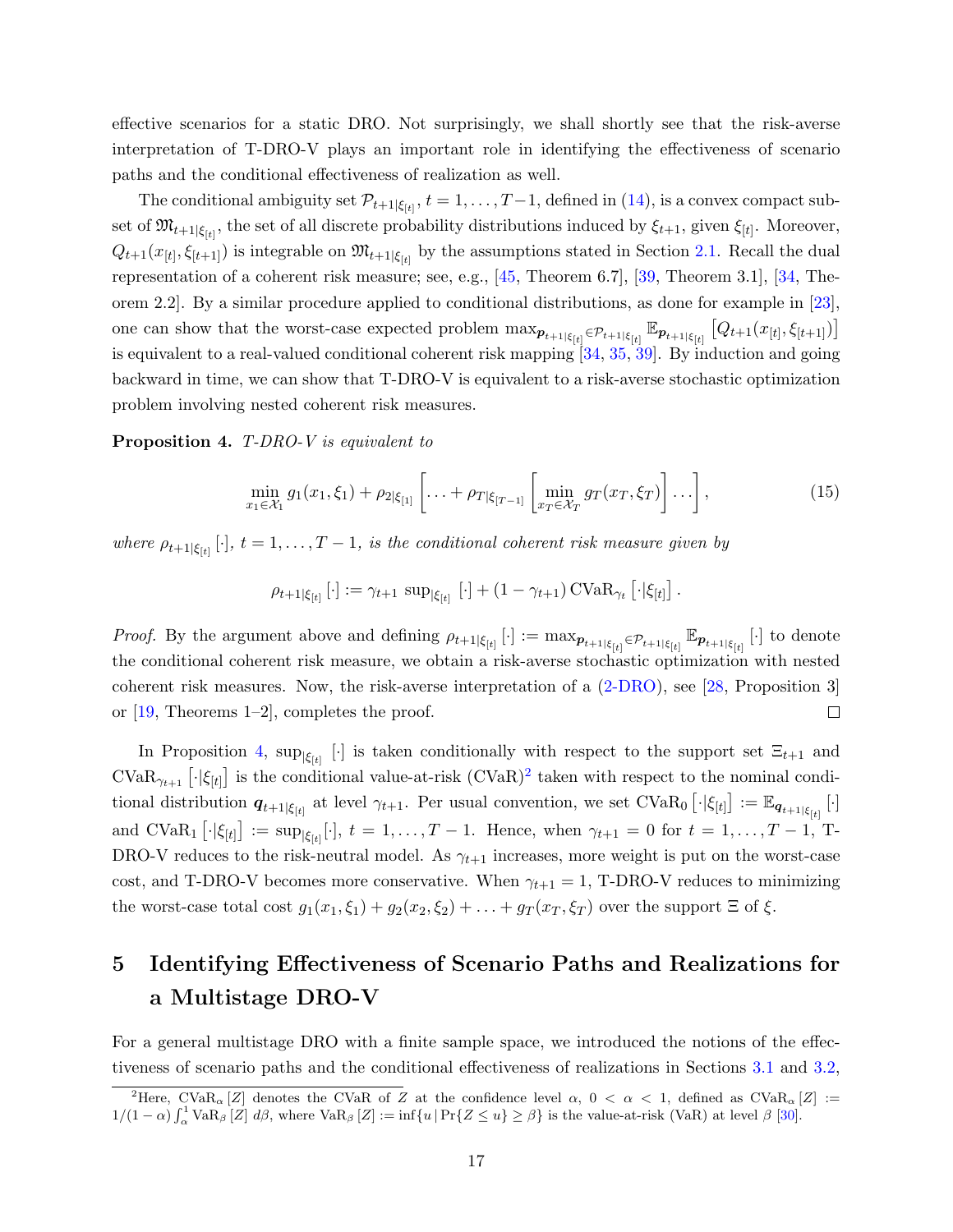respectively. In this section, we focus on T-DRO-V and present easy-to-check conditions to identify the effectiveness of scenario paths/realizations.

Let us first focus on the conditional effectiveness of realizations along a scenario path. As discussed at the end of Section [3.2,](#page-12-0) by construction, effective scenarios for [\(2-DRO\)](#page-7-2), as stated in Definition [1,](#page-7-5) are defined similarly to the conditionally effective realizations for [\(T-DRO\)](#page-4-3), as stated in Definition [3.](#page-14-1) In particular, one can make the following observation for T-DRO-V.

<span id="page-17-1"></span>**Observation 1.** Let  $x^* = [x_1^*, \ldots, x_T^*]$  be an optimal policy to T-DRO-V. Given  $x_{[t-1]}^*$  and  $\xi_{[t]}$ ,  $t = 1, \ldots, T-1$ , the easy-to-check conditions stated in [\[28,](#page-29-10) Theorems 1–3] for [\(2-DRO\)](#page-7-2) via the total variation distance hold for the conditional effectiveness of realizations  $S_{t+1} \subset \Omega_{t+1}$  for T-DRO-V.

In other words, given the history of decisions and stochastic process, one can easily identity conditionally effective and ineffective realizations for T-DRO-V by using the easy-to-check conditions proposed in [\[28,](#page-29-10) Theorems 1–3] for [\(2-DRO\)](#page-7-2) via the total variation distance. We briefly mention the general ideas of these results next.

#### <span id="page-17-3"></span>5.1 Background on Identifying Effective Scenarios for a Two-Stage DRO-V

When the distributional ambiguity is modeled via the total variation distance,  $(2-DRO)$  can be written as

<span id="page-17-2"></span><span id="page-17-0"></span>
$$
\min_{x \in \mathcal{X}} \left\{ f(x) := g(x) + \max_{p \in \mathcal{P}} \sum_{\omega \in \Omega} p(\omega) Q(x, \omega) \right\},\tag{2-DRO-V}
$$

where  $\mathcal{P} \ := \ \Big\{ \bm{p} : \mathrm{V}(\bm{p},\bm{q}) \ \leq \ \gamma, \ \ \sum_{\omega \in \Omega} p(\omega) \ = \ 1, \ \ \bm{p} \ \geq \ \bm{0} \Big\} \ \ \text{and} \ \ \mathrm{V}(\bm{p},\bm{q}) \ := \ \frac{1}{2} \sum_{\omega \in \Omega} |p(\omega) \ - \ q(\omega)|$ denotes the total variation distance between two probability distributions  $\boldsymbol{p} := [p(\omega^1), \dots, p(\omega^n)]^\top$ and  $q := [q(\omega^1), \ldots, q(\omega^n)]^\top$ . Assume that  $0 < \gamma \leq 1$ . Before we discuss the general structure of results in [\[28\]](#page-29-10), let us define some notation. For a fixed  $x \in \mathcal{X}$ , let  $h(x, \omega) := g(x) + Q(x, \omega)$ . For any  $B \subset \mathbb{R}$ , we use  $[h(x) \in B]$  as shorthand notation for the set  $\{\omega \in \Omega : h(x, \omega) \in B\}$ . With some abuse of notation, let  $h(x) := [h(x, \omega^1), \ldots, h(x, \omega^n)]$ . For a fixed  $\eta \in \mathbb{R}$ , we use  $\Psi(x, \eta)$  to denote  $\sum_{\omega \in [\mathbf{h}(x) \leq \eta]} q(\omega)$ . Given  $\beta \in [0,1]$ , let Va $\mathbb{R}_{\beta} [\mathbf{h}(x)]$  be the left-side  $\beta$ -quantile of distribution of  $\mathbf{h}(x)$ or equivalently, the VaR of  $h(x)$  at level  $\beta$ : VaR<sub>β</sub>  $[h(x)] := \inf\{\eta : \Psi(x, \eta) \ge \beta\}$  [\[31\]](#page-30-15).

Motivated by the risk-averse interpretation of  $(2-DRO-V)$  (see Proposition [4](#page-16-1) with  $T=2$ ), the authors in [\[28\]](#page-29-10) define the following sets, collectively referred to as primal categories, that partition the scenario set  $\Omega: A_1(x) := [\mathbf{h}(x) \times \text{VaR}_{\gamma} [\mathbf{h}(x)]]$ ,  $A_2(x) := [\mathbf{h}(x) \times \text{VaR}_{\gamma} [\mathbf{h}(x)]]$ ,  $A_3(x) :=$  $[\text{VaR}_{\gamma}[h(x)] < h(x) < \sup_{\omega \in \Omega} h(x, \omega)]$ , and  $\mathcal{A}_4(x) := [h(x) = \sup_{\omega \in \Omega} h(x, \omega)]$ . Let  $(x^*, p^*)$  solve [\(2-DRO-V\)](#page-17-0). For a moment, suppose that the nominal probabilities are all positive, i.e.,  $q(\omega) > 0$ for all  $\omega \in \Omega$ . Then, according to [\[28\]](#page-29-10), all scenarios in  $\mathcal{A}_3(x^*) \cup \mathcal{A}_4(x^*)$  are effective, while scenarios in  $\mathcal{A}_1(x^*)$  are ineffective. For scenarios in  $\mathcal{A}_2(x^*)$ , the situation is more delicate. For example, if  $\sum_{\omega \in A_2(x^*)} q(\omega) = \gamma$ , all scenarios in  $A_2(x^*)$  are ineffective. Otherwise, if  $\sum_{\omega \in A_2(x^*)} q(\omega) > \gamma$ and there is only one scenario in  $A_2(x^*)$ , that scenario must be effective. Note that easy-to-check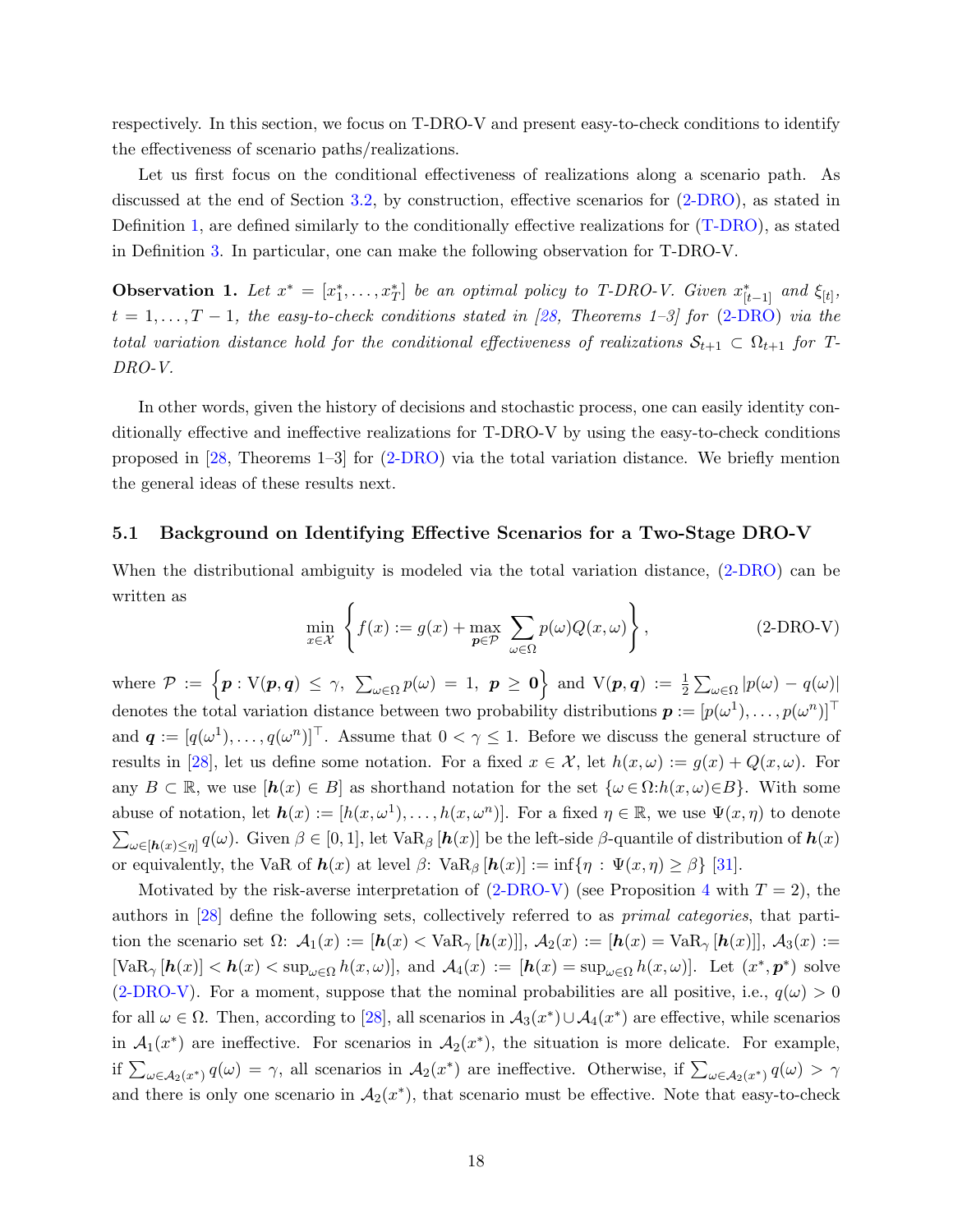conditions may not identify the effectiveness of all scenarios in  $\mathcal{A}_2(x^*)$ . We refer the readers to [\[28,](#page-29-10) Theorems 1–3] for detailed results.

#### 5.2 Main Result for a Multistage DRO-V

Recall that according to Theorem [1](#page-17-1) one can identify the conditional effectiveness of realizations using the easy-to-check conditions stated in  $[28,$  Theorems 1–3. We refer to the realizations whose conditional effectiveness is identified by these results as *identifiably conditionally effective or* ineffective. We now present our main result, connecting the effectiveness of scenario paths to the conditional effectiveness of realizations along the path.

<span id="page-18-0"></span>**Theorem 1.** A scenario path  $\omega'_T \in \Omega_T$  is effective for T-DRO-V if and only if  $\Pi_t(\omega'_T)$  is identifiably conditionally effective for T-DRO-V for all  $t, t = 2, \ldots, T$ .

As a result of Theorem [1,](#page-18-0) in order to identify the effectiveness of a scenario path for T-DRO-V, we need to first identify the conditional effectiveness of all realizations along the path using the easyto-check conditions stated in [\[28,](#page-29-10) Theorems 1–3]. If all realizations along the path are identifiably conditionally effective, then the scenario path is effective for T-DRO-V. Otherwise, if there is at least one realization along the path that is identifiably conditionally ineffective, then the scenario path is ineffective for T-DRO-V. As in [\[28\]](#page-29-10), we might not be able to identify the effectiveness of all scenario paths for T-DRO-V because the easy-to-check conditions might not be able to do so for the conditional effectiveness of realizations. Figure [3](#page-19-0) illustrates the usage of Theorem [1](#page-18-0) to identify the effectiveness of scenario paths for T-DRO-V.

We now turn our attention to the proof of Theorem [1.](#page-18-0) Before presenting the proof, we state two technical lemmas. Lemma [1](#page-18-1) makes a connection between the maximizers of a worst-case expected problem and an identifiably conditionally effective/ineffective realization. Lemma [2](#page-19-1) states optimality conditions for the assessment problem of scenario paths in  $S \subset \Omega_T$  for T-DRO-V.

<span id="page-18-1"></span>**Lemma 1.** Let  $x^* = [x_1^*, \ldots, x_T^*]$  be an optimal policy to T-DRO-V. Consider a realization  $\omega_t \in$  $\Omega_t$  at stage t, where  $t = 1, ..., T - 1$ . Given  $x_{[t]}^*$  and  $\xi_{[t]}^{\omega_t}$  $\begin{array}{c} \omega_t \ (\epsilon_t^t) \end{array}$ , let  $\mathcal{P}_{t+1|\omega_t}^*$  denote the set of optimal (conditional) probability distributions to the worst-case expected problem at stage t, i.e.,

$$
\mathcal{P}_{t+1|\omega_t}^* := \underset{\mathbf{p}_{t+1|\omega_t} \in \mathcal{P}_{t+1|\omega_t}}{\arg \max} \mathbb{E}_{\mathbf{p}_{t+1|\omega_t}} \left[ Q_{t+1}(x_{[t]}^*, \xi_{[t+1]}^{\omega_{t+1}}) \right],
$$
\n(16)

where  $\mathcal{P}_{t+1|\omega_t}$  is defined as in [\(14\)](#page-15-3). The following statements hold for  $\omega_{t+1} \in \mathcal{C}(\omega_t) \subset \Omega_{t+1}$ .

- <span id="page-18-2"></span>(i) If  $\omega_{t+1}$  is identifiably conditionally effective for T-DRO-V, then, for any  $p_{t+1} \in \mathcal{P}_{t+1|\omega_t}^*$ , we have  $p_{t+1}(\omega_{t+1}) > 0$ . Moreover,  $g_t(x_t^*, \xi_t) + \max_{\substack{\pi \in \mathbb{C}^d}}$  $\max_{\boldsymbol{p}_{t+1|\xi_{[t]}}\in\mathcal{P}_{t+1|\omega_t}^{CA}(\mathcal{S}_{t+1})}\mathbb{E}_{\boldsymbol{p}_{t+1|\xi_{[t]}}}\left[Q_{t+1}(x_{[t]}^*,\xi_{[t+1]})\right]<$  $Q_t(x_{[t-1]}^*, \xi_{[t]}^{\omega_t}).$
- <span id="page-18-3"></span>(ii) If  $\omega_{t+1}$  is identifiably conditionally ineffective for the T-DRO-V, then, for any  $p_{t+1} \in \mathcal{P}_{t+1|\omega_t}^*$ , we have  $p_{t+1}(\omega_{t+1}) = 0$ . Moreover,  $Q_t^{CA}(x_{[t-1]}^*, \xi_{[t]}^{\omega_t}; \{\omega_{t+1}\}) = Q_t(x_{[t-1]}^*, \xi_{[t]}^{\omega_t})$ .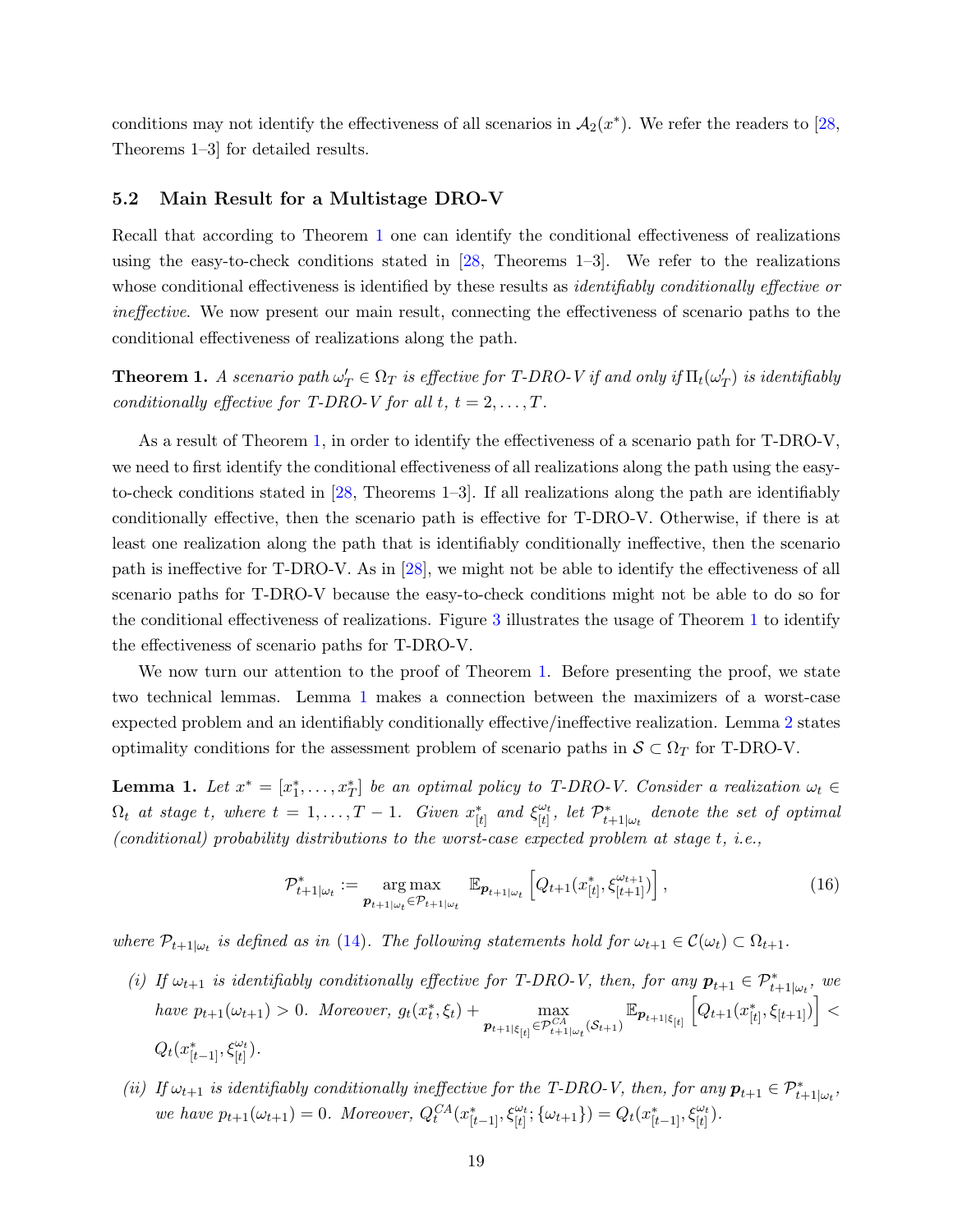<span id="page-19-0"></span>

Figure 3: An illustration of the conditional effectiveness of realizations and the effectiveness of scenario paths. The nodes corresponding to conditionally effective realizations and their paths to their ancestors are shown with thick black solid lines. Conditionally ineffective realizations are shown with thin dotted black lines, and conditionally unidentified realizations are shown with thin solid black lines. All the scenario paths at the left subtree (i.e.,  $\omega_4^1, \omega_4^2, \omega_4^3, \omega_4^4$ ) are ineffective because they are all going through at least one identifiably conditionally ineffective realization, for example,  $\omega_1^1$ . Scenario paths  $\omega_4^5$  and  $\omega_4^8$  are ineffective as well, as they both are going through an identifiably conditionally ineffective realization in the last stage. The only effective scenario path is  $\omega_4^6$  because all realizations along its path are identifiably conditionally effective. Scenario path  $\omega_4^7$  is unidentified because the realization  $\omega_3^4$  is conditionally unidentified. Note that while the effectiveness of  $\omega_3^4$  cannot be identified, the effectiveness of the scenario path  $\omega_4^8$  can be identified because it goes through an identifiably conditionally ineffective realization.

*Proof.* The proof of the first parts in (i) and (ii) follows from  $[28,$  Theorems 1–3], combined with  $[28,$ Proposition 4. To prove the second part of (i), first note that we have the equality  $Q_t(x_{[t-1]}^*, \xi_{[t]}^{\omega_t}) =$  $\max_{\boldsymbol{p}_{t+1|\xi_{[t]}} \in \mathcal{P}_{t+1|\omega_t}} \mathbb{E}_{\boldsymbol{p}_{t+1|\xi_{[t]}}} \left[ Q_{t+1}(x_{[t]}^*, \xi_{[t+1]}) \right]$  as argued in the proof of Proposition [3](#page-14-2) and by  $g_t(x_t^*, \xi_t) + \max_{\substack{\longrightarrow \\ \longleftarrow}}$ the time consistency of  $x^*$ . The inequality then follows from the fact that  $p_{t+1}(\omega_{t+1}) > 0$  and the finiteness of the sample space  $\Xi_{[t+1]}$ . The second part of (ii) is immediate from Definition [3.](#page-14-1)  $\Box$ 

<span id="page-19-1"></span>**Lemma 2.** Consider a feasible policy  $\bar{x} = [\bar{x}_1, \ldots, \bar{x}_T]$  to T-DRO-V. Let  $\mathcal{N}_{\mathcal{X}_t}(\bar{x}_t)$  denote the normal cone of  $\mathcal{X}_t$  at  $\bar{x}_t$ ,  $t = 1, ..., T$ , defined as  $\mathcal{N}_{\mathcal{X}_t}(\bar{x}_t) = \{s \in \mathbb{R}^{n_t} \mid s^\top (x_t - \bar{x}_t) \leq 0 \text{ for all } x_t \in \mathcal{X}_t\}.$ Moreover, let

<span id="page-19-2"></span>
$$
\bar{\mathcal{P}}_{T|\xi_{[T-1]}}^{A}(\mathcal{S}) := \arg \max_{\mathbf{p}_{T} \in \mathcal{P}_{T|\xi_{[T-1]}}^{A}(\mathcal{S})} \mathbb{E}_{\mathbf{p}_{T}} \left[ Q_{T}^{A} \left( \bar{x}_{[T-1]}, \xi_{[T]}; \mathcal{S} \right) \right] \quad and \n\bar{\mathcal{P}}_{t+1|\xi_{[t]}}^{A}(\mathcal{S}) := \arg \max_{\mathbf{p}_{t+1} \in \mathcal{P}_{t+1|\xi_{[t]}}} \mathbb{E}_{\mathbf{p}_{t+1}} \left[ Q_{t+1}^{A} \left( \bar{x}_{[t]}, \xi_{[t+1]}; \mathcal{S} \right) \right],
$$
\n(17)

 $t = 1, \ldots, T-2$ . The policy  $\bar{x}$  is optimal to the assessment problem of scenario paths in  $S \subset \Omega_T$ corresponding to T-DRO-V if and only if

- (i)  $0 \in \partial g_T(\bar{x}_T, \xi_T) + \mathcal{N}_{\mathcal{X}_T}(\bar{x}_T)$  holds true for every  $\xi_{[T]},$
- $(ii)\ \ 0\in\partial g_{T-1}(\bar{x}_{T-1},\xi_{T-1})+\mathcal{N}_{\mathcal{X}_{T-1}}(\bar{x}_{T-1})\\ \nonumber +\ conv\biggl(\bigcup_{\boldsymbol{p}_T\in\bar{\mathcal{P}}_{T\vert\xi_{\vert T-1\vert}}^A(\mathcal{S})}\mathbb{E}_{\boldsymbol{p}_T}\left[\partial Q_{T}^A\Big(\bar{x}_{\vert T-1\vert},\xi_{\vert T\vert};\mathcal{S}\Big)\right]\biggr)$ holds true for every  $\xi_{[T-1]}$ , and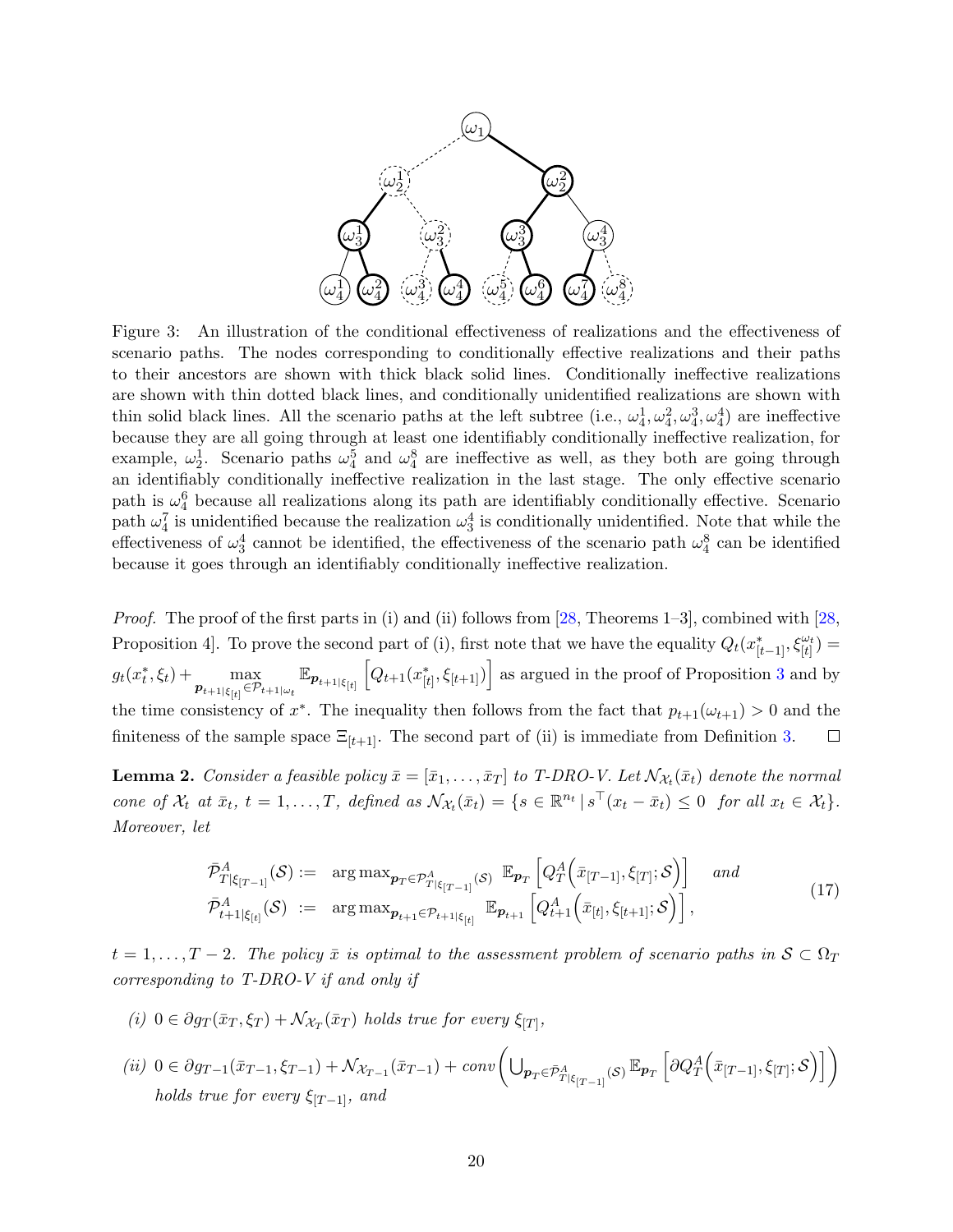$$
(iii) \ 0 \in \partial g_t(\bar{x}_t, \xi_t) + \mathcal{N}_{\mathcal{X}_t}(\bar{x}_t) + conv\left(\bigcup_{\mathbf{p}_{t+1} \in \bar{\mathcal{P}}_{t+1|\xi_{[t]}}^A(\mathcal{S})} \mathbb{E}_{\mathbf{p}_{t+1}}\left[\partial Q_{t+1}^A\left(\bar{x}_{[t]}, \xi_{[t+1]}; \mathcal{S}\right)\right]\right) \ holds \ true
$$
  
for every  $\xi_{[t]}$  and  $t = 1, ..., T - 2$ ,

where  $conv(\cdot)$  denotes the convex hull.

*Proof.* Let us consider the DP reformulation  $(6)-(8)$  $(6)-(8)$  $(6)-(8)$  of the assessment problem of scenario paths in  $S \subset \Omega_T$  corresponding to T-DRO-V, similar to those in Section [3.1.2,](#page-9-4) where the conditional ambiguity sets are formed as in  $(14)$ . Similar to the proof of  $[45,$  Proposition 3.4, using  $[33,$  Theorem 51] and Moreau-Rockafellar theorem [\[45,](#page-30-0) Theorem 7.4], we can write the optimality conditions at stage  $t = T$  as  $0 \in \partial g_T(\bar{x}_T, \xi_T) + \mathcal{N}_{\mathcal{X}_T}(\bar{x}_T)$ . At  $t = T - 1$ , the optimality conditions can be stated as  $0 \in \partial g_{T-1}(\bar{x}_{T-1}, \xi_{T-1}) + \mathcal{N}_{\mathcal{X}_{T-1}}(\bar{x}_{T-1}) + \partial \bigg\{ \max_{\mathbf{p}_T \in \mathcal{P}_{T|\xi_{[T-1]}}^{\Lambda}(\mathcal{S})} \mathbb{E}_{\mathbf{p}_T} \big[ Q_T^{\mathcal{A}} \big( \bar{x}_{[T-1]}, \xi_{[T]}; \mathcal{S} \big) \big] \bigg\}$  holds true for every  $\xi_{[T-1]}$ . Now, using [\[16,](#page-29-15) Corollary 4.3.2] yields the optimality conditions at  $t = T - 1$ . The proof for  $t = T - 2, \ldots, 1$  follows similarly.  $\Box$ 

Note that when  $S = \emptyset$ , Lemma [2](#page-19-1) gives the optimality conditions for T-DRO-V.

Proof of Theorem [1.](#page-18-0) Let  $\Pi_t(\omega'_T) = \omega'_t$ , for  $t = 1, \ldots, T$ , i.e., the scenario path  $\omega'_T$  is given with the sequence  $(\omega'_1, \ldots, \omega'_T)$ , where  $\omega_1 = \omega'_1$ . Moreover, let  $x^* = [x_1^*, \ldots, x_T^*]$  be an optimal policy to T-DRO-V and  $p^* = p^*(x^*)$  denote an optimal worst-case probability distribution corresponding to  $x^*$ . We first prove that if  $\omega'_{t+1}$  is identifiably conditionally effective for all  $t = 1, \ldots, T-1$ , then  $\omega'_T$  is effective. Then, we prove that if there exists  $t, t = 2, \ldots, T$ , such that  $\omega'_{t+1}$  is identifiably conditionally ineffective, then  $\omega'_T$  is ineffective. In the proof, we frequently use the time consistency of  $x^*$  for T-DRO-V, as well as the DP reformulations discussed in Sections [2.1,](#page-4-0) [3.1.2,](#page-9-4) and [3.2.2,](#page-13-2) all tailored for the conditional ambiguity sets of the form [\(14\)](#page-15-3).

" $\implies$ :" To prove the result, we need to show that  $Q_1^{\text{A}}(\{\omega'_T\}) < Q_1$ . By the hypothesis and using Definition [3,](#page-14-1) we have  $Q_t^{CA}(x_{[t-1]}^*, \xi_{[t]}^{\omega'_t}; \{\omega'_{t+1}\}) < Q_t(x_{[t-1]}^*, \xi_{[t]}^{\omega'_t}), t = 1, \ldots, T-1$  $Q_t^{CA}(x_{[t-1]}^*, \xi_{[t]}^{\omega'_t}; \{\omega'_{t+1}\}) < Q_t(x_{[t-1]}^*, \xi_{[t]}^{\omega'_t}), t = 1, \ldots, T-1$  $Q_t^{CA}(x_{[t-1]}^*, \xi_{[t]}^{\omega'_t}; \{\omega'_{t+1}\}) < Q_t(x_{[t-1]}^*, \xi_{[t]}^{\omega'_t}), t = 1, \ldots, T-1$ . Using Lemma 1[\(i\),](#page-18-2) we have

<span id="page-20-0"></span>
$$
g_{t}(x_{t}^{*}, \xi_{t}^{\omega_{t}'} ) + \max_{\mathbf{p}_{t+1} \in \mathcal{P}_{t+1|\omega_{t}'}^{CA}(\{\omega_{t+1}'\})} \mathbb{E}_{\mathbf{p}_{t+1|\omega_{t}'}} \left[ Q_{t+1}(x_{[t]}^{*}, \xi_{[t+1]}^{\omega_{t+1}}) \right] < g_{t}(x_{t}^{*}, \xi_{t}^{\omega_{t}'} ) + \max_{\mathbf{p}_{t+1} \in \mathcal{P}_{t+1|\omega_{t}'}} \mathbb{E}_{\mathbf{p}_{t+1|\omega_{t}'}} \left[ Q_{t+1}(x_{[t]}^{*}, \xi_{[t+1]}^{\omega_{t+1}}) \right],
$$
\n(18)

which for all  $p_{t+1} \in \mathcal{P}_{t+1|\omega_t'}^{\text{CA}}(\{\omega_{t+1}'\})$  implies

<span id="page-20-2"></span>
$$
\mathbb{E}_{\boldsymbol{p}_{t+1}}\left[Q_{t+1}(x_{[t]}^*, \xi_{[t+1]}^{\omega_{t+1}})\right] < \max_{\boldsymbol{p}_{t+1} \in \mathcal{P}_{t+1} \cup_t} \mathbb{E}_{\boldsymbol{p}_{t+1}}\left[Q_{t+1}(x_{[t]}^*, \xi_{[t+1]}^{\omega_{t+1}})\right]. \tag{19}
$$

Let us look into the values of  $Q_t^{\mathcal{A}}(x_{[t-1]}^*, \xi_{[t]}^{\omega}; {\{\omega'_T\}})$  and  $Q_t(x_{[t-1]}^*, \xi_{[t]}^{\omega_t})$  on the whole scenario tree. Recall by Remark [4](#page-10-1) that the only realization whose cost-to-go function at stage  $t$  is affected by the removal of the scenario path  $\omega'_T$  is  $\omega'_t$ ,  $t = 2, \ldots, T-1$ . That is, for a feasible policy x to T-DRO-V, [\(9\)](#page-10-2) simplifies to

<span id="page-20-1"></span>
$$
Q_t^{\mathcal{A}}(x_{[t-1]}, \xi_{[t]}^{\omega_t}; \{\omega'_T\}) = Q_t(x_{[t-1]}, \xi_{[t]}^{\omega_t}) \quad \text{if} \quad \omega_t \neq \omega'_t, \quad t = 2, \dots, T-1. \tag{20}
$$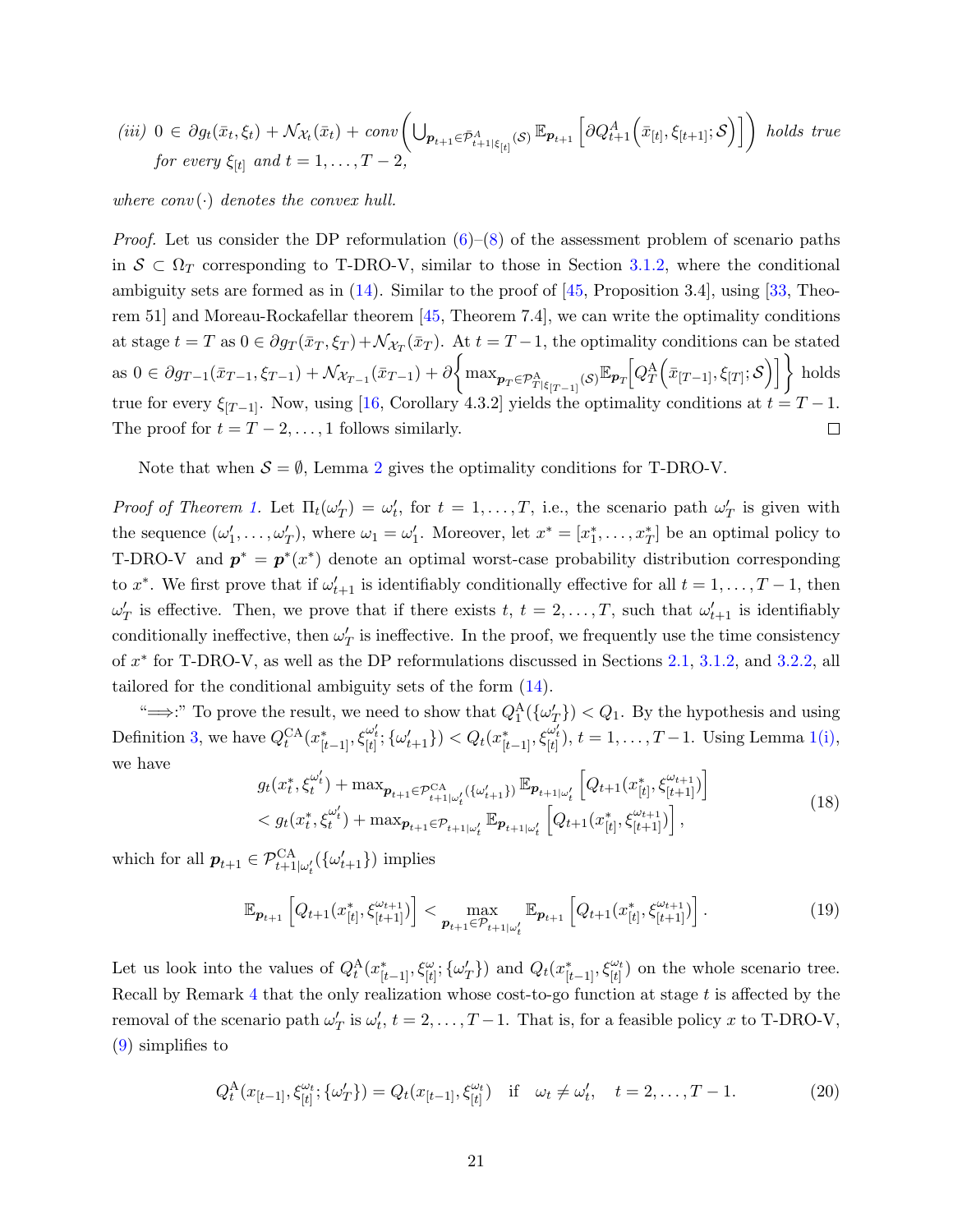Now, we look into  $Q_t^{\text{A}}(x_{[t-1]}^*, \xi_{[t]}^{\omega'})$  $\{\omega'_{[t]}; \{\omega'_{T}\}\}\$ and  $Q_t(x^*_{[t-1]}, \xi^{ \omega'_{t}}_{[t]})$  along the scenario path  $\omega'_{T}$ . Starting at stage  $t = T - 1$ , we have

<span id="page-21-0"></span>
$$
Q_{T-1}^{A}(x_{[T-2]}^{*}, \xi_{[T-1]}^{\omega'_{T-1}}; \{\omega'_{T}\})
$$
  
\n
$$
\leq g_{T-1}(x_{T-1}^{*}, \xi_{T-1}^{\omega'_{T-1}}) + \max_{\mathbf{p}_{T} \in \mathcal{P}_{T|\omega'_{T-1}(\{\omega'_{T}\})}^{A}} \mathbb{E}_{\mathbf{p}_{T}} \left[ Q_{T}(x_{[T-1]}^{*}, \xi_{[T]}^{\omega_{T}}) \right]
$$
  
\n
$$
= g_{T-1}(x_{T-1}^{*}, \xi_{T-1}^{\omega'_{T-1}}) + \max_{\mathbf{p}_{T} \in \mathcal{P}_{T|\omega'_{T-1}(\{\omega'_{T}\})}^{C}} \mathbb{E}_{\mathbf{p}_{T}} \left[ Q_{T}(x_{[T-1]}^{*}, \xi_{[T]}^{\omega_{T}}) \right]
$$
  
\n
$$
< g_{T-1}(x_{T-1}^{*}, \xi_{T-1}^{\omega'_{T-1}}) + \max_{\mathbf{p}_{T} \in \mathcal{P}_{T|\omega'_{T-1}}} \mathbb{E}_{\mathbf{p}_{T}} \left[ Q_{T}(x_{[T-1]}^{*}, \xi_{[T]}^{\omega_{T}}) \right]
$$
  
\n
$$
= Q_{T-1}(x_{[T-2]}^{*}, \xi_{[T-1]}^{\omega'_{T-1}}),
$$
  
\n(21)

where the first inequality is due to the suboptimality of  $x^*$  to the assessment problem of the scenario path  $\omega'_T$ , the first equality is due to the fact  $\mathcal{P}^{\mathcal{A}}_{T|\omega'_{T-1}(\{\omega'_{T}\})}$  and  $\mathcal{P}^{\mathcal{CA}}_{T|\omega'_{T-1}(\{\omega'_{T}\})}$  are the same given  $\xi_{[T-1]}^{\omega'_{T-1}}$ , the second inequality is due to [\(18\)](#page-20-0), and the second equality is due to the time consistency of  $x^*$ . Thus, for any  $p_{T-1} \in \mathcal{P}_{T-1|\omega'_{T-2}}$  with  $p_{T-1}(\omega'_{T-1}) = 0$ , i.e.,  $p_{T-1} \in \mathcal{P}_{T-1|\omega'_{T-2}}^{\mathcal{C}A}(\{\omega'_{T-1}\})$ , we have  $\prime$ 

<span id="page-21-1"></span>
$$
g_{T-2}(x_{T-2}^*, \xi_{T-2}^{\omega'_{T-2}}) + \mathbb{E}_{\mathbf{p}_{T-1}} \left[ Q_{T-1}^{\mathcal{A}}(x_{[T-2]}^*, \xi_{[T-1]}^{\omega_{T-1}}; \{\omega'_T\}) \right]
$$
  
\n
$$
= g_{T-2}(x_{T-2}^*, \xi_{T-2}^{\omega'_{T-2}}) + \mathbb{E}_{\mathbf{p}_{T-1}} \left[ Q_{T-1}(x_{[T-2]}^*, \xi_{[T-1]}^{\omega_{T-1}}) \right]
$$
  
\n
$$
< g_{T-2}(x_{T-2}^*, \xi_{T-2}^{\omega'_{T-2}}) + \max_{\mathbf{p}_{T-1} \in \mathcal{P}_{T-1} \mid \omega'_{T-2}} \mathbb{E}_{\mathbf{p}_{T-1}} \left[ Q_{T-1}(x_{[T-2]}^*, \xi_{[T-1]}^{\omega_{T-1}}) \right]
$$
  
\n
$$
= Q_{T-2}(x_{[T-3]}^*, \xi_{[T-2]}^{\omega'_{T-2}}),
$$
\n(22)

where the first equality is due to [\(20\)](#page-20-1), [\(21\)](#page-21-0), and the finiteness of  $\Xi_{[T-1]}$ . The inequality comes from  $(19)$  and the second equality is due to the time consistency of  $x^*$ . On the other hand, for any  $p_{T-1} \in \mathcal{P}_{T-1|\omega'_{T-2}}$  with  $p_{T-1}(\omega'_{T-1}) > 0$ , i.e.,  $p_{T-1|\omega'_{T-2}} \notin \mathcal{P}_{T-1|\omega'_{T-2}}^{\text{CA}}(\{\omega'_{T-1}\})$ , we have

<span id="page-21-2"></span>
$$
g_{T-2}(x_{T-2}^{*}, \xi_{T-2}^{\omega'_{T-2}}) + \mathbb{E}_{\mathbf{p}_{T-1}} \Big[ Q_{T-1}^{\mathcal{A}}(x_{[T-2]}^{*}, \xi_{[T-1]}^{\omega_{T-1}}; \{\omega'_{T}\}) \Big] \n< g_{T-2}(x_{T-2}^{*}, \xi_{T-2}^{\omega'_{T-2}}) + \mathbb{E}_{\mathbf{p}_{T-1}} \Big[ Q_{T-1}(x_{[T-2]}^{*}, \xi_{[T-1]}^{\omega_{T-1}}) \Big] \n< g_{T-2}(x_{T-2}^{*}, \xi_{T-2}^{\omega'_{T-2}}) + \max_{\mathbf{p}_{T-1} \in \mathcal{P}_{T-1} \cup_{T-2}^{\omega_{T-2}}} \mathbb{E}_{\mathbf{p}_{T-1}} \Big[ Q_{T-1}(x_{[T-2]}^{*}, \xi_{[T-1]}^{\omega_{T-1}}) \Big]
$$
\n
$$
= Q_{T-2}(x_{[T-3]}^{*}, \xi_{[T-2]}^{\omega'_{T-2}}),
$$
\n(23)

where the first inequality comes from [\(20\)](#page-20-1), [\(21\)](#page-21-0), and the finiteness of  $\Xi_{[T-1]}$ . Now, note that  $\mathcal{P}_{T-1|\omega'_{T-2}}$  can be written as the union

$$
\{p_{T-1} \in \mathcal{P}_{T-1|\omega'_{T-2}} \, | \, p_{T-1}(\omega'_{T-1}) = 0\} \cup \{p_{T-1} \in \mathcal{P}_{T-1|\omega'_{T-2}} \, | \, p_{T-1}(\omega'_{T-1}) > 0\}.
$$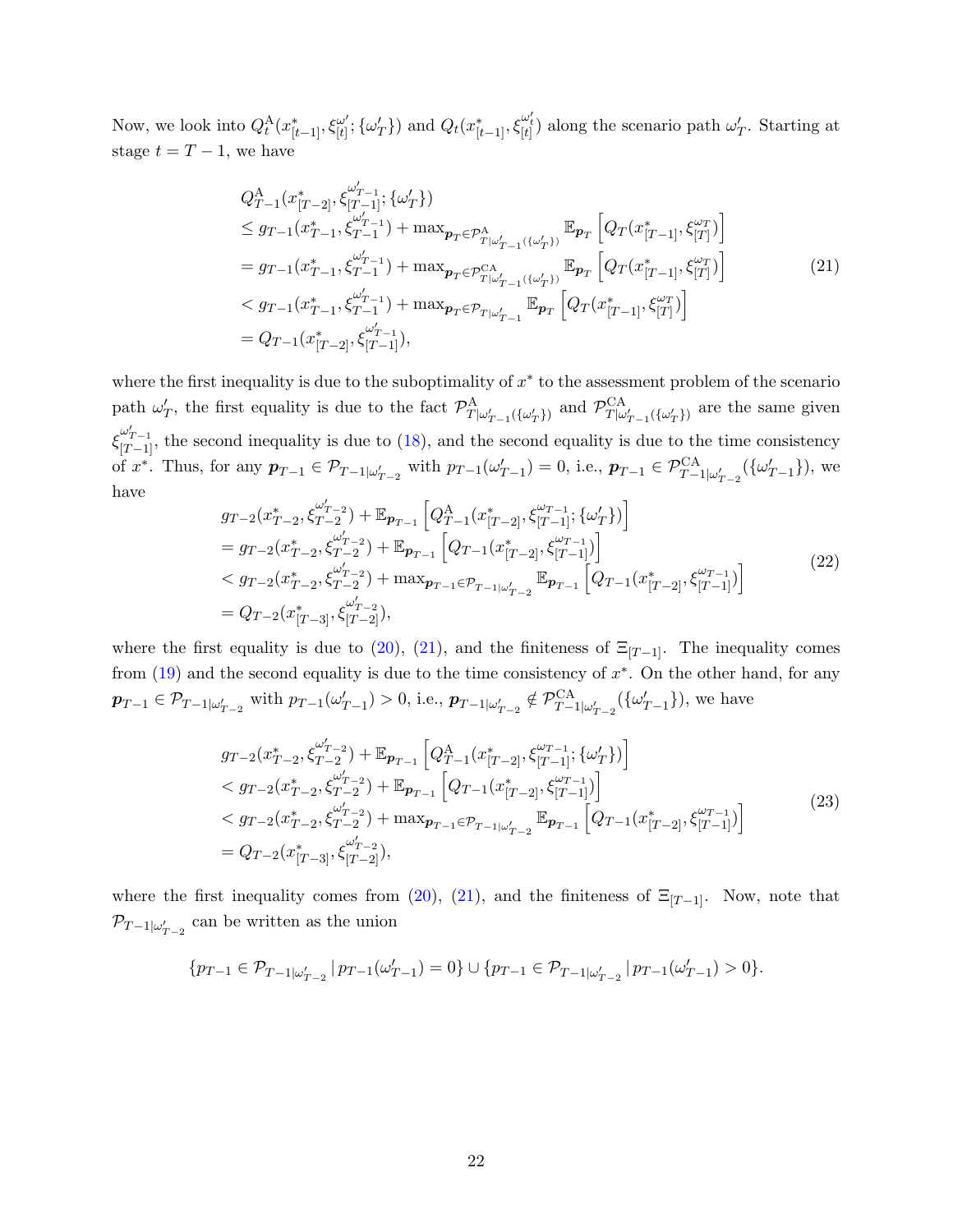Thus, putting the inequalities [\(22\)](#page-21-1) and [\(23\)](#page-21-2) together, we conclude

<span id="page-22-0"></span>
$$
Q_{T-2}^{A}(x_{[T-3]}^{*}, \xi_{[T-2]}^{\omega'_{T-2}}; \{\omega'_{T}\})
$$
  
\n
$$
\leq g_{T-2}(x_{T-2}^{*}, \xi_{T-2}^{\omega'_{T-2}}) + \max_{\mathbf{p}_{T-1} \in \mathcal{P}_{T-1}|\omega'_{T-2}} \mathbb{E}_{\mathbf{p}_{T-1}} \left[ Q_{T-1}^{A}(x_{[T-2]}^{*}, \xi_{[T-1]}^{\omega_{T-1}}; \{\omega'_{T}\}) \right]
$$
(24)  
\n
$$
< Q_{T-2}(x_{[T-3]}^{*}, \xi_{[T-2]}^{\omega'_{T-2}}),
$$

where the first inequality is due to the suboptimality of  $x^*$  to the assessment problem of the scenario path  $\omega'_T$ . We can reach a similar conclusion in stage  $t = T - 2$ , where we use [\(24\)](#page-22-0) instead of [\(21\)](#page-21-0) and use [\(20\)](#page-20-1) for  $t = T - 2$ . Continuing this process backward in time, we conclude  $Q_1^{\text{A}}(\{\omega'_T\}) < Q_1$ , implying the scenario path  $\omega'_T$  is effective for T-DRO-V using Definition [2.](#page-11-0)

" $\Longleftarrow$ :" To prove the result, we construct a policy  $\bar{x} := [\bar{x}_1, \ldots, \bar{x}_T]$ , defined below, and we show that such a policy is optimal to the assessment problem of the scenario path  $\omega'_T$ , corresponding to T-DRO-V. Then, by Definition [2,](#page-11-0) to prove that the scenario path  $\omega'_T$  is ineffective, it suffices to show that for the policy  $\bar{x}$ , we have  $Q_1^{\text{A}}(\{\omega'_T\}) = g_1(\bar{x}_1, \xi_1) + \max_{\mathbf{p}_2 \in \mathcal{P}_{2|\xi_{[1]}}} \mathbb{E}_{\mathbf{p}_2} [Q_2^{\text{A}}(\bar{x}_{[1]}, \xi_{[2]}; {\{\omega'_T\}})] = Q_1$ . Note that associated with  $\bar{x}$  is an optimal probability  $\bar{p} := \bar{p}(\bar{x}) := [\bar{p}_{2|\xi_{11}}, \bar{p}_{3|\xi_{12}}, \ldots, \bar{p}_{T|\xi_{T-11}}].$ 

For the scenario path  $\omega'_T$ , suppose that  $\hat{t}+1 < T$  denotes the largest stage, where there is an identifiably conditionally ineffective realization. That is,  $\omega'_t$  is either conditionally unidentified or effective,  $t = \hat{t} + 2, \ldots, T$ , while  $\omega'_{\hat{t}+1}$  is identifiably conditionally ineffective. We construct a policy  $\bar{x}$  as  $\bar{x} = [x_1^*, \ldots, x_t^*, \hat{x}_{t+1}, \ldots, \hat{x}_T]$ , where  $[\hat{x}_{t+1}, \ldots, \hat{x}_T]$  is a (partial) policy obtained from solving the assessment problem in stage  $\hat{t} + 1$ , given  $\bar{x}_{[\hat{t}]}$  and  $\xi_{[\hat{t}+1]}$ , with the ambiguity sets formed as in  $(14).$  $(14).$ 

We start the proof by showing that the policy  $\bar{x}$ , constructed as above, is optimal for the assessment problem of the scenario path  $\omega'_T$ . In order to do this, we first claim that  $\bar{p}_{\hat{t}+1} = p^*_{\hat{t}+1}$ for all  $p_{t+1}^* \in \mathcal{P}_{t+1|\omega_t'}^*$  (defined as in [\(16\)](#page-17-2) for  $t = \hat{t}$  and  $\omega_t'$ ) and  $\bar{p}_{\hat{t}+1} \in \bar{\mathcal{P}}_{t+1|\omega_t'}^{\mathcal{A}}(\{\omega_T'\})$  (defined as in [\(17\)](#page-19-2) for  $S = {\omega'_T}$ ,  $t = \hat{t}$ , and  $\xi_{[t]} = \xi_{[t]}^{\omega'_t}$ . Then, we use the optimality conditions stated in Lemma [2](#page-19-1) for the assessment problem. To prove the above claim, first observe that

$$
Q_{\hat{t}+1}^{\mathcal{A}}(\bar{x}_{[\hat{t}]},\xi_{[\hat{t}+1]}^{\omega_{\hat{t}+1}};\{\omega'_{T}\}) = Q_{\hat{t}+1}^{\mathcal{A}}(x_{[\hat{t}]}^{*},\xi_{[\hat{t}+1]}^{\omega_{\hat{t}+1}};\{\omega'_{T}\}) \leq Q_{\hat{t}+1}(x_{[\hat{t}]}^{*},\xi_{[\hat{t}+1]}^{\omega_{\hat{t}+1}}), \quad \omega_{\hat{t}+1} \in \mathcal{C}(\omega_{\hat{t}}'),\tag{25}
$$

where the equality is due to  $x_{\hat{[t]}}^* = \bar{x}_{\hat{[t]}}$  by construction, and the inequality follows a similar argument as in the proof of Proposition [1.](#page-10-0) Moreover, observe that if  $\omega_{\hat{t}+1} \neq \omega'_{\hat{t}+1}$ , then using [\(20\)](#page-20-1) at  $t = \hat{t}+1$ and for the feasible policy  $\bar{x}$ , we have  $Q_{\hat{t}+1}^{A}(\bar{x}_{[\hat{t}]}, \xi_{[\hat{t}+1]}^{\omega_{\hat{t}+1}}; {\omega'_T} ) = Q_{\hat{t}+1}(\bar{x}_{[\hat{t}]}, \xi_{[\hat{t}+1]}^{\omega_{\hat{t}+1}})$ . Hence, considering that  $g_t(x_t^*, \xi_t^{\omega_t'} ) = g_t(\bar{x}_t, \xi_t^{\omega_t'} )$  by construction, for  $\omega_{\hat{t}+1} \neq \omega_{\hat{t}+1}'$ , we have

<span id="page-22-1"></span>
$$
g_{\hat{t}}(\bar{x}_{\hat{t}}, \xi_{\hat{t}}^{\omega'_{\hat{t}}}) + Q_{\hat{t}+1}^{\mathcal{A}}(\bar{x}_{[\hat{t}]}, \xi_{[\hat{t}+1]}^{\omega_{\hat{t}+1}}; \{\omega'_{T}\}) = g_{\hat{t}}(x_{\hat{t}}^*, \xi_{\hat{t}}^{\omega'_{\hat{t}}}) + Q_{\hat{t}+1}(x_{[\hat{t}]}^*, \xi_{[\hat{t}+1]}^{\omega_{\hat{t}+1}}). \tag{26}
$$

If  $Q_{\hat{t}+1}(x_{[\hat{t}]}^*, \xi_{[\hat{t}+1]}^{\omega'_{\hat{t}+1}}) = Q_{\hat{t}+1}^{\mathcal{A}}(\bar{x}_{[\hat{t}]}, \xi_{[\hat{t}+1]}^{\omega'_{\hat{t}+1}}, \{\omega'_T\}),$  and hence,  $g_{\hat{t}}(x_{\hat{t}}^*, \xi_{\hat{t}}^{\omega'_{\hat{t}}}) + Q_{\hat{t}+1}(x_{[\hat{t}]}^*, \xi_{[\hat{t}+1]}^{\omega'_{\hat{t}+1}}) = g_{\hat{t}}(\bar{x}_{\hat{t}},$  $Q_{\hat{t}+1}^{\mathcal{A}}(\bar{x}_{[\hat{t}]},\xi_{[\hat{t}+1]}^{\omega'_{\hat{t}+1}};\{\omega'_{T}\})$ , combined with [\(26\)](#page-22-1), we conclude that  $\bar{p}_{\hat{t}+1}(\omega_{\hat{t}+1}) = p_{\hat{t}+1}^*(\omega_{\hat{t}+1})$  for  $\omega_{\hat{t}+1} \in$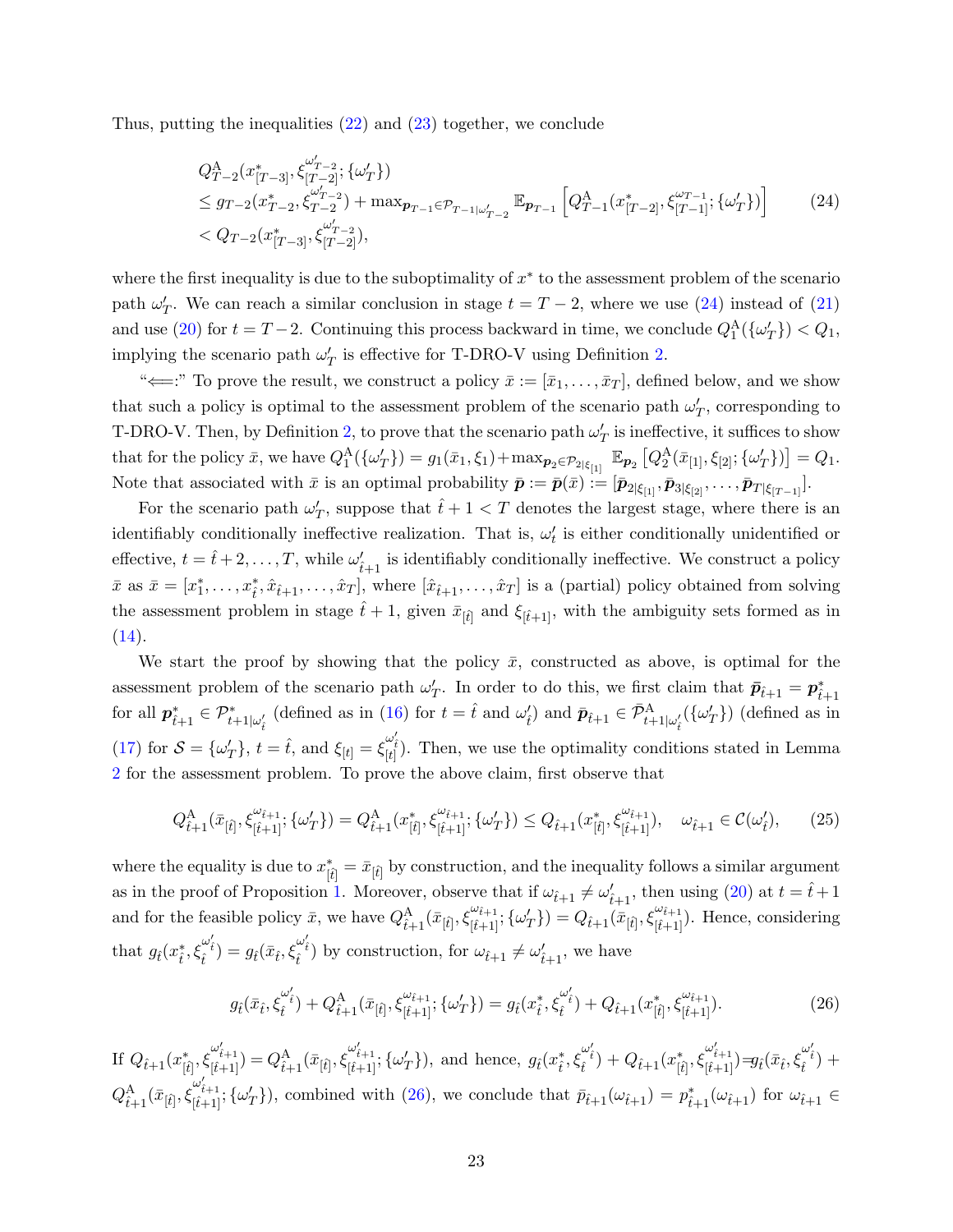$\mathcal{C}(\omega'_i)$  and for all  $p_{\hat{t}+1}^* \in \mathcal{P}_{\hat{t}+1|\omega'_i}^*$  and  $\bar{p}_{\hat{t}+1} \in \bar{\mathcal{P}}_{\hat{t}+1|\omega'_i}^{\Lambda}(\{\omega'_T\}).$ 

Now, suppose that  $Q_{\hat{t}+1}^{A}(\bar{x}_{[\hat{t}]}, \xi_{[\hat{t}+1]}^{\omega'_{\hat{t}+1}}; \{\omega'_{T}\}) < Q_{\hat{t}+1}(x_{[\hat{t}]}^{*}, \xi_{[\hat{t}+1]}^{\omega'_{\hat{t}+1}})$ . To prove the claim, we first investigate which of the four primal categories (recall the definition of primal categories in Section [5.1](#page-17-3) and in the context of [\(2-DRO-V\)](#page-17-0)) a realization  $\omega_{\hat{t}+1} \in C(\omega_{\hat{t}}')$  can belong to at  $\bar{x}$ . Observe that considering that  $g_i(x_i^*, \xi_i^{\omega'_t}) = g_i(\bar{x}_i, \xi_i^{\omega'_t})$  and because we assume that  $Q_{\hat{t}+1}^{\mathcal{A}}(\bar{x}_{[\hat{t}]}, \xi_{[\hat{t}+1]}^{\omega'_{\hat{t}+1}}; {\{\omega'_T}\}) <$  $Q_{\hat{t}+1}(x_{[\hat{t}]}^*, \xi_{[\hat{t}+1]}^{\omega'_{\hat{t}+1}})$ , the primal category of  $\omega'_{\hat{t}+1}$  at  $\bar{x}$  will be either the same as that at  $x^*$  or lower (in index) than that at  $x^*$ . For ease of exposition, we adopt the following notation:

$$
\gamma := \gamma_{\hat{t}+1}; \quad \mathcal{C} := \mathcal{C}(\omega'_{\hat{t}}); \quad \omega := \omega_{\hat{t}+1}, \quad \omega_{\hat{t}+1} \in \mathcal{C}(\omega'_{\hat{t}}); \quad \omega' := \omega'_{\hat{t}+1},
$$
\n
$$
q(\omega) := q_{\hat{t}+1|\omega'_{\hat{t}}}(\omega_{\hat{t}+1}), \quad p^*(\omega) := p^*_{\hat{t}+1}(\omega_{\hat{t}+1}), \quad \bar{p}(\omega) := \bar{p}_{\hat{t}+1}(\omega_{\hat{t}+1}), \quad \omega_{\hat{t}+1} \in \mathcal{C}(\omega'_{\hat{t}}),
$$
\n
$$
y^* := x^*_{[\hat{t}]}; \quad \bar{y} := \bar{x}_{[\hat{t}]},
$$
\n
$$
h(y^*, \omega) := g_{\hat{t}}(x^*_{\hat{t}}, \xi^{\omega'_{\hat{t}}}_{\hat{t}}) + Q^A_{\hat{t}+1}(x^*_{[\hat{t}]}; \xi^{\omega_{\hat{t}+1}}_{[\hat{t}+1]}; \{\omega'_T\}), \quad \omega_{\hat{t}+1} \in \mathcal{C}(\omega'_{\hat{t}}),
$$
\n
$$
h^A(\bar{y}, \omega) := g_{\hat{t}}(\bar{x}_{\hat{t}}, \xi^{\omega'_{\hat{t}}}_{\hat{t}}) + Q^A_{\hat{t}+1}(\bar{x}_{[\hat{t}]}; \xi^{\omega_{\hat{t}+1}}_{[\hat{t}+1]}; \{\omega'_T\}), \quad \omega_{\hat{t}+1} \in \mathcal{C}(\omega'_{\hat{t}}),
$$
\n
$$
\sup_{\omega \in \mathcal{C}} h(y^*, \omega) := \sup_{|\xi|_{\hat{t}|\hat{t}|}} \left[ g_{\hat{t}}(x^*_{\hat{t}}, \xi^{\omega'_{\hat{t}}}_{\hat{t}}) + Q^A_{\hat{t}+1}(x^*_{[\hat{t}]}; \xi^{\omega_{\hat{t}+1}}_{[\hat{t}+1]}; \{\omega'_T\}) \right],
$$
\n
$$
\sup_{\omega \in \mathcal{C}} h^A(\bar{y}, \omega) := \sup_{|\xi|_{\hat
$$

Now, let us form  $\mathcal{A}_i(y^*)$  and  $\mathcal{A}_i(\bar{y})$ ,  $i = 1, 2, 3, 4$ , as described in Section [5.1.](#page-17-3) Using the above notation, [\(26\)](#page-22-1) is stated as  $h(y^*, \omega) = h^{\mathcal{A}}(\bar{y}, \omega), \omega \neq \omega'$ . Also, by the hypothesis, we have  $h(y^*, \omega') >$  $h^{\mathcal{A}}(\bar{y},\omega')$ . Because  $\omega'$  is identifiably conditionally ineffective, then by Lemma [1](#page-18-1)[\(ii\),](#page-18-3) we have  $p^*(\omega') =$ 0. Moreover, by [\[28,](#page-29-10) Theorems 1], we have  $\omega' \notin \mathcal{A}_4(y^*)$ . Thus,  $\omega' \notin \mathcal{A}_4(\bar{y})$ . This implies  $\mathcal{A}_4(y^*)$  =  $\mathcal{A}_4(\bar{y})$  and  $\sup_{\omega \in \mathcal{C}} h(y^*, \omega) = \sup_{\omega \in \mathcal{C}} h^{\mathcal{A}}(\bar{y}, \omega)$ . Let us consider the following cases:

Case 1.  $\omega' \in \mathcal{A}_1(y^*)$ : Thus,  $\omega' \in \mathcal{A}_1(\bar{y})$  and  $\text{VaR}_{\gamma}[h(y^*, \omega)] = \text{VaR}_{\gamma}[h^{\text{A}}(\bar{y}, \omega)]$ . Consequently, the formation of primal categories is the same at  $y^*$  and  $\bar{y}$ , and we have  $\bar{p}(\omega) = p^*(\omega)$ ,  $\omega \in \mathcal{C}$ .

- Case 2.  $\omega' \in \mathcal{A}_2(y^*) \cup \mathcal{A}_3(y^*)$  and  $q(\omega') = 0$ : Because  $q(\omega') = 0$ , we have  $\text{VaR}_{\gamma}[h(y^*, \omega)] =$ Va $R_{\gamma}$   $[h^{\rm A}(\bar{y},\omega)]$ . On the other hand,  $\bar{p}(\omega')=0$  by [\[28,](#page-29-10) Proposition 4]. Thus, although the primal category of  $\omega'$  might change, we can conclude  $\bar{p}(\omega) = p^*(\omega)$ ,  $\omega \in \mathcal{C}$ , because the primal category of all other scenarios  $\omega' \neq \omega \in \mathcal{C}$  does not change.
- Case 3.  $\omega' \in \mathcal{A}_2(y^*)$  and  $q(\omega') > 0$ : If there is no other scenario in  $\mathcal{A}_2(y^*)$  with a positive nominal probability, then,  $\text{VaR}_{\gamma}[h(y^*,\omega)] > \text{VaR}_{\gamma}[h^{\text{A}}(\bar{y},\omega)]$ . Because  $\sum_{\omega \in \mathcal{A}_2(y^*)} p^*(\omega) = 0$ , we have  $\sum_{\omega \in A_1(y^*) \cup A_2(y^*)} q(\omega) = \gamma$  by [\[28,](#page-29-10) Proposition 4]. On the other hand, we must have  $q(\omega) = 0$ for all  $\omega \in \mathcal{M}_3 := \left\{ \omega \in \mathcal{C} : \text{VaR}_{\gamma} \left[ h^{\text{A}}(\bar{y}, \omega) \right] < h^{\text{A}}(\bar{y}, \omega) < \text{VaR}_{\gamma} \left[ h(y^*, \omega) \right] \right\}$  because  $\gamma \leq$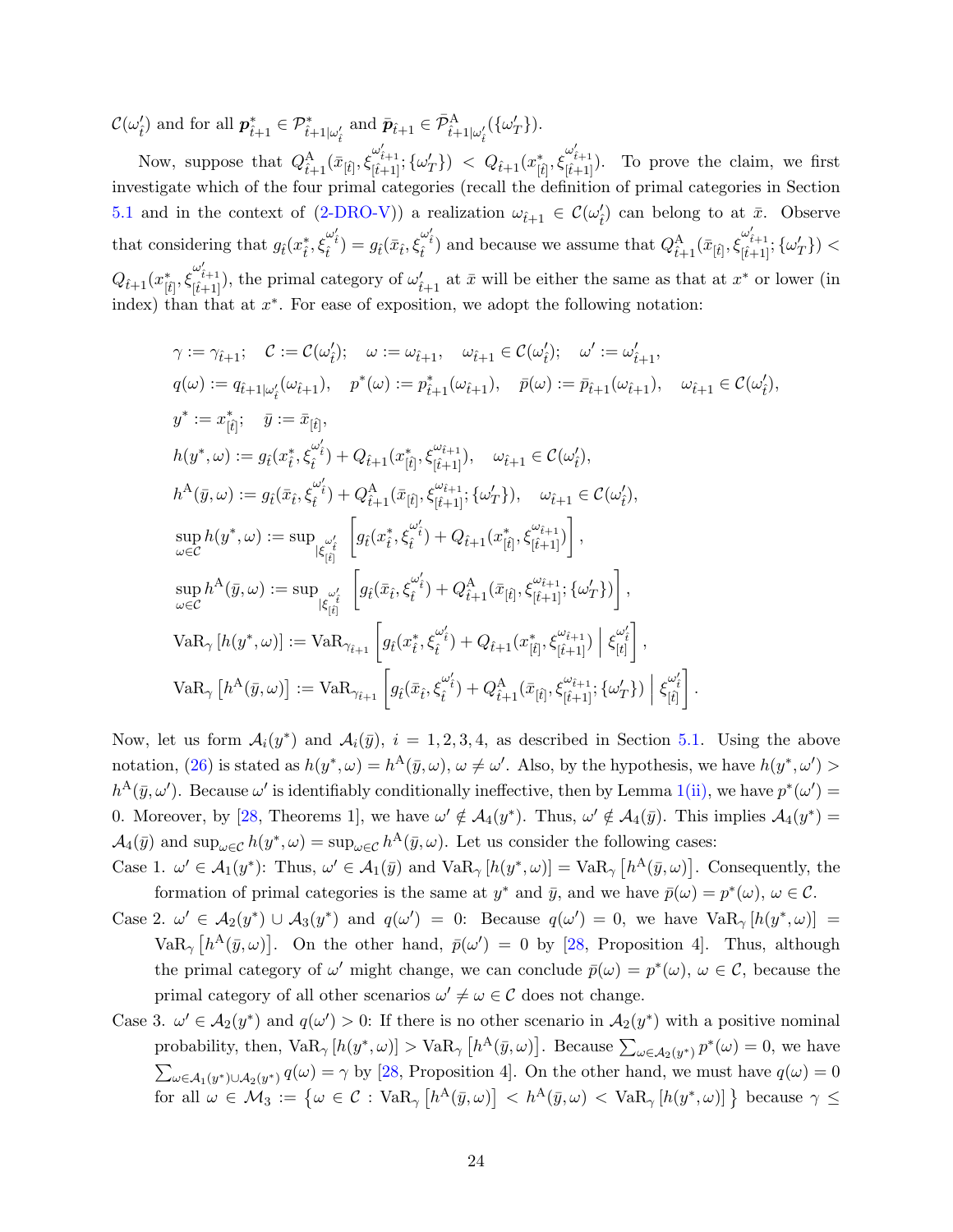$\sum_{\omega \in A_1(\bar{y}) \cup A_2(\bar{y})} q(\omega) \leq \sum_{\omega \in A_1(y^*) \cup A_2(y^*)} q(\omega) = \gamma$ . Thus, although scenarios  $\omega \in M_3$  move from  $\mathcal{A}_1(y^*)$  to  $\mathcal{A}_3(\bar{y})$ , by [\[28,](#page-29-10) Proposition 4], we must have  $\bar{p}(\omega) = 0$  for  $\omega \in \mathcal{M}_3$  because  $q(\omega) = 0$ . Moreover, because  $\sum_{\omega \in A_1(\bar{y}) \cup A_2(\bar{y})} q(\omega) = \gamma$ , we must have  $\bar{p}(\omega) = 0$ ,  $\omega \in M_2 :=$  $\{\omega \in C : h^A(\bar{y}, \omega) = \text{VaR}_{\gamma} [h^A(\bar{y}, \omega)] \}$  by [\[28,](#page-29-10) Proposition 4]. Thus, although scenarios  $\omega \in \mathcal{M}_2$  move from  $\mathcal{A}_1(y^*)$  to  $\mathcal{A}_2(\bar{y})$ , there is no change in their worst-case probabilities. All the other scenarios keep the same primal category as that at  $y^*$ . Consequently,  $\bar{p}(\omega) = p^*(\omega)$ ,  $\omega \in \mathcal{C}$ . Now, if there exists another scenario in  $\mathcal{A}_2(y^*)$  with a positive nominal probability, then  $\text{VaR}_{\gamma}[h(y^*,\omega)] = \text{VaR}_{\gamma}[h^{\text{A}}(\bar{y},\omega)].$  Thus, all scenarios, except for  $\omega'$  that moves to  $\mathcal{A}_1(\bar{y})$ , keep their primal categories as that at  $y^*$ . Nevertheless, we have  $\bar{p}(\omega) = p^*(\omega)$ ,  $\omega \in \mathcal{C}$ .

In all the above cases, we concluded  $\bar{p}(\omega) = p^*(\omega)$ ,  $\omega \in \mathcal{C}$ . Now, let us bring back our general notation. The above is equivalent to  $p_{\hat{t}+1}^* = \bar{p}_{\hat{t}+1}$ , for all  $p_{\hat{t}+1}^* \in \mathcal{P}_{\hat{t}}^*$  and  $\bar{p}_{\hat{t}+1} \in \bar{\mathcal{P}}_{\hat{t}+1|\omega_i'}^{\mathrm{A}}(\{\omega_T'\});$ thus, the claim is proved.

To prove the optimality of  $\bar{x}$  to the assessment problem we use Lemma [2.](#page-19-1) Recall that  $[\hat{x}_{t+1}, \ldots, \hat{x}_T]$ is a (partial) policy obtained from solving the assessment problem in stage  $\hat{t}+1$ , given  $\bar{x}_{[\hat{t}]}$  and  $\xi_{[\hat{t}+1]}$ , with the conditional ambiguity sets formed as in  $(14)$ . Thus, optimality conditions stated in Lemma [2](#page-19-1) hold for  $t = T, \ldots, \hat{t}+1$  by construction. Now, let us focus on stage  $\hat{t}$ . Recall by Remark [4](#page-10-1) that the only realization whose cost-to-go function at stage  $\dot{t}$  is affected by the removal of the scenario path  $\omega'_T$  is  $\omega'_t$ . Thus, it remains to verify the optimality conditions for realization  $\omega'_t$ . Consider the opti- $\text{matrix conditions } 0 \in \partial g_{\hat{t}}(x_{\hat{t}}^*, \xi_{\hat{t}}^{\omega'_{\hat{t}}}) + \mathcal{N}_{\mathcal{X}_{\hat{t}}}(x_{\hat{t}}^*) + \text{conv}\left(\bigcup_{\mathbf{p}_{\hat{t}+1} \in \mathcal{P}^*_{\hat{t}+1|\omega'_{\hat{t}}}} \mathbb{E}_{\mathbf{p}_{\hat{t}+1}}\left[\partial Q_{\hat{t}+1}(x_{[\hat{t}]}^*, \xi_{[\hat{t}+1]}^{\omega_{\hat{t}+1}})\right]\right), \text{ and } 0 \in \mathcal{P}^*_{\$  $\partial g_{\hat{t}}(\bar{x}_t, \xi_i^{\omega'_t}) + \mathcal{N}_{\mathcal{X}_t}(\bar{x}_t) + \text{conv}\left(\bigcup_{\mathbf{p}_{\hat{t}+1} \in \bar{\mathcal{P}}_{\hat{t}+1|\omega'_\hat{t}}^{\text{A}}(\{\omega'_T\})} \mathbb{E}_{\mathbf{p}_{\hat{t}+1}}\left[\partial Q_{\hat{t}+1}^{\text{A}}(\bar{x}_{[\hat{t}]}, \xi_{[\hat{t}+1]}^{\omega_{\hat{t}+1}}; \{\omega'_T\})\right]\right).$  Observe that the right-hand sides of the optimality conditions above are the same because of the following reasons: (i)  $x_{[\hat{t}]}^* = \bar{x}_{[\hat{t}]}$  by construction, (ii) by [\(20\)](#page-20-1),  $Q_{\hat{t}+1}(x_{[\hat{t}]}^*, \xi_{[\hat{t}+1]}^{\omega_{\hat{t}+1}})$  and  $Q_{\hat{t}+1}^{\mathcal{A}}(\bar{x}_{[\hat{t}]}, \xi_{[\hat{t}+1]}^{\omega_{\hat{t}+1}}; {\{\omega'_T\}})$  are the exact same functions, for  $\omega_{\hat{t}+1} \neq \omega'_{\hat{t}+1}$ ; hence, they have the same subdifferentials, and (iii)  $\mathcal{P}_{\hat{t}+1|\omega'_{\hat{t}}}= \bar{\mathcal{P}}_{\hat{t}+1|\omega'_{\hat{t}}};$  $\mathcal{P}_{\hat{t}+1|\omega'_{\hat{t}}}= \bar{\mathcal{P}}_{\hat{t}+1|\omega'_{\hat{t}}};$  $\mathcal{P}_{\hat{t}+1|\omega'_{\hat{t}}}= \bar{\mathcal{P}}_{\hat{t}+1|\omega'_{\hat{t}}};$  in particular, using Lemma 1[\(ii\)](#page-18-3) we have  $\bar{p}_{\hat{t}+1}(\omega'_{\hat{t}+1})=p_{\hat{t}+1}^*(\omega'_{\hat{t}+1})=0$  for any  $\bar{p}_{\hat{t}+1} \in \bar{\mathcal{P}}_{\hat{t}+1|\omega_i'}^{\text{A}}(\{\omega'_T\})$  and for any  $p_{\hat{t}+1}^* \in \mathcal{P}_{\hat{t}+1|\omega_i'}^*$ . Consequently, although the subdifferentials of  $Q_{\hat{t}+1}(x_{[\hat{t}]}^*, \xi_{[\hat{t}+1]}^{\omega'_{\hat{t}+1}})$  and  $Q_{\hat{t}+1}^{\mathcal{A}}(\bar{x}_{[\hat{t}]}, \xi_{[\hat{t}+1]}^{\omega'_{\hat{t}+1}}, \{\omega'_T\})$  might be different, they do not contribute to the righthand sides of the optimality conditions above. Hence, because  $x_i^*$  satisfies the optimality condition for T-DRO-V at stage  $\hat{t}$ , then  $\bar{x}_f = x_f^*$  satisfies the optimality condition for the respective assessment problem at stage  $\hat{t}$ . Moreover, it can be seen that  $Q_{\hat{t}}(x_{[\hat{t}-1]}^*, \xi_{[\hat{t}]}^{\omega_i'}) = Q_{\hat{t}}^{\mathbf{A}}(\bar{x}_{[\hat{t}-1]}, \xi_{[\hat{t}]}^{\omega_i'}; {\{\omega'_T}\})$ . Therefore, this fact and the implication from Remark [4](#page-10-1) guarantee that because  $x_{\hat{t}-1}^*$  satisfies the optimality condition for T-DRO-V at stage  $\hat{t} - 1$ , then  $\bar{x}_{\hat{t}-1} = x_{\hat{t}-1}^*$  satisfies the optimality condition for the respective assessment problem at stage  $t-1$ . By induction, we conclude that  $\bar{x}$  is optimal to the assessment problem of the scenario path  $\omega'_T$  corresponding to T-DRO-V.

Additionally, observe that with a similar reasoning we have  $Q_1^{\text{A}}(\omega'_T) = Q_1$ , i.e., the policy  $\bar{x}$ incurs an objective function value for the assessment problem of  $\omega'_T$  corresponding to T-DRO-V that is equal to the optimal value of T-DRO-V, incurred by the policy  $x^*$ . Consequently, by Definition [2,](#page-11-0) we conclude that the scenario path  $\omega'_T$  is ineffective. The case that  $\hat{t} + 1 = T$ , i.e.,  $\omega'_T$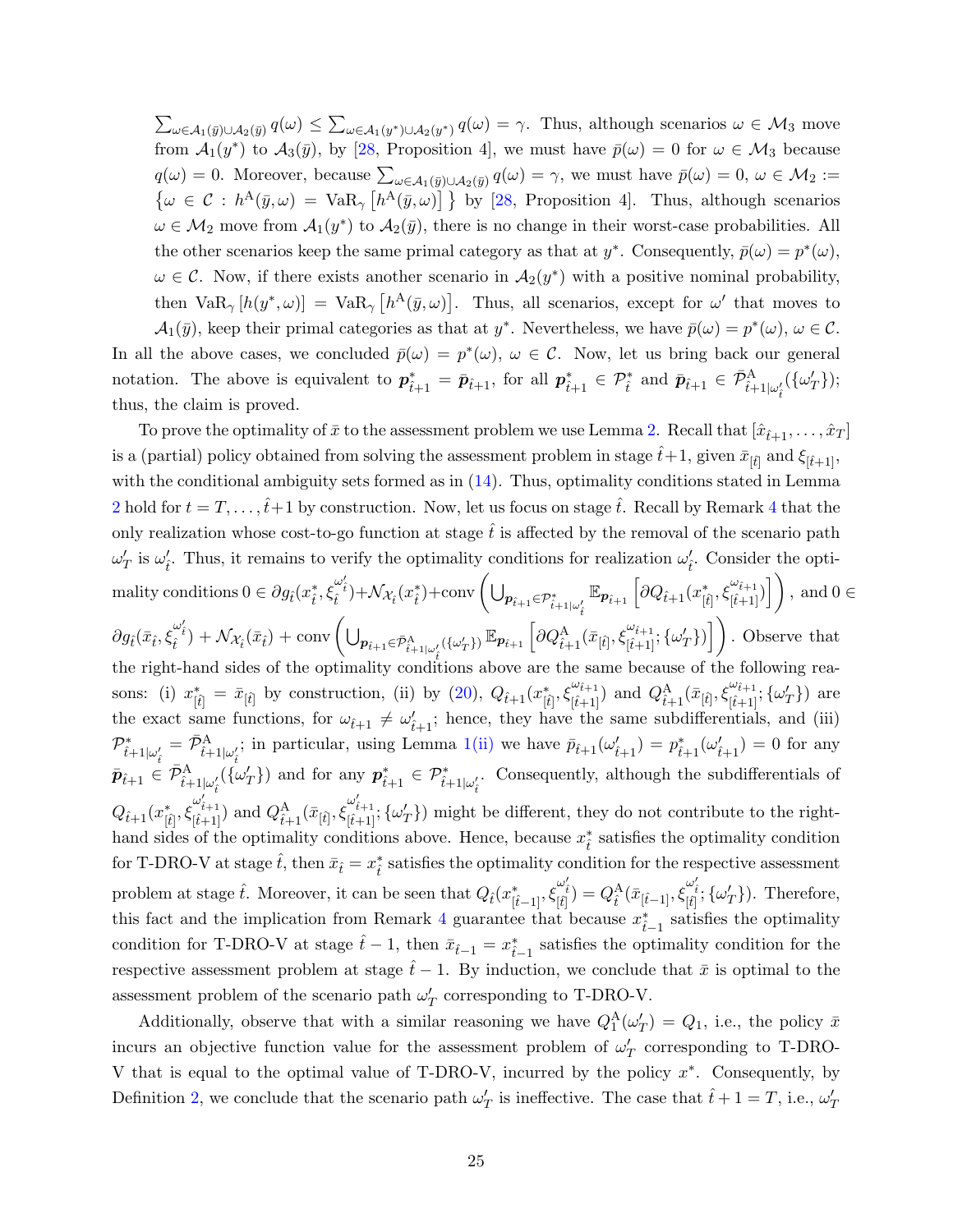is conditionally ineffective, can be argued similarly, although the notation slightly simplifies. This completes the proof.  $\Box$ 

## <span id="page-25-0"></span>6 Numerical Illustration

#### 6.1 Experimental Setup

To conduct numerical analyses, we used a version of the water allocation problem described in [\[48\]](#page-31-1), where now water treatment facilities are subject to disruptions. This problem addresses the allocation of Colorado River water among different users, while meeting uncertain water demand and not exceeding uncertain water supply. The problem originally has 4 stages with the planning period 2010–2050, where both supply and demand uncertainties appear in the right-hand side of constraints. To examine more complex uncertainties besides only the right-hand-side of the constraints and for visual illustration of managerial insights, we generated a smaller three-stage variant of this problem with a 26-year planning horizon as follows. We considered low (L) and high (H) realizations for both the supply and demand uncertainties. In addition, we introduced a random variable to specify whether one of the wastewater treatment plants is disrupted (D) or nondisrupted (N). This leads to randomness in the recourse matrix and can be interpreted as disruption due to natural or man-made disasters. The treatment plant treats wastewater and pumps it back into the system to meet nonpotable (i.e., nondrinkable) water demands like irrigation of parks. This variant has 8 realizations per node  $(8^2 = 64$  scenario paths), and we denote it by WATERS3N8. For reference, the labels in the second stage of Figure [4,](#page-27-0) given as a triplet of (supply, demand, treatment facility), illustrate the second-stage realizations. This pattern repeats in the third stage as well. With respect to the nominal distribution, the stochastic process is interstage independent and all realizations are equally likely for simplicity. We tested interstage dependent cases as well, and the results were similar. We modeled the distributional ambiguity via the total variation distance and assumed that the levels of robustness for all stages are the same (i.e.,  $\gamma_t = \gamma$  for all  $t, t = 2, \ldots, T$ ). To run the experiments, we varied  $\gamma$  between 0 and 1 in increments of 0.05. We implemented a nested Benders' decomposition algorithm in  $C++$  on top of SUTIL [\[12\]](#page-28-12) to solve the problems. All problems were solved using CPLEX 12.9 on a Linux Ubuntu environment with an Intel Core i7-2640M 2.8 GHz processor and 8.00 GB RAM.

#### 6.2 Managerial Insights

Our proposed easy-to-check conditions (Theorem [1\)](#page-17-1) identify the conditional effectiveness of all realizations at all tested levels of robustness for this problem. Hence, by Theorem [1,](#page-18-0) the effectiveness of all scenario paths is identified. Figure [4](#page-27-0) illustrates the results for some ranges of values of  $\gamma$ to examine the evolution of effective scenario paths as the level of robustness increases. In all figures, conditionally effective realizations are shown with solid lines and conditionally ineffective realizations are shown with dotted lines. The right panels in Figures [4a–](#page-27-1)[4d](#page-27-2) illustrate the worstcase probability distribution on the stochastic process  $\xi$  at levels of robustness  $\gamma = 0.25, 0.5, 0.8, 1$ ,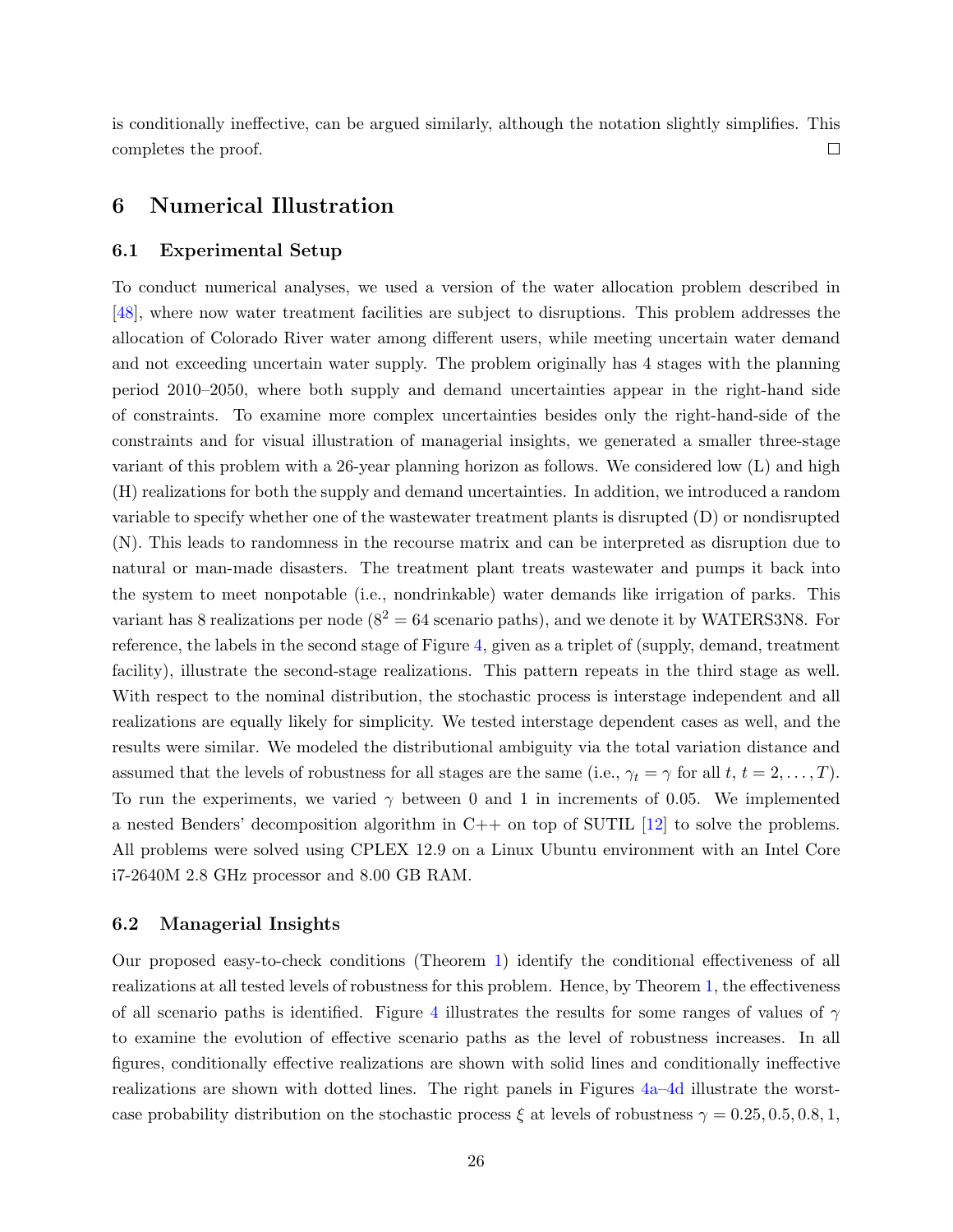respectively. At all depicted  $\gamma$  values, we have a positive worst-case probability for effective scenario paths and zero worst-case probability for ineffective scenario paths.

Figure [4a](#page-27-1) illustrates that the effective/ineffective pattern can change across stages. For instance, a LLN realization can be conditionally effective in one stage and not the other. Indeed, we see that, for low levels of  $\gamma$ , in stage 2 the conditionally effective realizations are those with either low supply  $(L, \cdot, \cdot)$  or high demand  $(\cdot, H, \cdot)$ , regardless of the availability of the treatment facility. In contrast, in stage 3 the conditionally effective realizations are those with either high demand  $(\cdot, H, \cdot)$ or disrupted treatment facility  $(\cdot, \cdot, D)$ , regardless of the supply level. This suggests that, for this level of robustness, in the short term the supply of water is more critical than the availability of the treatment facility, but in the long term the opposite happens. One explanation for this fact is that when the treatment facility is not available, the system has to procure water from expensive external sources to meet the demand and water shortages are more pronounced in the third stage.

In Figure [4b,](#page-27-3) we see that for mid-levels of  $\gamma$  the conditionally effective realizations are the same in both stages 2 and 3, and correspond only to those with high demand. As the value of  $\gamma$  increases in Figure [4c,](#page-27-4) we see some interesting dynamics: although the conditionally effective realizations in stage 3 still include some scenarios with high supply (as long as demand is high and the facility is disrupted), in terms of effectiveness of the *entire path*, the only critical scenarios are those with low supply and high demand in both stages. This again highlights that high water deficit is more critical than the treatment plant disruptions for the studied problem. Finally, for the highest values of  $\gamma$ , Figure [4d](#page-27-2) shows that there is only one critical scenario path, which corresponds to the case where all the uncertainty is unfavorable: there is low supply, high demand, and a disrupted treatment facility in both stages. We infer from the analysis that demand appears to be the most critical uncertainty component, followed by supply. The availability of the treatment facility, although has some impact especially at later stages, appears to be less critical than the other two components.

## <span id="page-26-0"></span>7 Conclusions

In this paper, we investigated a general class of multistage distributionally robust convex stochastic optimization (multistage DRO) problems. Under a finite sample space, we defined the notions of the conditional effectiveness of realizations and the effectiveness of scenario paths for a multistage DRO. By exploiting the specific structures of the ambiguity set formed via the total variation distance, we proposed easy-to-check conditions to identify the conditional effectiveness of realizations and effectiveness of scenario paths for a multistage DRO-V. Our main result establishes an important and practical connection between conditional effectiveness and the effectiveness of the entire scenario path. This allows to easily identify the critical scenarios in multistage DRO-V, which can be significantly more difficult than the two-stage setting. By means of a practical application to a water resources allocation problem, we illustrated how these notions can be used to help decision makers gain insight on the underlying uncertainty of a multistage problem.

Future work includes investigating easy-to-check conditions for other classes of ambiguity sets as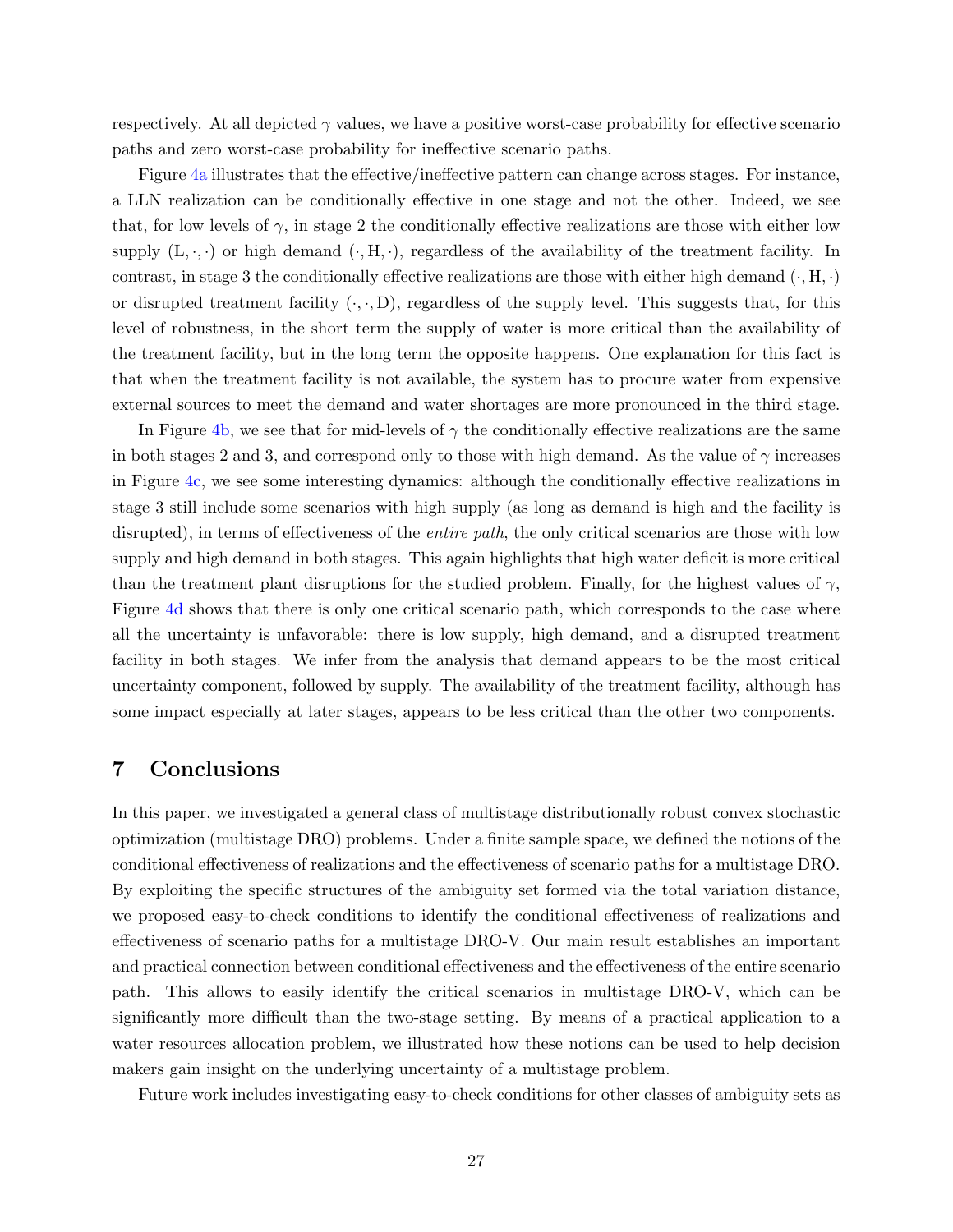<span id="page-27-4"></span><span id="page-27-3"></span><span id="page-27-1"></span><span id="page-27-0"></span>

<span id="page-27-2"></span>Figure 4: The effectiveness of realizations and scenario paths, identified by the easy-to-check conditions, as well as the worst-case probability distribution of the stochastic process, for WATERS3N8. Conditionally effective realizations are shown with thick solid black lines, and conditionally ineffective realizations are shown with thin dotted black lines on the scenario tree. Labels on the second stage refer to a realization with a triplet (supply, demand, treatment facility), where supply and demand  $\in \{L, H\}$  and treatment plant  $\in \{D, N\}$ . For instance, the triplet  $(L, H, N)$  stands for a realization with a low supply, high demand, and a nondisrupted treatment plant.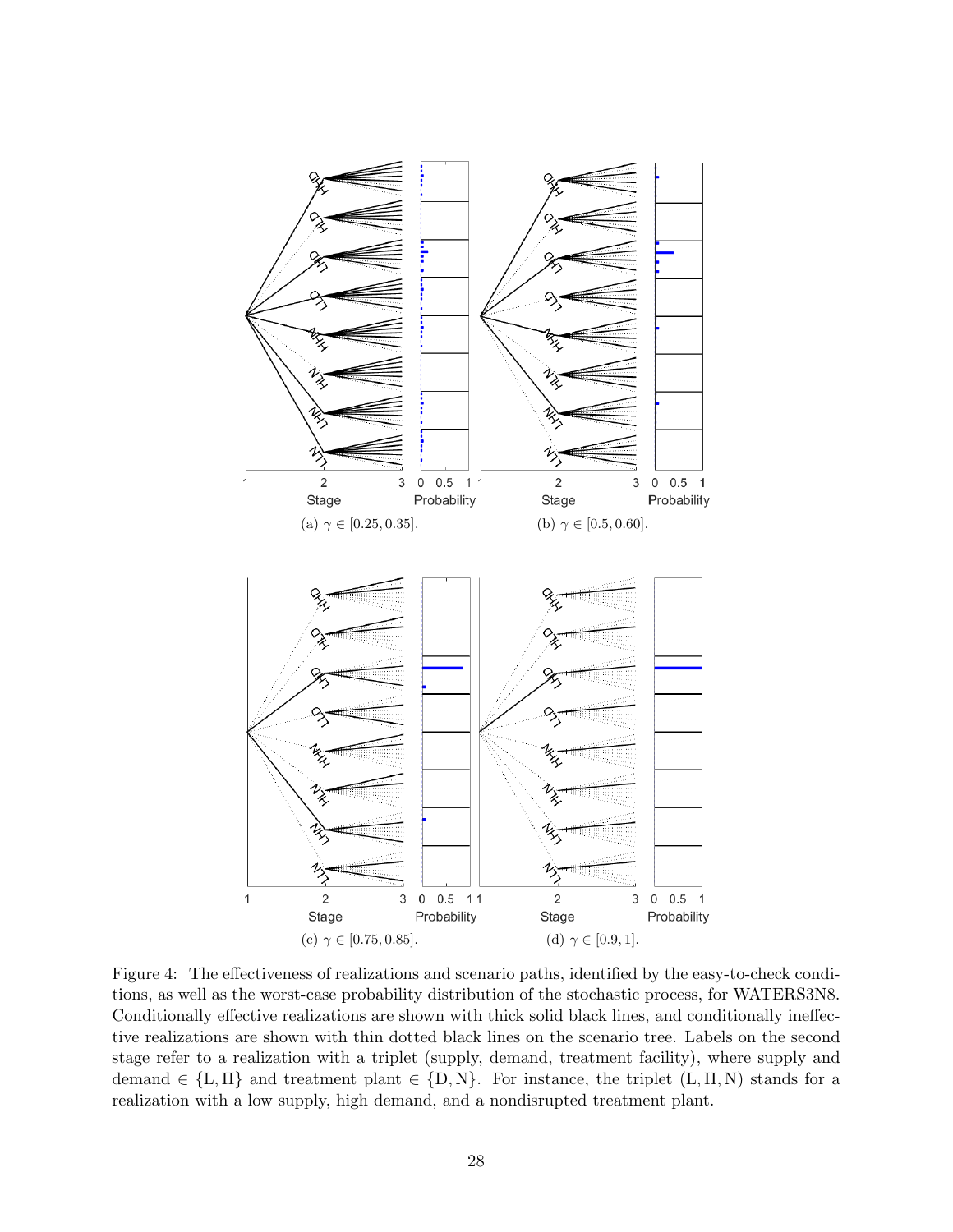well as the insights obtained from the the conditional effectiveness of realizations and effectiveness of scenario paths in general multistage DROs. From a computational perspective, it would also be interesting to explore how these notions can be used to reduce scenarios in the multistage setting and to refine approximations of cost-to-go functions in decomposition algorithms to accelerate such algorithms.

## References

- <span id="page-28-9"></span>[1] P. K. AGARWAL, S. HAR-PELED, AND K. R. VARADARAJAN, Geometric approximation via coresets, Comb. and Comput. Geom., 52 (2005), pp. 1–30.
- <span id="page-28-8"></span>[2] S. ARPÓN, T. HOMEM-DE-MELLO, AND B. PAGNONCELLI, Scenario reduction for stochastic programs with conditional value-at-risk, Math. Program., 170 (2018), pp. 327-356.
- <span id="page-28-5"></span>[3] G. Bayraksan and D. K. Love. Data-driven stochastic programming using phi-divergences. in The Operations Research Revolution, pp. 1–19, INFORMS TutORials in Operations Research, 2015.
- <span id="page-28-1"></span>[4] A. BEN-TAL, A. GORYASHKO, E. GUSLITZER, AND A. NEMIROVSKI, Adjustable robust solutions of uncertain linear programs, Math. Program., 99 (2004), pp. 351–376.
- <span id="page-28-11"></span>[5] D. Bertsimas and N. Mundru, Optimization-based scenario reduction for datadriven two-stage stochastic optimization, 2020, [https://dbertsim.mit.edu/pdfs/papers/](https://dbertsim.mit.edu/pdfs/papers/2020-mundru-optimization-based-scenario-reduction.pdf) [2020-mundru-optimization-based-scenario-reduction.pdf](https://dbertsim.mit.edu/pdfs/papers/2020-mundru-optimization-based-scenario-reduction.pdf).
- <span id="page-28-2"></span>[6] D. Bertsimas, X. V. Doan, K. Natarajan, and C.-P. Teo, Models for minimax stochastic linear optimization problems with risk aversion, Math. Oper. Res., 35 (2010), pp. 580–602.
- <span id="page-28-6"></span>[7] D. Bertsimas, M. Sim, and M. Zhang, Adaptive distributionally robust optimization, Management Sci., 65 (2019), pp. 604–618.
- <span id="page-28-4"></span>[8] D. BERTSIMAS, S. SHTERN, AND B. STURT, A data-driven approach for multi-stage linear optimization, Management Sci., (2021). Forthcoming. Available at [http://www.optimization-online.org/DB\\_FILE/](http://www.optimization-online.org/DB_FILE/2018/11/6907.pdf) [2018/11/6907.pdf](http://www.optimization-online.org/DB_FILE/2018/11/6907.pdf).
- <span id="page-28-0"></span>[9] J. R. Birge and F. Louveaux, Introduction to stochastic programming, Springer Science & Business Media, 2nd ed., 2011.
- <span id="page-28-10"></span>[10] M. C. CAMPI AND S. GARATTI, Wait-and-judge scenario optimization, Math. Program., 167 (2018), pp. 155–189.
- <span id="page-28-7"></span>[11] P. Carpentier, J.-P. Chancelier, G. Cohen, M. De Lara, and P. Girardeau, Dynamic consistency for stochastic optimal control problems, Ann. Oper. Res., 200 (2012), pp. 247–263.
- <span id="page-28-12"></span>[12] J. CZYZYK, J. LINDEROTH, AND J. SHEN, SUTIL 0.1 (A Stochastic Programming Utility Library), 2008.
- <span id="page-28-3"></span>[13] E. Delage and Y. Ye, Distributionally robust optimization under moment uncertainty with application to data-driven problems, Oper. Res., 58 (2010), pp. 595–612.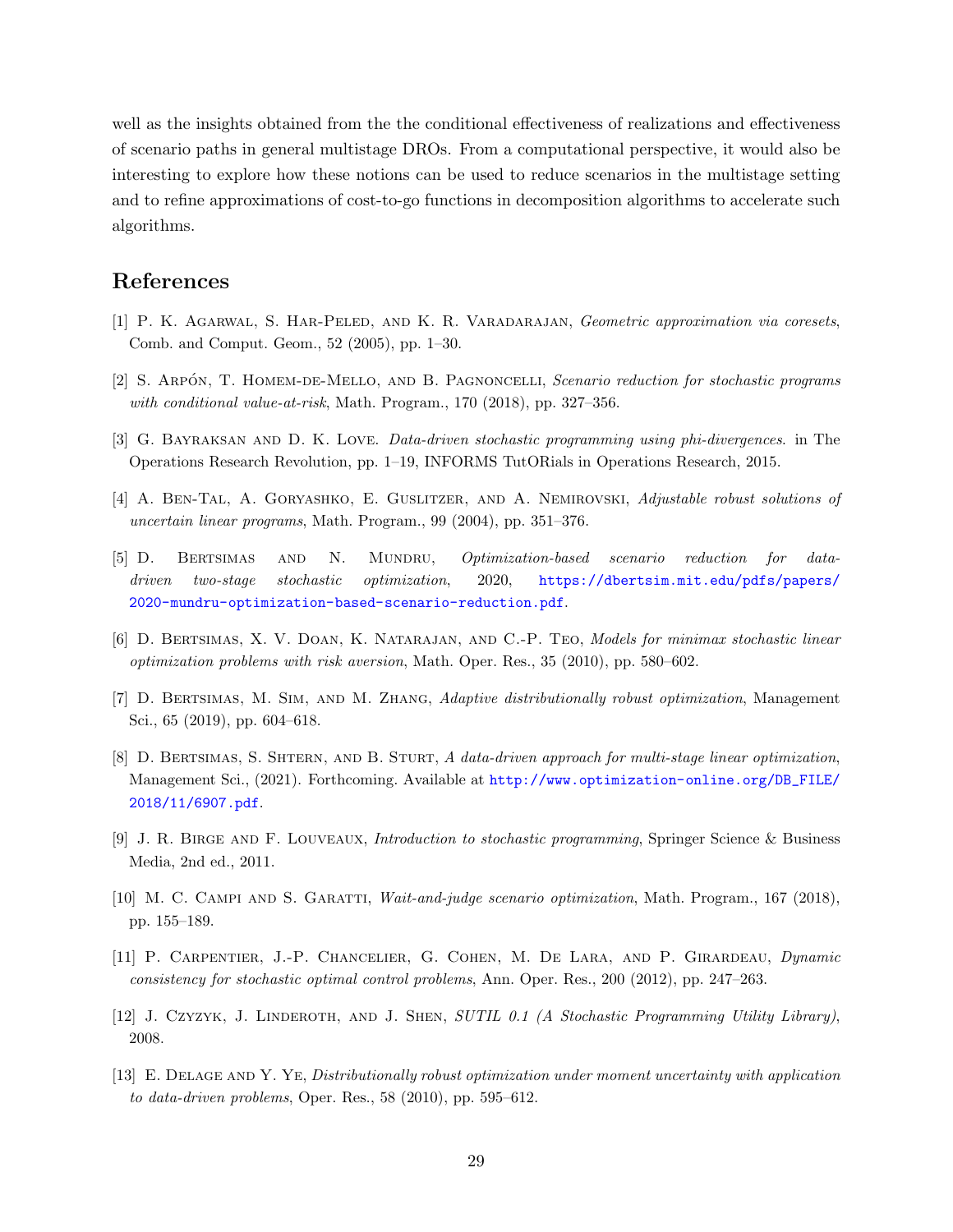- <span id="page-29-3"></span>[14] D. Duque and D. P. Morton, Distributionally robust stochastic dual dynamic programming, SIAM J. Optim., 30 (2020), pp. 2841–2865.
- <span id="page-29-12"></span>[15] J. FAIRBROTHER, A. TURNER, AND S. W. WALLACE, Problem-driven scenario generation: an analytical approach for stochastic programs with tail risk measure, Math. Program., (2019), pp. 1–42.
- <span id="page-29-15"></span>[16] J. B. HIRIART-URRUTY AND C. LEMARÉCHAL, Fundamentals of Convex Analysis, Springer Berlin Heidelberg, 2001.
- <span id="page-29-13"></span>[17] T. Homem-de-Mello and B. K. Pagnoncelli, Risk aversion in multistage stochastic programming: A modeling and algorithmic perspective, Eur. J. Oper. Res., 249 (2016), pp. 188–199.
- <span id="page-29-4"></span>[18] J. Huang, K. Zhou, and Y. Guan, A study of distributionally robust multistage stochastic optimiza $tion, 2017.$  arXiv preprint  $arXiv:1708.07930$  [math.OC].
- <span id="page-29-14"></span>[19] R. Jiang and Y. Guan, Risk-averse two-stage stochastic program with distributional ambiguity, Oper. Res., 66 (2018), pp. 1390–1405.
- <span id="page-29-8"></span>[20] D. Klabjan, D. Simchi-Levi, and M. Song, Robust stochastic lot-sizing by means of histograms, Prod. Oper. Management, 22 (2013), pp. 691–710.
- <span id="page-29-7"></span>[21] D. Kuhn, P. M. Esfahani, V. A. Nguyen, and S. Shafieezadeh-Abadeh. Wasserstein distributionally robust optimization: Theory and applications in machine learning. in Operations Research & Management Science in the Age of Analytics, pp. 130–166, INFORMS TutORials in Operations Research, 2019.
- <span id="page-29-2"></span>[22] J. Park and G. Bayraksan, A multistage distributionally robust optimization approach to water allocation under climate uncertainty, 2020. arXiv preprint arXiv:2005.07811 [math.OC].
- <span id="page-29-6"></span>[23] G. C. PFLUG AND A. PICHLER. The problem of ambiguity in stochastic optimization. in Multistage Stochastic Optimization, S. M. R. Thomas V. Mikosch, Sidney I. Resnick, ed., pp. 229–255, Springer, 2014.
- <span id="page-29-5"></span>[24] A. B. PHILPOTT, V. L. DE MATOS, AND L. KAPELEVICH, *Distributionally robust SDDP*, Comput. Management Sci., 15 (2018), pp. 431–454.
- <span id="page-29-9"></span>[25] A. Pichler and A. Shapiro, Mathematical foundations of distributionally robust multistage optimiza $tion, 2021.$  arXiv preprint  $arXiv:2101.02498$  [math.OC].
- <span id="page-29-0"></span>[26] W. B. Powell, A unified framework for stochastic optimization, Eur. J. Oper. Res., 275 (2019), pp. 795–821.
- <span id="page-29-1"></span>[27] H. Rahimian and S. Mehrotra, Distributionally robust optimization: A review, 2020. arXiv preprint arXiv:1908.05659 [math.OC].
- <span id="page-29-10"></span>[28] H. RAHIMIAN, G. BAYRAKSAN, AND T. HOMEM-DE-MELLO, Identifying effective scenarios in distributionally robust stochastic programs with total variation distance, Math. Program., 173 (2019), pp. 393–430.
- <span id="page-29-11"></span>[29] H. RAHIMIAN, G. BAYRAKSAN, AND T. HOMEM-DE-MELLO, Controlling risk and demand ambiguity in newsvendor models, Eur. J. Oper. Res., 279 (2019), pp. 854–868.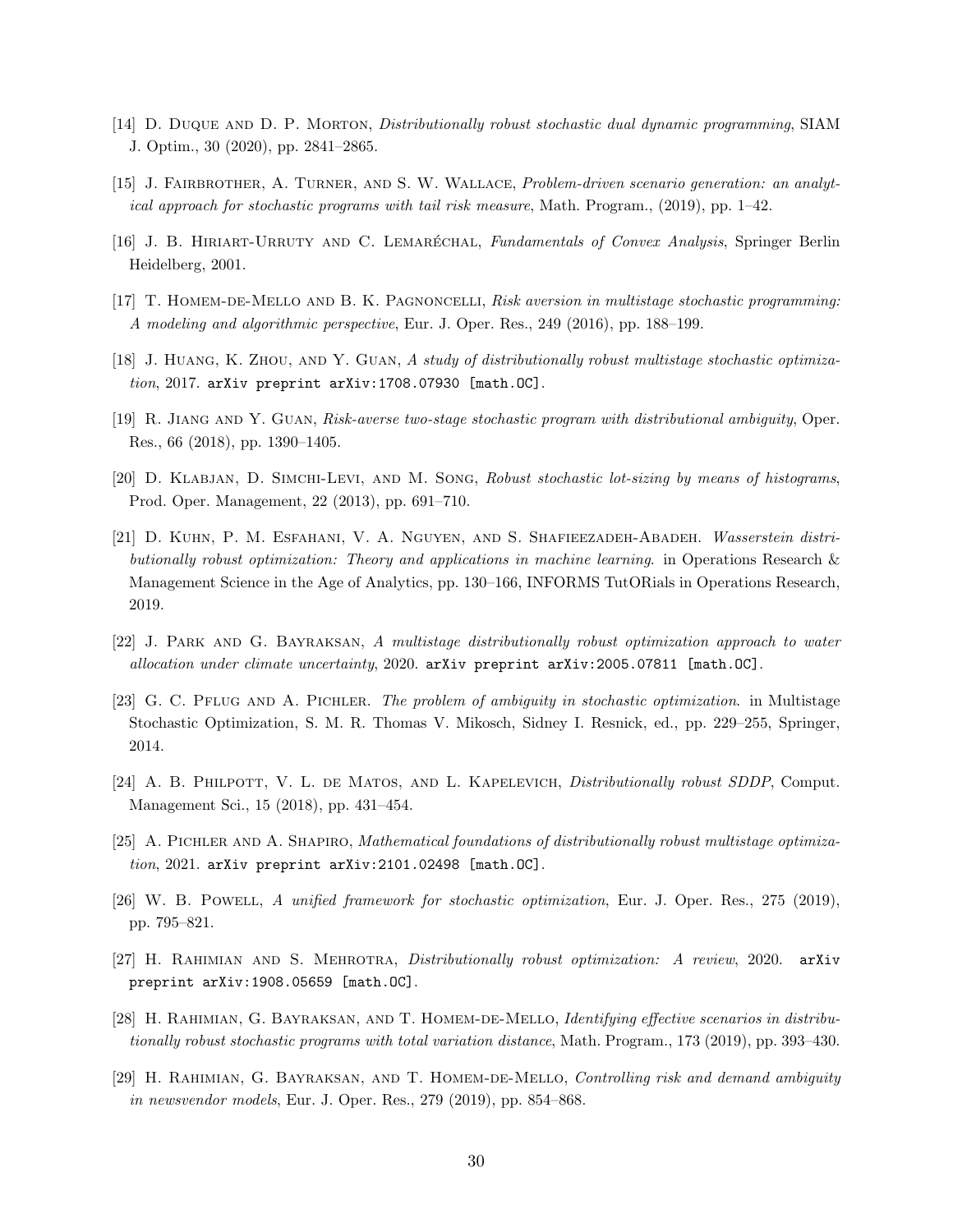- <span id="page-30-14"></span>[30] R. T. ROCKAFELLAR AND S. URYASEV, *Optimization of conditional value-at-risk*, J. Risk, 2 (2000), pp. 21–42.
- <span id="page-30-15"></span>[31] R. T. ROCKAFELLAR AND S. URYASEV, *Conditional value-at-risk for general loss distributions*, J. Bank. Financ., 26 (2002), pp. 1443–1471.
- <span id="page-30-6"></span>[32] A. RUSZCZYŃSKI, Risk-averse dynamic programming for Markov decision processes, Math. Program., 125 (2010), pp. 235–261.
- <span id="page-30-16"></span>[33] A. RUSZCZYŃSKI AND A. SHAPIRO. *Optimality and duality in stochastic programming*. in Stochastic Programming, A. Ruszczyński and A. Shapiro, eds., vol. 10 of Handbooks in Operations Research and Management Science, pp. 65–139, Elsevier, 2003.
- <span id="page-30-12"></span>[34] A. RUSZCZYŃSKI AND A. SHAPIRO, *Optimization of convex risk functions*, Math. Oper. Res., 31 (2006), pp. 433–452.
- <span id="page-30-13"></span>[35] A. RUSZCZYŃSKI AND A. SHAPIRO, *Conditional risk mappings*, Math. Oper. Res., 31 (2006), pp. 544– 561.
- <span id="page-30-1"></span>[36] H. SCARF. A min-max solution of an inventory problem. in Studies in the mathematical theory of inventory and production, H. Scarf, K. Arrow, and S. Karlin, eds., pp. 201–209, Stanford University Press, Stanford, CA, 1958.
- <span id="page-30-2"></span>[37] C.-T. SEE AND M. SIM, Robust approximation to multiperiod inventory management, Oper. Res., 58 (2010), pp. 583–594.
- <span id="page-30-7"></span>[38] A. SHAPIRO, On a time consistency concept in risk averse multistage stochastic programming, Oper. Res. Lett., 37 (2009), pp. 143–147.
- <span id="page-30-9"></span>[39] A. Shapiro, Minimax and risk averse multistage stochastic programming, Eur. J. Oper. Res., 219 (2012), pp. 719–726.
- <span id="page-30-8"></span>[40] A. Shapiro, Time consistency of dynamic risk measures, Oper. Res. Lett., 40 (2012), pp. 436–439.
- <span id="page-30-11"></span>[41] A. SHAPIRO, *Rectangular sets of probability measures*, Oper. Res., 64 (2016), pp. 528–541.
- <span id="page-30-5"></span>[42] A. Shapiro, Tutorial on risk neutral, distributionally robust and risk averse multistage stochastic programming, Eur. J. Oper. Res., 28 (2020), pp. 1–13.
- <span id="page-30-10"></span>[43] A. SHAPIRO AND K. UGURLU, *Decomposability and time consistency of risk averse multistage programs*, Oper. Res. Lett., 44 (2016), pp. 663–665.
- <span id="page-30-3"></span>[44] A. SHAPIRO AND L. XIN, Time inconsistency of optimal policies of distributionally robust inventory models, Oper. Res., 68 (2020), pp. 1576–1584.
- <span id="page-30-0"></span>[45] A. SHAPIRO, D. DENTCHEVA, AND A. RUSZCZYŃSKI, Lectures on stochastic programming: modeling and theory, MPS-SIAM series on optimization, Society for Industrial and Applied Mathematics, Philadelphia, USA, 2nd ed., 2014.
- <span id="page-30-4"></span>[46] T. SILVA, D. VALLADÃO, AND T. HOMEM-DE-MELLO, A data-driven approach for a class of stochastic dynamic optimization problems, 2021, [http://www.optimization-online.org/DB\\_HTML/2019/10/](http://www.optimization-online.org/DB_HTML/2019/10/7442.html) [7442.html](http://www.optimization-online.org/DB_HTML/2019/10/7442.html). Available on Optimization Online.